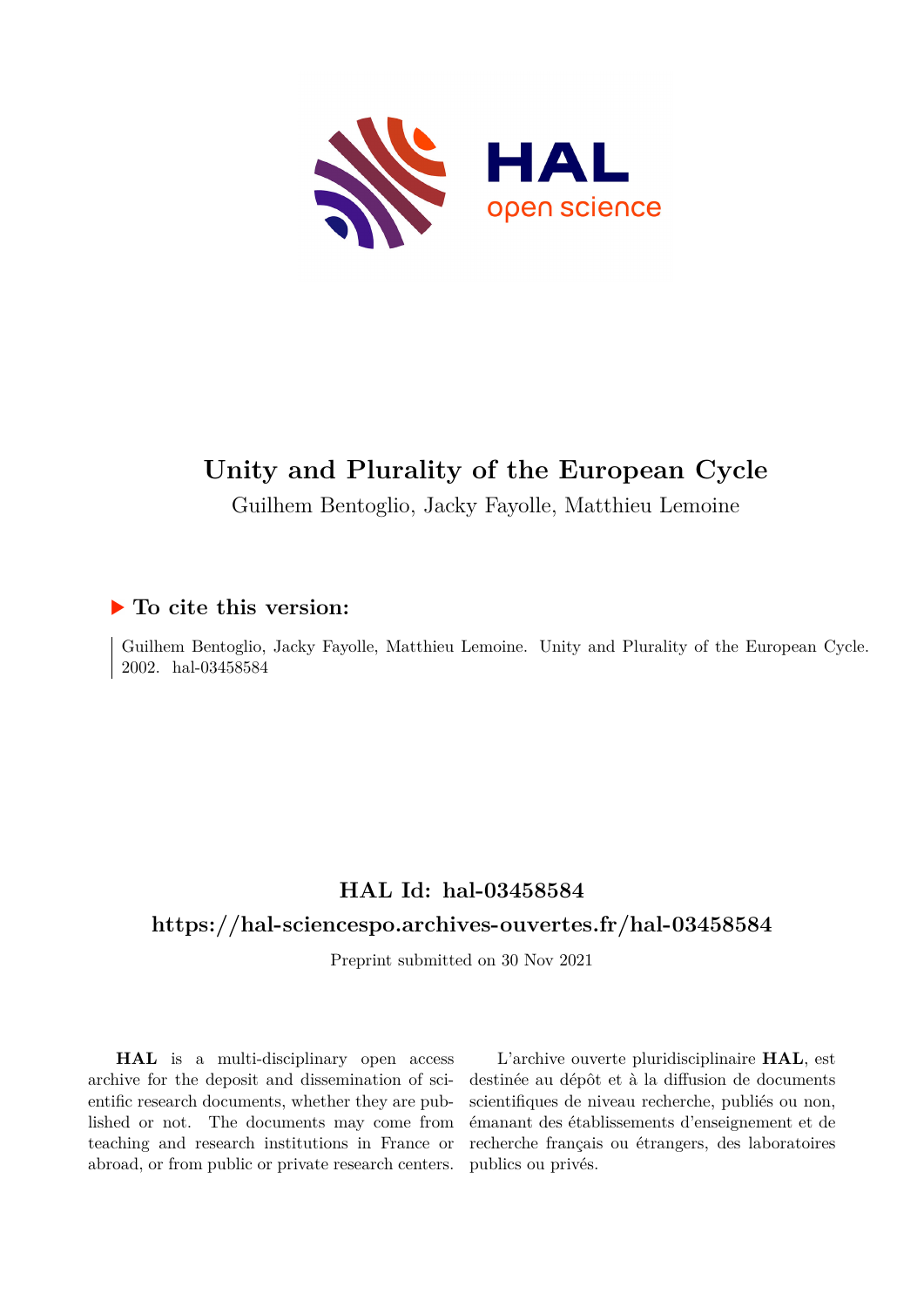FONDATION NATIONALE DES SCIENCES POLITIQUES **OBSERVATOIRE FRANÇAIS DES CONJONCTURES ECONOMIQUES O.F.C.E.** 69, quai d'Orsay, 75340 Paris Cedex 07 - Tél.: 33.1.44.18.54.15 – Fax : 33.1.44.18.54.78

> **UNITY AND PLURALITY OF THE EUROPEAN CYCLE**

# **Guilhem BENTOGLIO [,](#page-1-0) Jacky FAYOLLE**<sup>∗</sup> **[,](#page-1-1)  Matthieu LEMOINE<sup>\*</sup>**

N° 2002-03 February 2002

1

<span id="page-1-0"></span>Commissariat Général du Plan, Paris, e-mail: gbentoglio@plan.gouv.fr

<span id="page-1-1"></span><sup>∗</sup> Deputy director at OFCE Studies Department, Paris, e-mail: fayolle@ofce.sciences-po.fr

<span id="page-1-2"></span><sup>Y</sup> OFCE, Paris, e-mail: matthieu.lemoine@ofce.sciences-po.fr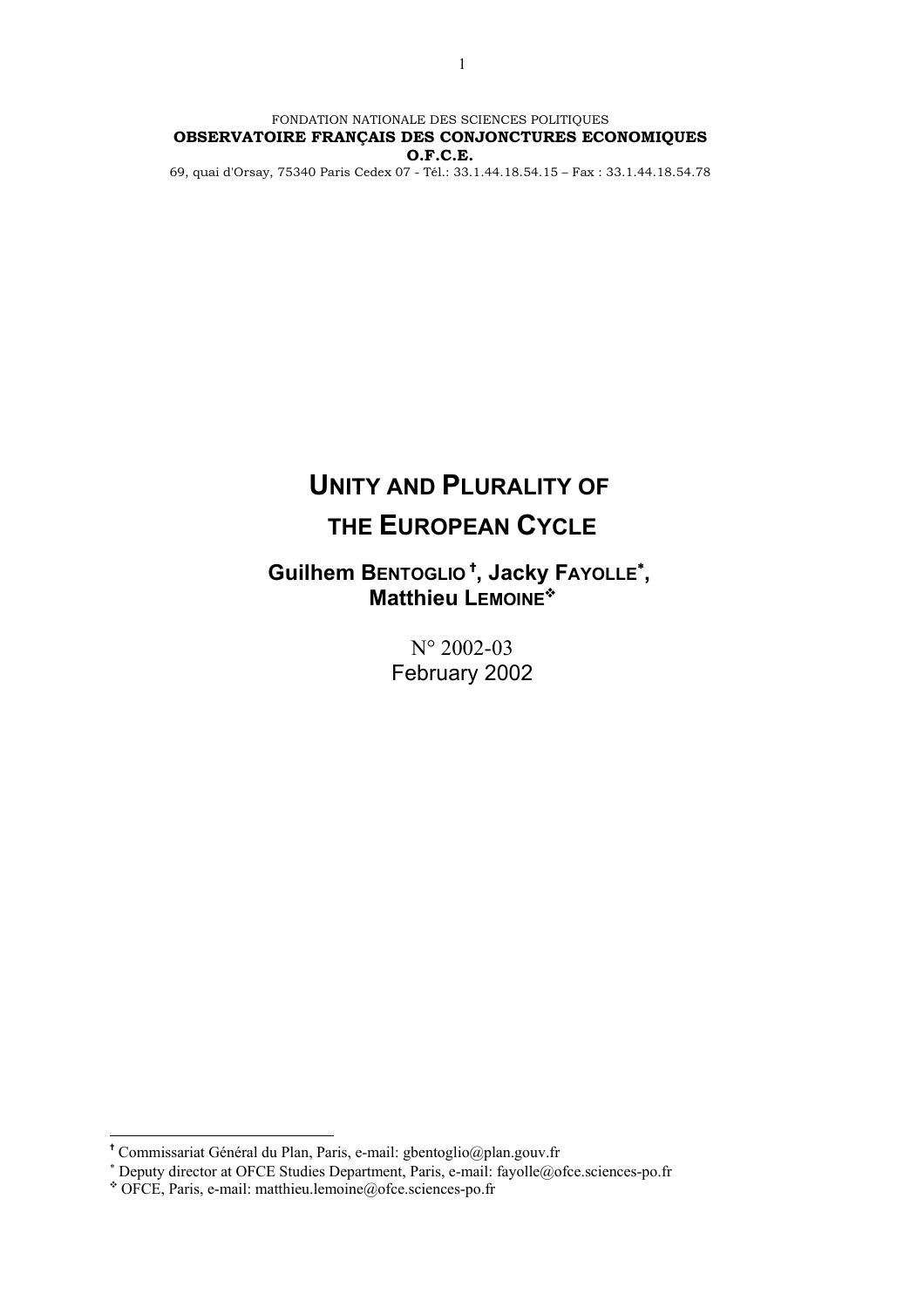## **Abstract**

This paper aims to apply the methodology of uni- and multivariate Structural Unobserved Components Time Series Models developed by Andrew Harvey to the study of European growth trends and cycles. The multivariate dimension enables to search similar or, more strongly, common components among national series. Common factors models are an interesting way to study the relations between trends and cycles of several series.

The first section presents the general methodology of the paper. The second section presents uni- and multivariate structural time series models more accurately. It presents explicitly the multivariate form of the models in the trivariate case. The trivariate dimension is convenient to understand the logic of these models. The trivariate case remains simple enough to be written explicitly without using systematically matrix presentation and it is more general than the bivariate case, which is too particular to illustrate the general features of multivariate models.

Sections 3 to 5 present and comment the application of this methodology to the study of European growth trends and cycles. Data covering all the decades 1960 to 1990 are extracted from the quarterly national accounts collected in the BSDB database of OECD (*Business Sector Data Base*). The application uses the software STAMP (Koopman, Harvey, Doornik and Shephard, 2000), which was specially built to implement the multivariate structural time series models. Three successive ways to exhibit the European cycle are used: the direct split of the European aggregate GDP, compared to the US split in a bivariate model; the aggregation of the national cycles of the member countries; the search for common components between these national cycles. The results of these ways are compared. Convergence between the results of these approaches is satisfactory.

The European aggregate fluctuations reveal two distinct cyclical components, which can be assimilated to the classical Juglar (or decennial) and Kitchin (or triennial) cycles. The European Juglar or decennial cycle exists clearly but it cannot be reduced to a single common component of the national cycles, which would be generated by a single series of shocks. The European Juglar cycle has at least the dimension "three", i.e. it can be understood as the result of the interference of three elementary and independent sequences of stochastic shocks. These elementary components correspond to current geographical division of Europe. From this point of view, the euro-zone is not yet an optimal currency area, as the shocks generating the European cycles are not completely symmetrical. The national cycles are not yet reducible to the common symmetrical component which shows through the aggregate cycle of the European GDP. This common and symmetrical component contributes approximately only for one third to the whole national cycles.

The sixth section uses the sequences of shocks (or innovations) extracted from the uni– and multivariate models to build indicators giving information about the evolution of the symmetrical character of shocks hitting euro-zone countries. The vulnerability of the euro-zone to strong shocks and the asymmetry of these shocks show some decreasing trend during the last ten decades but this trend is neither regular, nor irreversible.

The conclusion sums up the main ideas coming from this set of applications. It confirms the practical interest of the specific stochastic models used by this paper and the complexity of the European cycle. The definition of a balanced policy mix should take into account the persistent plurality of the European cycles.

**Key words:** (A)symmetrical shocks, Common factors, European integration, Growth cycles, Stochastic trends, Structural time series model.

**JEL codes**: C 32 , E 32 , F 42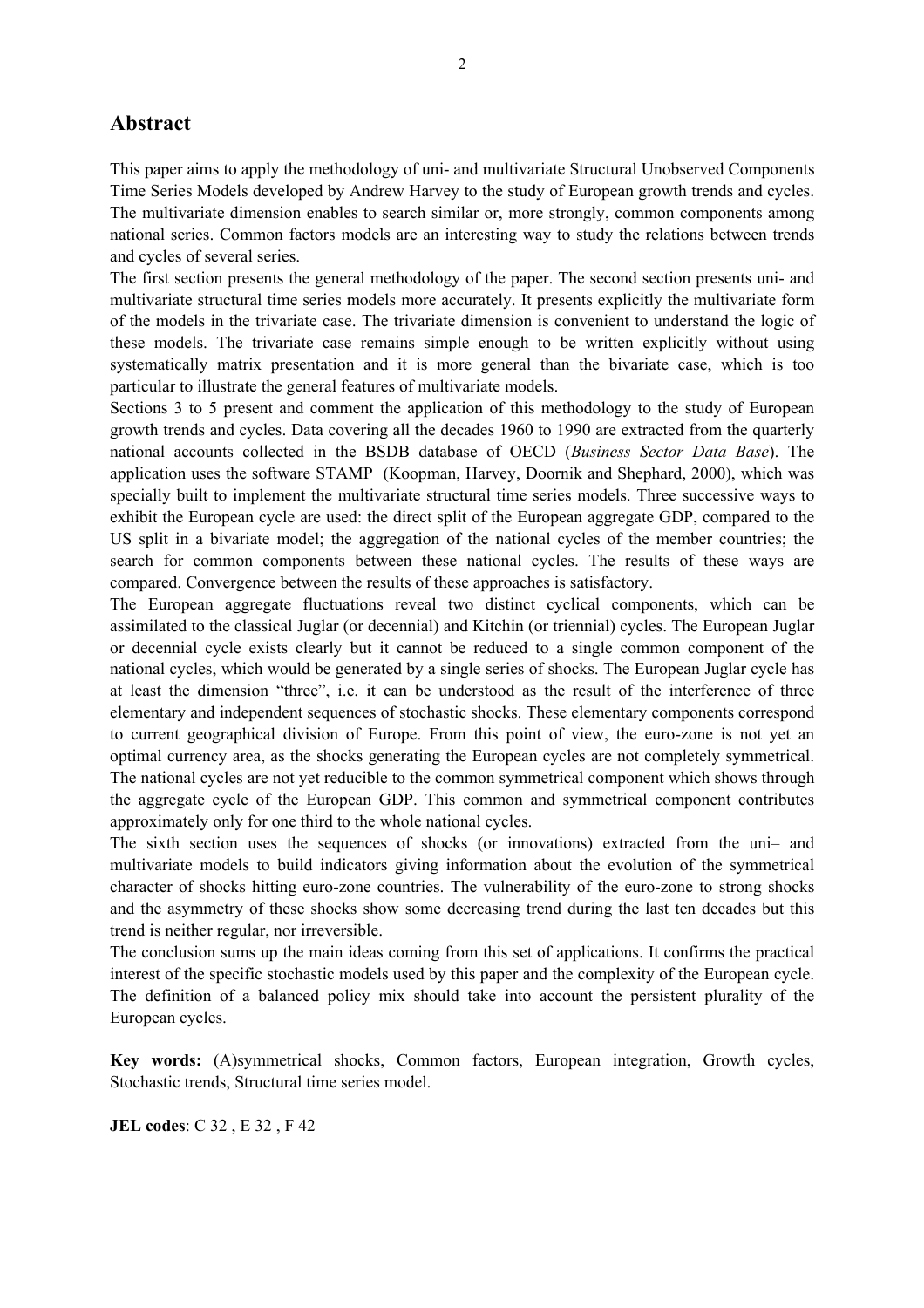# **UNITY AND PLURALITY OF THE EUROPEAN CYCL[E1](#page-3-0)**

### Guilhem BENTOGLIO, Jacky FAYOLLE, Matthieu LEMOINE

Studying the trends and cycles of the European economy is not only a technical issue for curious experts. It underlies the need for an educated cooperation among institutions in charge of the economic policy. It plays a part in the consensual and objective valuation of the economic situation and its tensions, which is necessary for an informed practice of that policy. It focuses on a definition of the European economic situation that is deeper and more synthetic than the plain use of a large range of indicators, as relevant as they can be. In the now canonical – although multiple – models of monetary policy, the split into trend and cycles is used for at least two different issues:

– The trend of GDP (or potential GDP) appears in the loss functions of the political and monetary authorities if they are concerned by the gaps between the actual GDP and its trend (or potential level); as a result, the final monetary target which comes from the minimisation of that loss function is not independent from the measurement of that trend.

– Even if the gap between actual and potential GDP does not appear in the loss function, it may be an explicative variable of inflation and therefore its measurement is a key-indicator of the inflationary tensions. That is why it is used in the model constraining the minimisation of the loss function.

One is confronted with two types of problems when identifying the cyclical component of the European activity (Europe being hereafter considered as the euro-zone). The first problem concerns the choice of the method and is not specific to the European case, while the second one concerns expressly the European case. If the euro-zone could be considered as an optimal currency area<sup>2</sup>, its cyclical manifestation would be perfectly common among the various countries which constitutes the euro-zone. In other words, it would be generated by shocks which affect simultaneously and identically all the countries. So as to justify the order that will be used to present the results, we first introduce the nature of our approach, from the double point of view of the method and the application to the European case, and we then describe precisely its contents.

-

<span id="page-3-0"></span> $<sup>1</sup>$  This study has benefited from support by Eurostat.</sup>

<span id="page-3-1"></span><sup>&</sup>lt;sup>2</sup> An optimal currency area is a set of countries whose structural and institutional characteristics are similar enough so that they are not much concerned by asymmetrical or opposite shocks. The reference paper is Mundell (1961). De Grauwe (1999) proposes a review of the literature concerning the European case.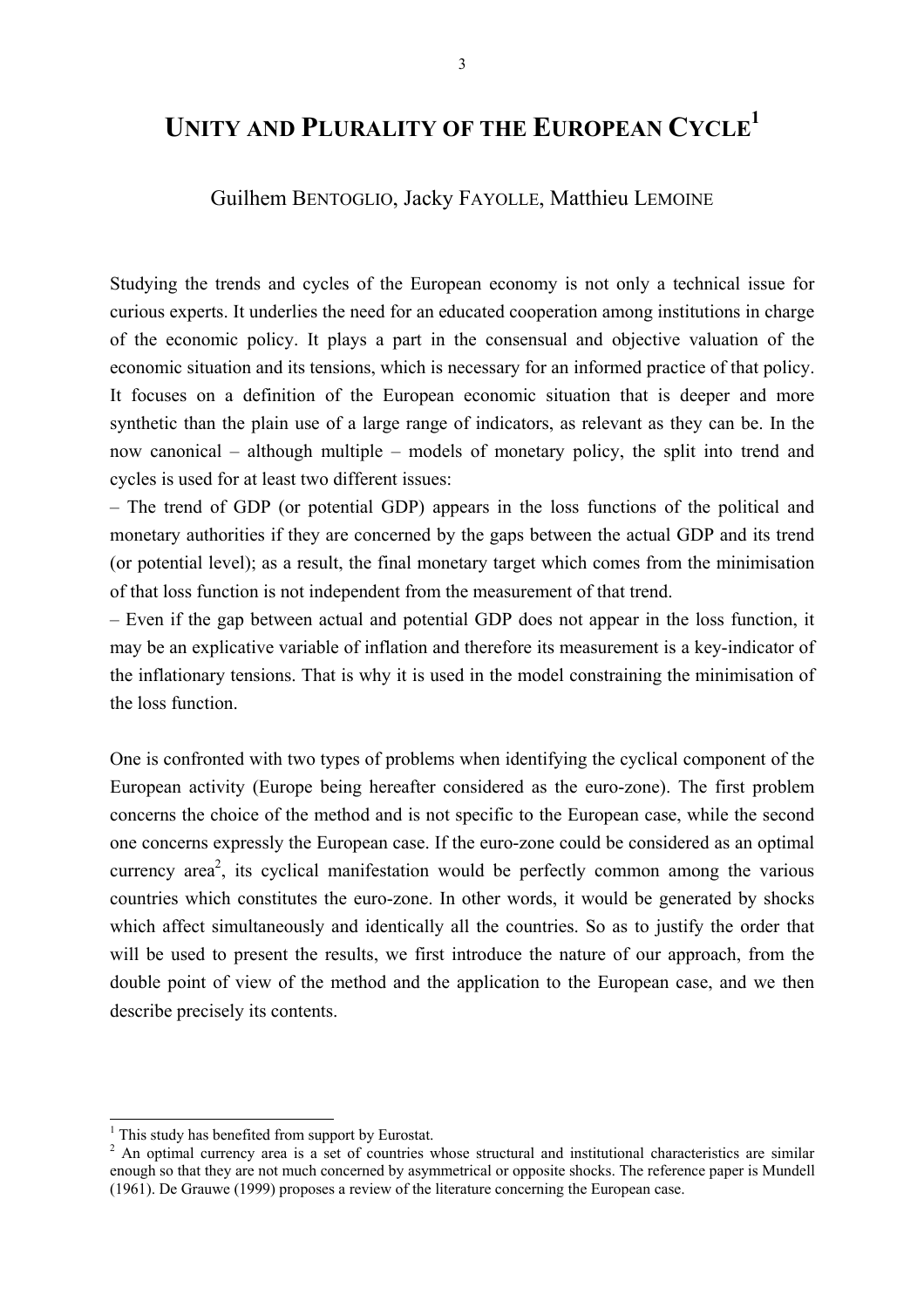The first section presents the methodology using Unobserved Components Structural Time Series Models. The second section presents uni- and multivariate structural time series models more accurately. Sections 3 to 5 present and comment the application of this methodology to the study of European growth trends and cycles. Three successive ways to exhibit the European cycle are used: the direct split of the European aggregate GDP, compared to the US one in a bivariate model; the aggregation of the national cycles of the member countries; the search for common components between these national cycles. The results of these ways are compared, in order to evaluate their convergence. Section 6 uses the sequences of shocks extracted from the models to build indicators giving information about the evolution of the symmetrical character of shocks hitting euro-zone countries. The conclusion sums up the main ideas coming from this set of applications. It confirms the practical interest of the specific stochastic models used in this paper and the complexity of the European cycle.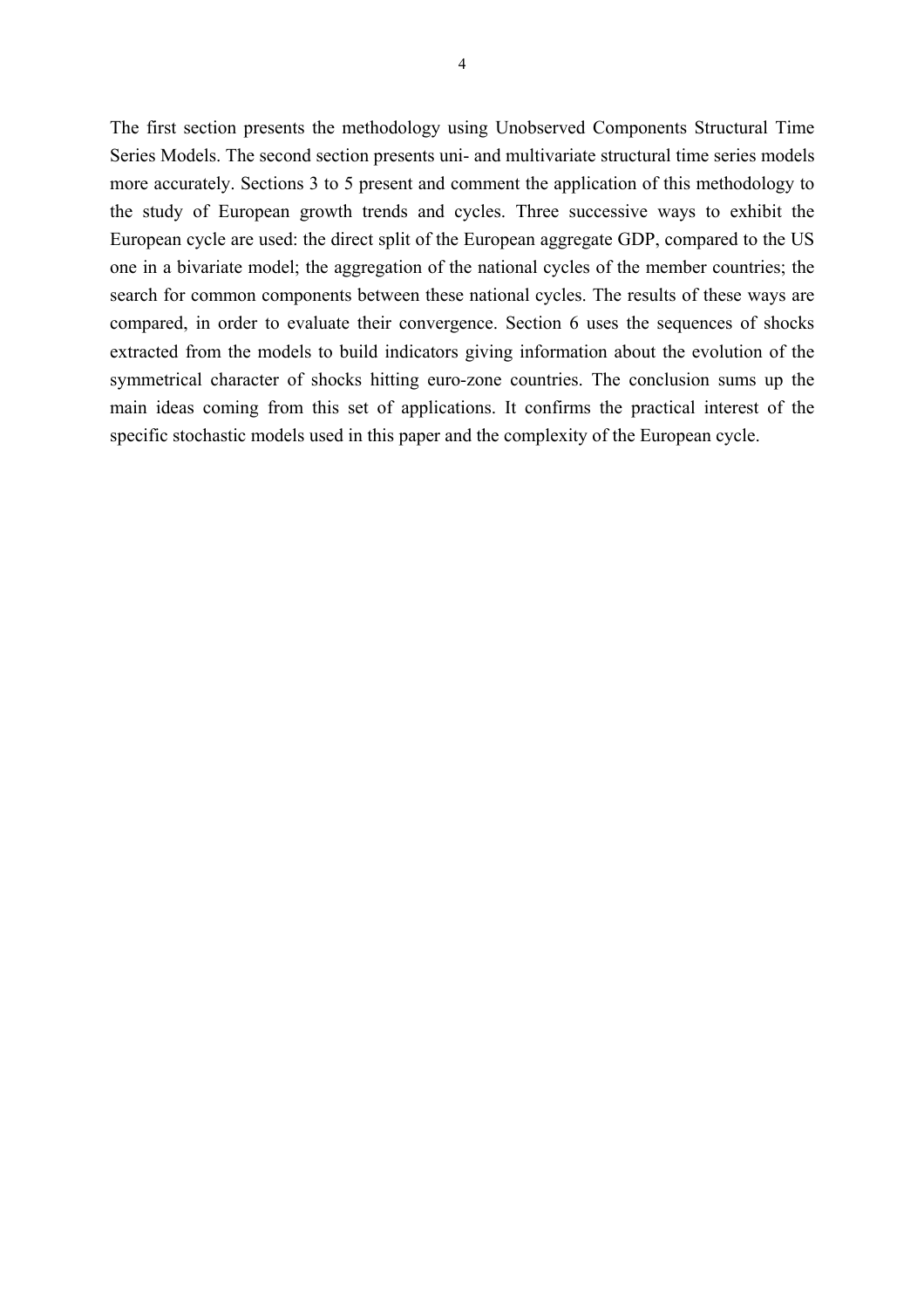### **1. The methodology**

### **1.1. Choice of the method**

Several statistical and econometric methods are in competition to identify the European cycle. This paper stands on results given by univariate and multivariate Unobserved Components Structural Time Series Models, proposed by the statistician Andrew Harvey (Harvey, 1989; Koopman and Harvey, 1997). They are named more briefly and usually Structural Time Series Models.

This method is still a statistical one. Nonetheless, it has an advantage on more descriptive methods: it can be tested by estimation and diagnoses. It allows an interpretative economic diagnostic provided that one accepts the strict distinction between long-term trend and growth cycles which fluctuate around this trend. Such a distinction is not to be interpreted as an absolute and definitive independence between these two components of the economic development. Rather, it means modestly that, concerning the estimation period, this development is characterised by a sufficiently strong structural stability. Thus, the short-run fluctuations reflect the apparition of disequilibriums and tensions that shift economic activity from its trend, but also factors of correction that take it back there. Fluctuations can be *persistent* – expansion or recession last a long time because the inertia of a short-term movement is strong when initiated – but they still are *stationary*: the situation will always come back to the trend. This combination of persistence and stationarity defines statistically the cycle although it is difficult to exhibit it econometrically.

Within this framework, trend and cycles are stochastic components generated by independent series of shocks. The trend may be chosen within a rather large range of formulations, according to *a priori* assumptions about its smoothing degree and to their possible corroboration by tests. The method is sufficiently flexible to take into account more or less progressive breaks in the fundamental pattern of the trend. A deterministic trend which is only function of time would be a borderline case.

The formulation of cycles gives a formal representation of the impulse-propagation dynamics first proposed by Frisch (1933). The cyclical component(s) extracted from a series is the result of a time series of random impulses (called innovations by a statistician and shocks by an economist), characterised by a given variance, that is applied to a mechanism of cyclical propagation, characterised by a "virtual" periodicity and a damping factor. As a result, the cyclical component, though it is basically a succession of expansions and recessions, may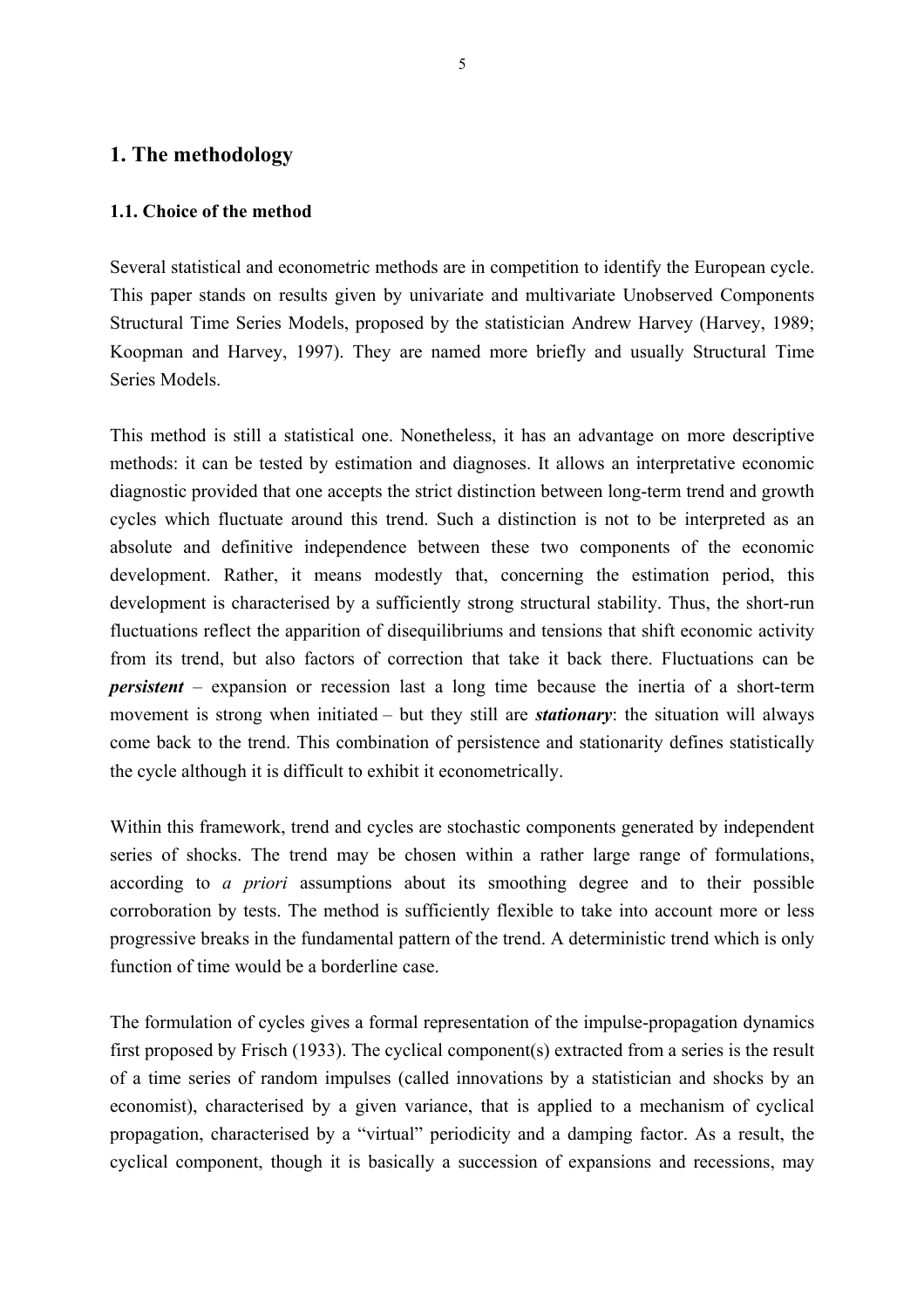have a much more complex pattern than a totally regular theoretical cycle. It can incorporate actual variations in the length, magnitude and profile of the successive cycles. The global pattern is then function of the series of shocks revealed by the actual history.

When the estimated model is multivariate (several national GDPs for instance), it is a means to look for common factors that may be at the origin of the stochastic components of every dependent variable; this may be used for trends or cycles. Trends can be co-integrated, that is generated by common factors less numerous than the initial trends. It does not mean that the trends will be identical but that they are linked by linear relations. The latter may be for instance the sign of a long-term catching-up between countries.

Concerning the cycle, it is crucial to make a distinction between similar cycle and common cycles. Several series have a similar cycle when the cyclical components of each of them come from the same mechanism of propagation (same "virtual" period and damping factor) but are generated by specific series of impulses. The result is that the cyclical components may be clearly different and in particular strongly desynchronised. A similar cycle becomes common when the series of impulses are perfectly correlated. Their only difference is their variance, and so the cyclical components are exactly synchronised and differ only in their magnitude.

Shifting from similar to common cycles means shifting from asymmetrical to symmetrical shocks (even of various intensity, like an oil shock striking simultaneously several countries that are differently dependent on oil imports)<sup>3</sup>. The concept of cyclical convergence could be defined as the realisation of such a shift, within a set of structurally similar enough economies so as their mechanisms of cyclical propagation could be defined as similar.

-

<span id="page-6-0"></span><sup>&</sup>lt;sup>3</sup> However, talking about symmetrical shocks supposes that the common cycle affects the various countries with the same sign. If the common impulses were perfectly but negatively correlated between two countries, the common cycle would not affect them with the same sign: it would be better then to talk about "opposite shocks". In order to be accurate, it seems normal to use the term "asymmetrical shocks" when independent shocks (*a priori* non synchronised) affect the similar cycles of various countries; and to use the term "opposite shocks", when the shocks – simultaneous and perfectly correlated but with opposite signs – pass through the same common component to influence the national cycles.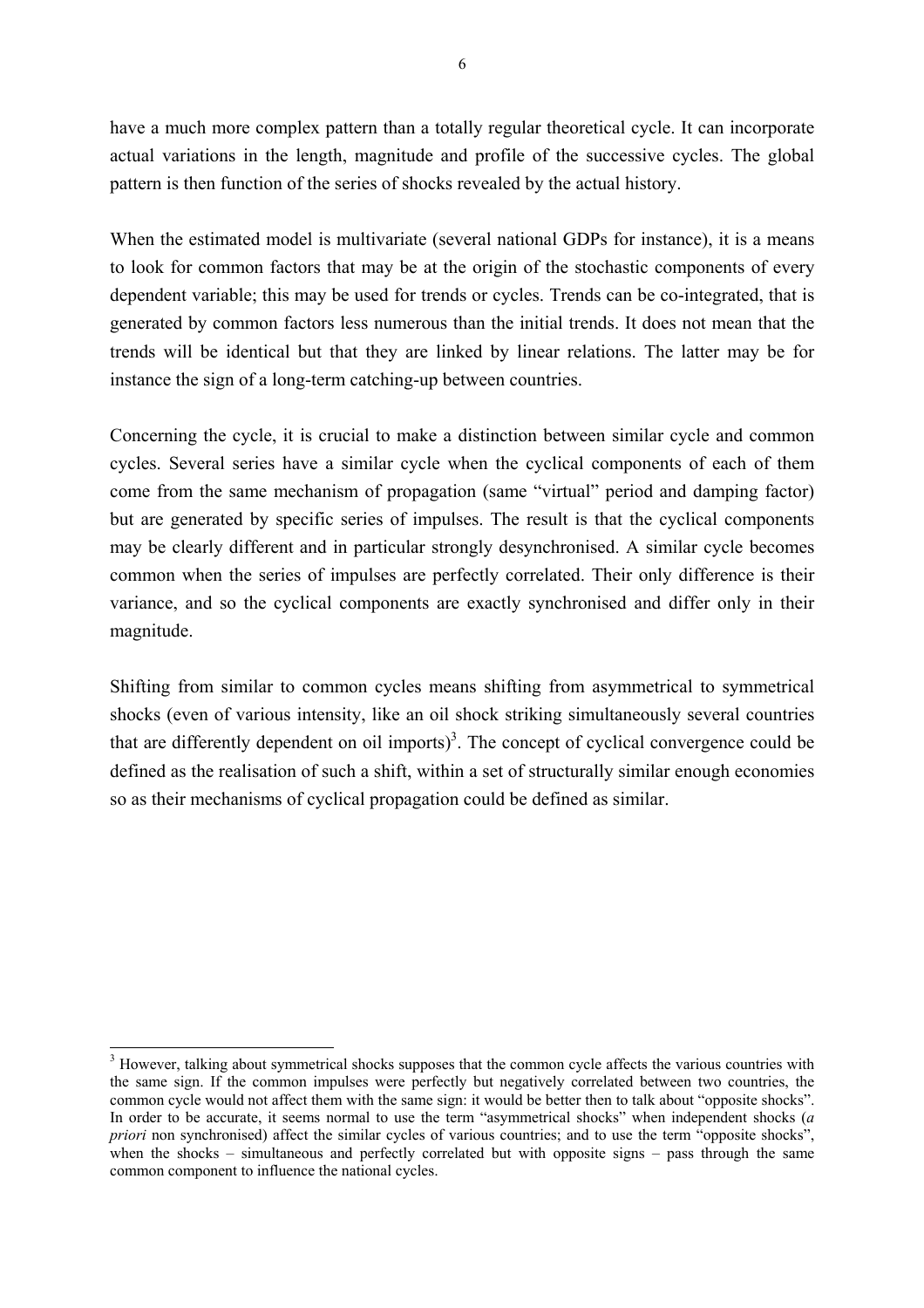### **1.2. Application to the European Monetary Union**

The method has already been applied to the OECD countries in its univariate approach (Fayolle and Mathis, 1993 and 1994). Its analytical usefulness makes its application to European cycles particularly motivating: will it show the existence or the emergence of a really unified short-term dynamics among euro-zone countries? However, such an application raises particular difficulties. Long series are needed to use the selected method, which imply to measure the European GDP on a quarterly basis for the last decades. Such a measurement is a fragile statistical reconstruction and reflects also a bet on the minimal consistency of the European dynamics. If there were during those decades only idiosyncratic or even contradictory economic dynamics among European countries, one could be doubtful about the possibility to infer cyclical regularities concerning the European growth. Indeed, it appears less easy to summarise the features of the European fluctuations than the American ones. The heterogeneity of the European area makes more difficult to characterise its cyclical properties, when compared with the US which has been an unified monetary zone since much longer and whose cyclical movements were early studied by analysts and policy makers. Our paper aims to identify the economic cycles of the euro-zone on the whole four decades from 1960 to 1999, while this zone has only been really constituted at the end of the nineties !

Therefore, we used three distinct approaches in order to identify the European cycles with the chosen methodology, considering that the convergence of the results could enable us to identify more strongly the European cycles:

– The first approach characterises the European cycles "from above", i.e. using a bivariate model which explains the joint movements of the United States GDP and the European aggregate GDP. Because the dynamics of the latter are characterised by instability, it is more easily identified by a model that takes advantage of the American cyclical regularity in order to detect the European cycles.

– The second approach aggregates the national cycles of the euro-zone countries that are estimated by univariate models, in order to get back to the European aggregate cycle "from below". This approach gives results that meet remarkably the ones given by the first approach. It backs the idea of a sufficient regularity of the European cycles so that stylised features can be produced. The approach confirms as well a remarkable peculiarity of the European cyclical movements that was already noticed with the first approach, but not so clearly in the US: the global European cycle is the conjunction of "short" and "long" cyclical components. The period of the short one is around three years and can be related to inventory variations; the period of the long one, of about ten years, is related to investment fluctuations. This duality of the European cycle makes more difficult its grasp by the economic policy makers, but it is even more needful to take it into account.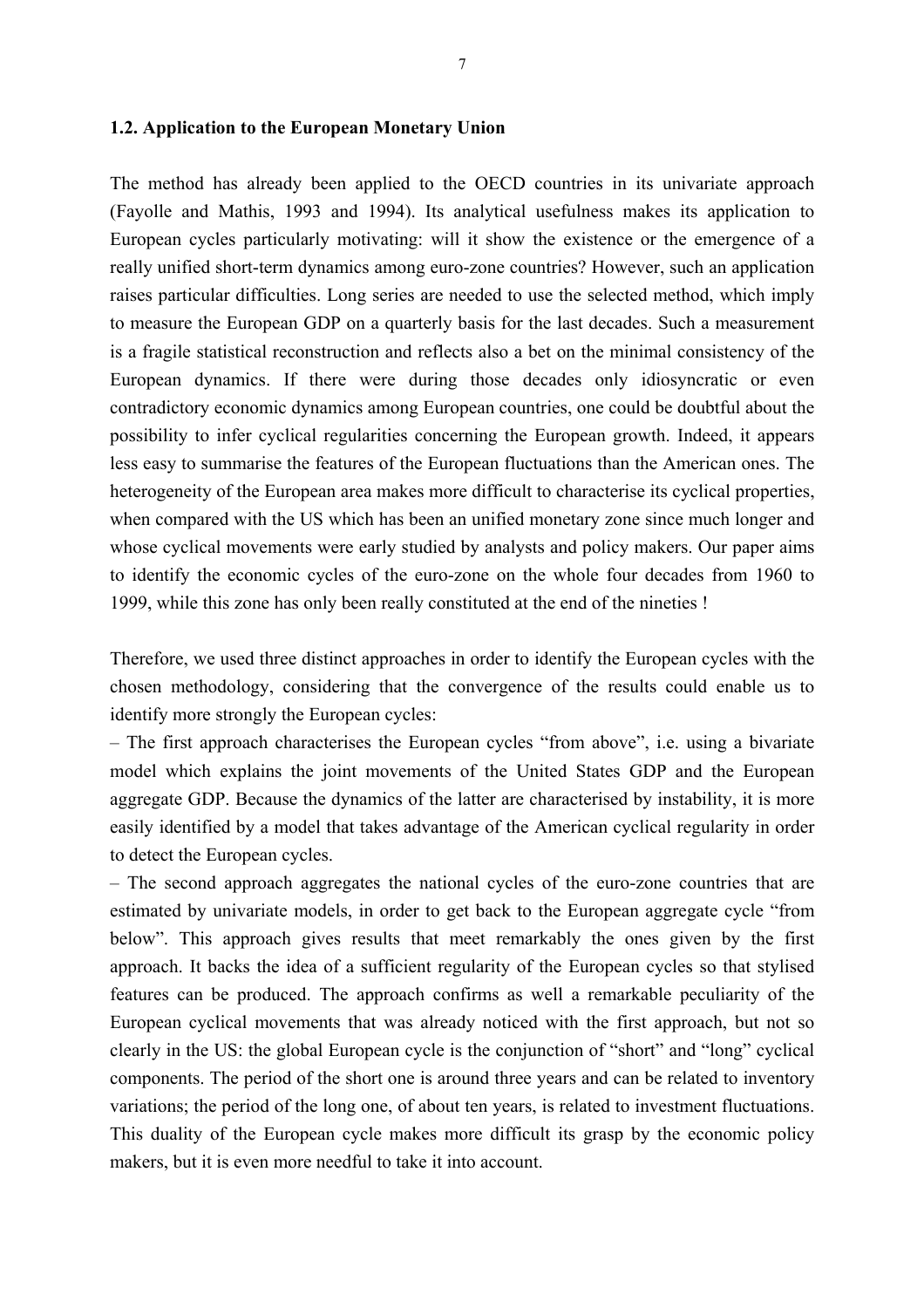– The third approach seeks to identify how much the European cycles can be considered as cycles that are common to the different European countries, using a multivariate model including the whole set of national GDPs from the euro-zone. If the euro-zone was an optimal currency area, there would be, for a given cyclical frequency, a single common cycle, which would be the mark of the perfect symmetry of the shocks generating the national and European fluctuations. Our result is not so radical and shows that, over the four considered decades, it is possible to reduce to a small number of common factors, but not to only one, the national sequences of innovations that drive the "long" cyclical movements (of around ten years). A cautious interpretation of those common factors would be that some geographical discrepancies remain among the euro-zone at the end of the nineties, which could explain a persistent plurality of the cyclical economic fluctuations. Nonetheless, the nature of the discrepancies let assume that they could be dampened with the maturing of the euro-zone, where the cyclical movements would become more homogeneous.

Beyond the statistical quality, often imperfect, of each estimated model considered alone, it is the convergence of the three approaches which is sought as a proof of robustness when identifying the European cycles and their characteristics.

We first present the specifications of the selected models and their estimation method, in order to permit the comprehension of the results. Then we successively comment and confront the results of the three approaches. We finally intent to give a synthesis on the measure of the symmetry of impulses which govern the European cycles.

The data are taken from the BSDB quarterly database of the OECD *(Business Sector Data Base*, June 2000), which gives series from the first quarter of 1960 to the fourth quarter of 1999, i.e. exactly four complete decades. All the estimations have been systematically done for this period of time. A few series with missing values have been completed using national sources or other OECD databases. Some peculiarities concerning the data or its treatment will be indicated below, when necessary. In order to carry out our estimations, we used the application STAMP (*Structural Time Series Analyser, Modeller and Predictor*) that has been designed especially to deal with unobserved components models (Koopman, Harvey, Doornik and Shephard, 2000).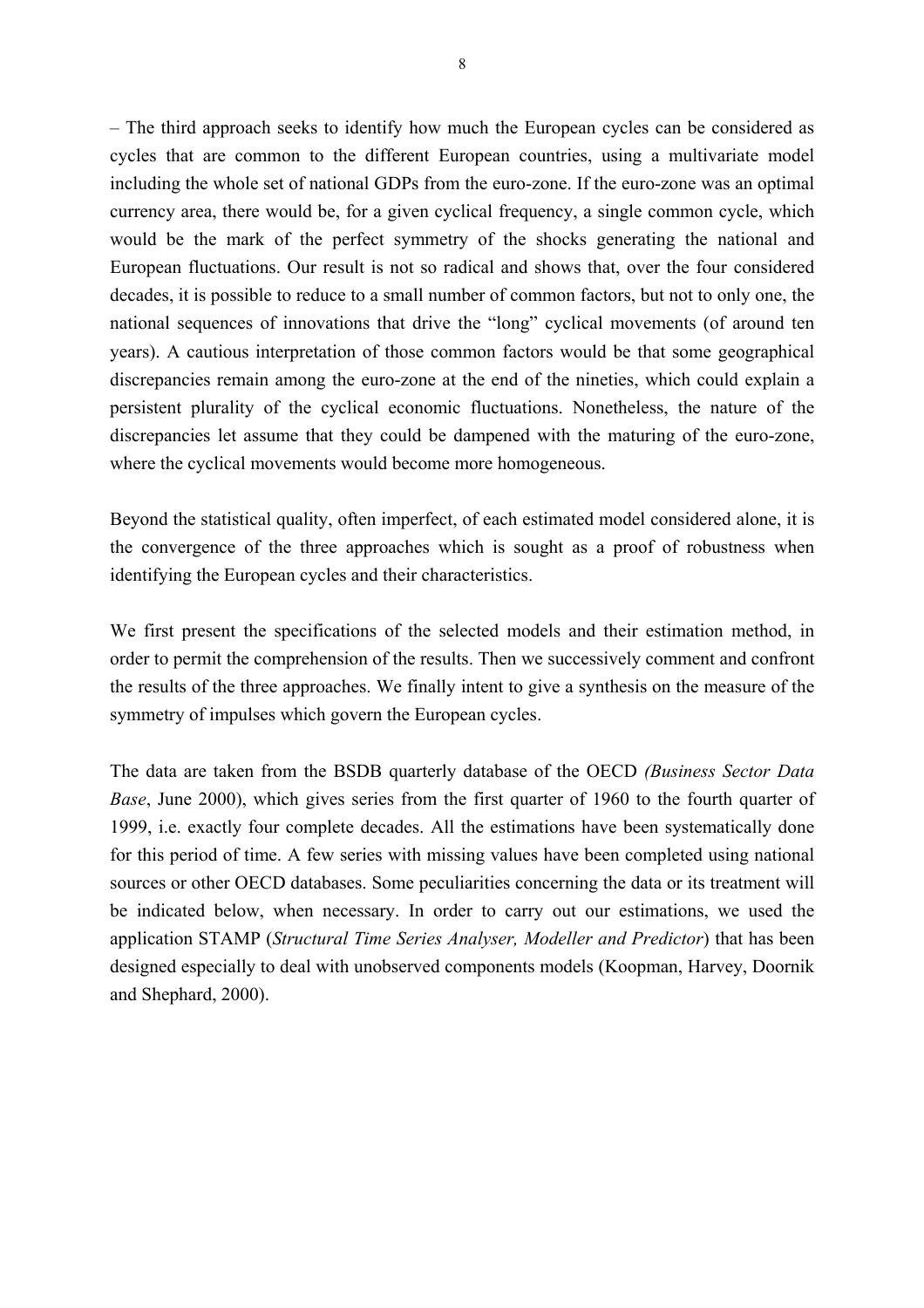### **2. The trend-cycle split of series**

### **2.1. Univariate Models: Stochastic Trends and Cycles**

The structural time series model splits every series into trend, cycles, and irregular components. More precisely, we have the following split (for a non-seasonal series, which will be the standard case in this paper):

$$
y_t = T_t + \sum_{j=1}^{m} C_{jt} + \varepsilon_t \qquad \qquad t = 1,...,T
$$
 [1]

where  $y_t$  is the logarithm of a series  $Y_t$  presenting long- and short-run movements.  $T_t$ ,  $C_{it}$  and  $\varepsilon_t$  are respectively the trend, cyclical and irregular components. The model can include several cyclical components associated to different frequencies. STAMP allows the inclusion of up to three cycles in the model (*m=3*).

### **2.1.1.** *Trends*

The trend is a local linear one for which both the level and the slope are random walks specified as follows:

$$
T_t = T_{t-1} + \beta_{t-1} + \eta_t \tag{2}
$$

$$
\beta_t = \beta_{t-1} + \zeta_t \tag{3}
$$

where  $\eta_t$  and  $\zeta_t$  are orthogonal white noises with variances  $\sigma_\eta^2$  and  $\sigma_\zeta^2$  respectively. The noise  $\eta_t$  allows the level of the trend to fluctuate while  $\zeta_t$  tilts the slope.

In the general case, it is clear that the trend defined by the equations [2] and [3] is an  $ARIMA(0, 2, 1)$ . But particular cases are interesting:

– In the extreme case where  $\sigma_n^2 = \sigma_\zeta^2 = 0$ , the trend is simply a deterministic one; i.e.  $T_t = T_{t-1} + \beta$ , or equivalently  $T_t = T_0 + \beta t$ .

 $-$  If only  $σ^2_\zeta = 0$ , equation [3] reduces to  $β_t = β_{t-1}$ . The slope is constant in time and the trend becomes a random walk with drift. We find the standard stochastic trend, stationary in first difference, as used by Nelson and Plosser (1982).

– If only  $\sigma_{\eta}^2 = 0$ , the trend is still integrated of order two as in the general case but without white noise affecting its level.  $\Delta^2 T_t$  is a white noise. Clark (1987) calls this trend *Slowly Moving Smooth Trend* (we will say *smooth trend*). Such a trend gives, as indicated by its name, a smooth curve which looks like the ones obtained with the practical methods used by business cycles analysts.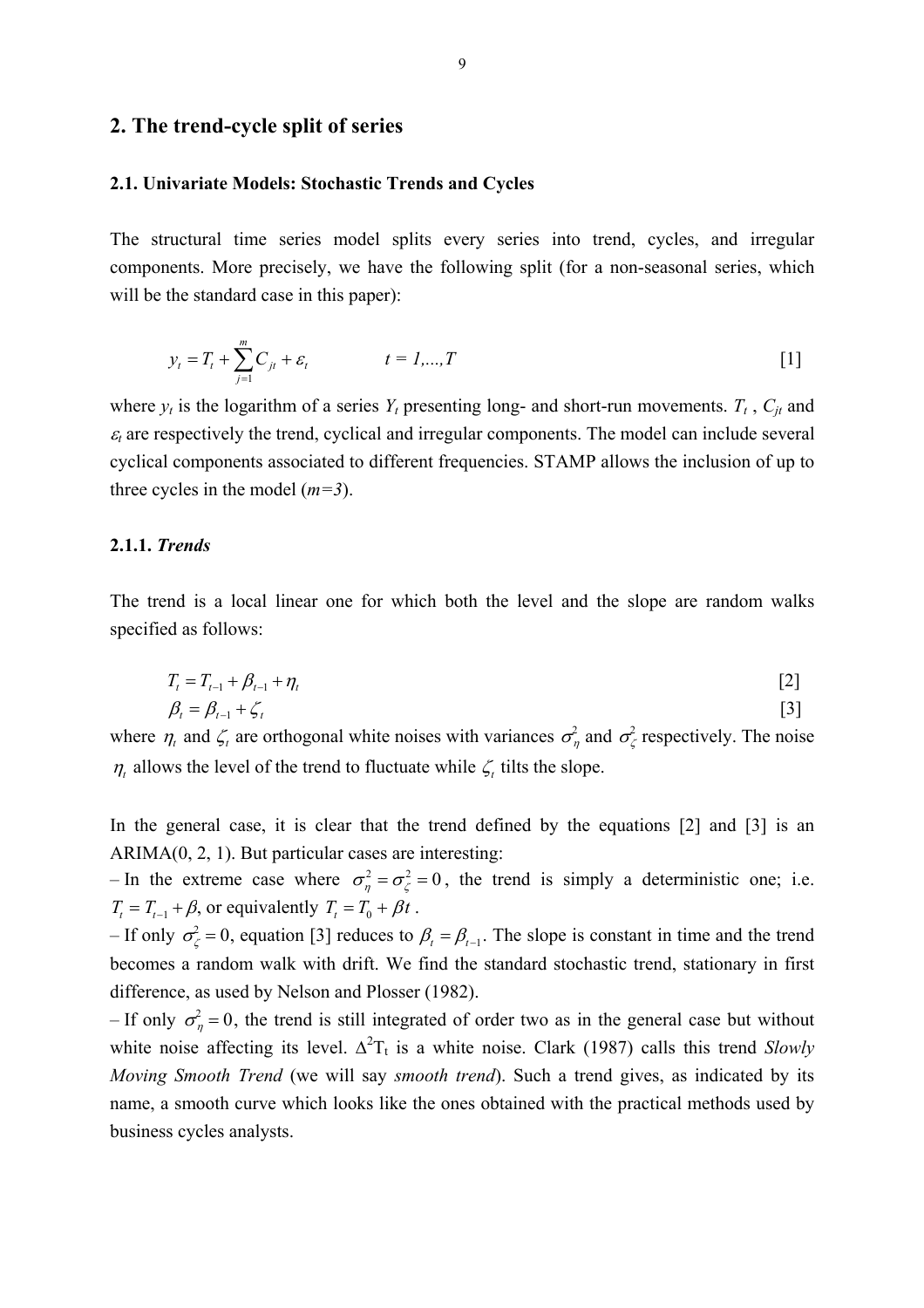### **2.1.2.** *Stochastic growth cycles*

A cycle is a stationary process, which explicitly takes the cyclical pattern of this component into account. In recursive form the cycle component can be expressed as:

$$
\begin{bmatrix} C_t \\ C_t^* \end{bmatrix} = \rho \begin{bmatrix} \cos \lambda & \sin \lambda \\ -\sin \lambda & \cos \lambda \end{bmatrix} \begin{bmatrix} C_{t-1} \\ C_{t-1}^* \end{bmatrix} + \begin{bmatrix} \kappa_t \\ \kappa_t^* \end{bmatrix} \tag{4}
$$

The disturbances  $\kappa_t$  and  $\kappa_t^*$  are two orthogonal white noises with identical variance  $\sigma_{\kappa}^2$ . The damping factor of the cycle is given by  $\rho \in [0,1]$  and its frequency is  $\lambda \in [0,\pi]$ , which corresponds to a period equal to  $\frac{2\pi}{\lambda}$ .  $C_t^*$  is a technical variable needed to write the cycle in recursive form. The disturbances make the cycle stochastic and able to take into account the complexity of the apparent cyclical movement, which usually presents asymmetry and angular turning points. If we cancel the disturbances in equation [4], the cycle becomes deterministic,  $C_t = \rho'(\alpha \cos \lambda t + \beta \sin \lambda t)$  with  $C_0 = \alpha$  and  $C_0^* = \beta$ .

One can verify that the cycle is a stationary ARMA(2, 1) process when the coefficient  $\rho$  is strictly inferior to one. There is equivalence between the statistic property of stationarity and the damping of the cycle.

### **2.1.3.** *Intervention variables*

In this unobserved components model, the dependent variable *y* is explained in terms of stochastic trends and cycles. In order to expand the information set of the structural model, we can add intervention variables, which are used to take account of outlying observations and structural breaks. Three kinds of intervention variables are possible. They can be thought as dummies taking the value one at the time of the event and zero elsewhere. They concern respectively the irregular component, the level and the slope of the trend component: an *impulse* intervention variable that corresponds to a particular outlier in the irregular disturbance  $\varepsilon$ ; a *step* intervention variable that can be modelled by adding a dummy to the level equation [2] and that represents a permanent change of the series level; a *staircase* intervention variable, modelled by adding a dummy in the slope equation [3] and representing a permanent change of the trend slope, i.e. of the long run path of the series. If the step and staircase interventions are represented directly in the equation [1], the step variable is zero before the break and one after, while the staircase variable takes the value 1, 2, 3, … , starting at the first period after the break.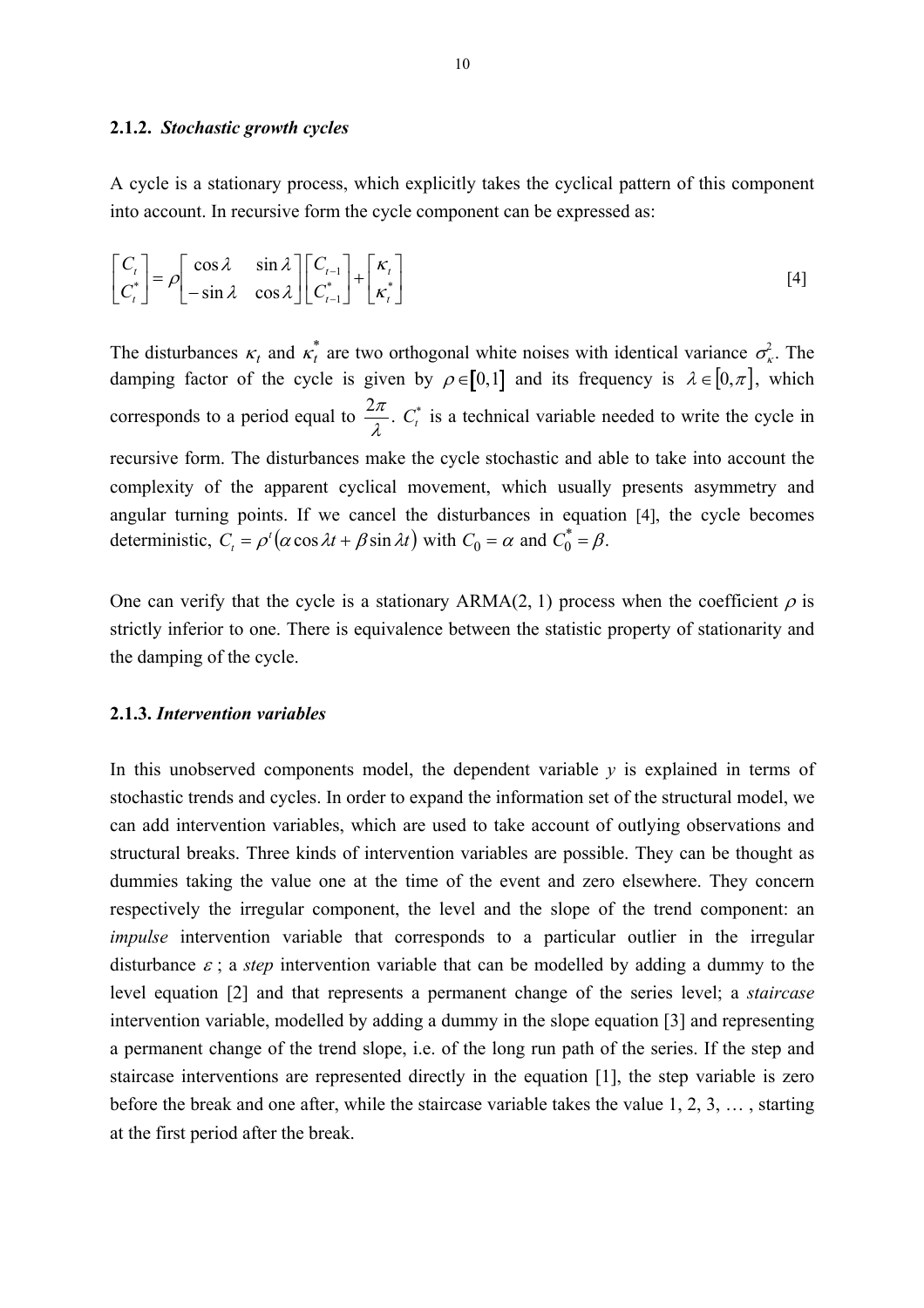The equation [1] is now written in the more general form:

$$
y_{t} = T_{t} + \sum_{j=1}^{m} C_{jt} + \sum_{k=1}^{p} \delta_{k} w_{kt} + \varepsilon_{t} \qquad t = 1,..., T
$$
 [5]

where the  $w_h$  are *p* intervention variables. The coefficients  $\delta$  are unknown.

### **2.2. The multivariate dimension: presentation in the trivariate case**

We are going to use the trivariate case for the presentation of the Multivariate Structural Time Series Models. The trivariate case remains simple enough to be presented explicitly without using systematically synthetic matrix presentation and it is more general than the bivariate case, which is too particular to illustrate the general characteristics of multivariate models. "Three" is a convenient dimension to understand the logic of these models.

#### **2.2.1.** *General form of multivariate models*

.

The multivariate models have a form similar to univariate models.  $y_t$  is now an  $(n \times I)$  vector of observations that depends on unobserved components which are also (*n*×*1*) vectors (we will emphasise the case  $n=3$ ). As in the univariate case, STAMP allows to include up to three cycles in each series, but it imposes the restriction that, for a given cycle  $C$ , the damping factor  $\rho$  and the frequency  $\lambda$  are the same for all series. Cycles with the same coefficients  $\rho$ and  $\lambda$  are called similar cycles. The strength of such a similar cycle can be different between series, because it depends on the variance of its disturbance, which is specific to each series. The similar cycle is not necessarily synchronised among series, because the sequence of its disturbances is also peculiar to each series. In order to simplify the presentation, in accordance with the following applications, we consider the case of two possible cycles:

$$
y_{it} = T_{it} + \sum_{j=1}^{2} C_{ijt} + \varepsilon_{it}
$$
  
\n
$$
T_{it} = T_{i,t-1} + \beta_{i,t-1} + \eta_{it}
$$
  
\n
$$
\beta_{it} = \beta_{i,t-1} + \zeta_{it}
$$
  
\n
$$
\begin{bmatrix} 6 \end{bmatrix}
$$

where *i* and *j* are respectively the indices of the three variables and of the two cycles. The equation of the cycle *j* for the variable *i* is the following, with the coefficients  $\rho_j$  and  $\lambda_j$ , but not the disturbances  $\kappa_{ij}$  and  $\kappa^*_{ij}$ , independent of the variable :

$$
\begin{bmatrix} C_{ijt} \\ C_{ijt}^* \end{bmatrix} = \rho_j \begin{bmatrix} \cos \lambda_j & \sin \lambda_j \\ -\sin \lambda_j & \cos \lambda_j \end{bmatrix} \begin{bmatrix} C_{ij,t-1} \\ C_{ij,t-1}^* \end{bmatrix} + \begin{bmatrix} \kappa_{ijt} \\ \kappa_{ijt}^* \end{bmatrix} \qquad i = 1, 2, 3, \ j = 1, 2 \tag{7}
$$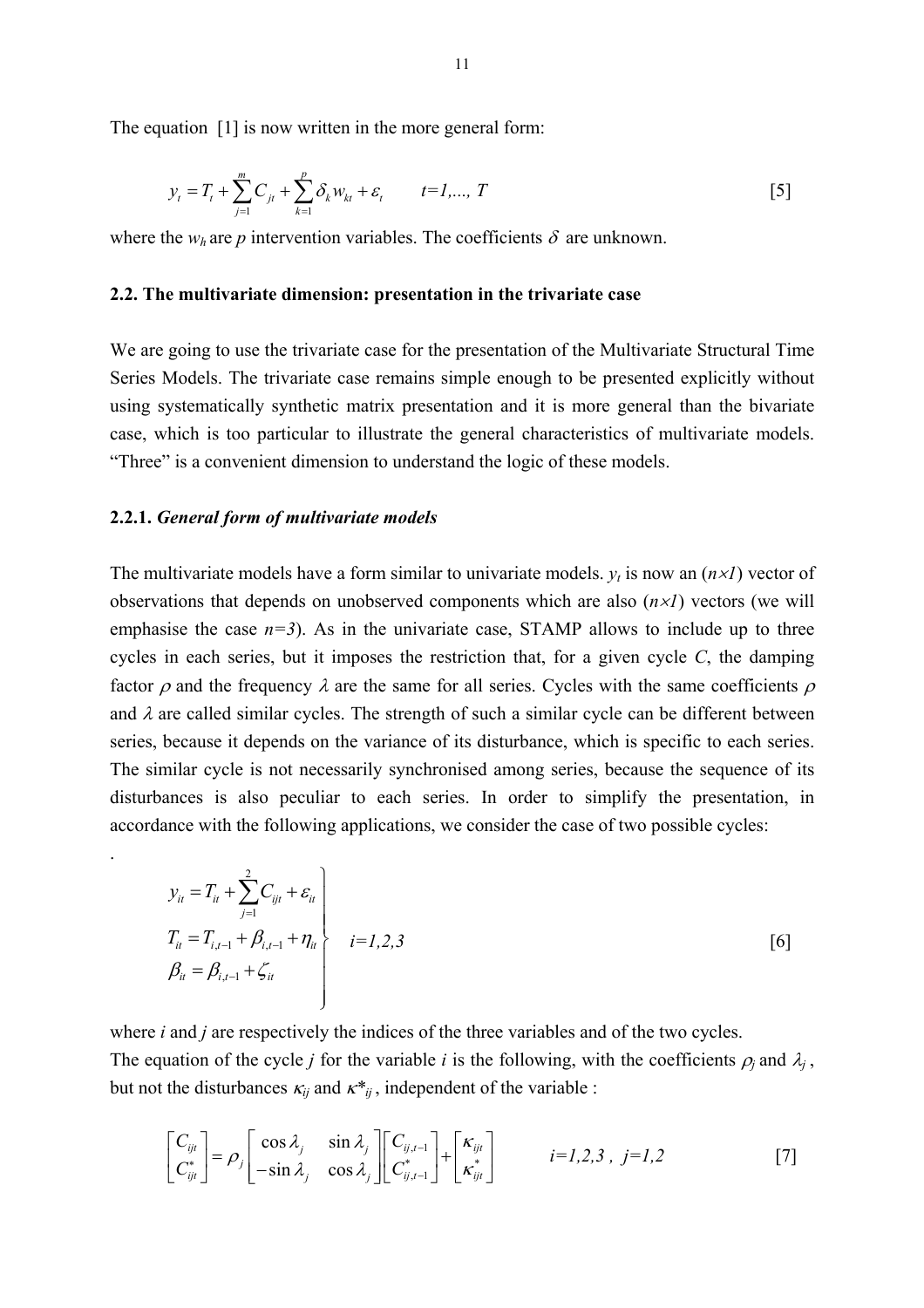The ( $3\times1$ ) disturbances vectors  $\varepsilon_t$ ,  $\eta_t$ ,  $\zeta_t$ ,  $\kappa_{jt}$  and  $\kappa^*_{jt}$  are trivariate normal disturbances  $N(0, \Sigma)$ , which are mutually uncorrelated in all time periods and have  $(3 \times 3)$  covariance matrices  $\Sigma_{\varepsilon}$ ,  $\Sigma_{\eta}$ ,  $\Sigma_{\zeta}$  and  $\Sigma_{\kappa_i}$  (the same matrix for  $\kappa_j$  and  $\kappa^*_{j}$ ). Models of this kind are called *Seemingly Unrelated Time Series Equations*. Explanatory and intervention variables may be included in multivariate models.

#### 2.2.2. *Common cycles*

In a common factors model, some or all of the components are driven by disturbances vectors with less than *n* elements (*n* is the size of the variables vector). The covariance matrices of the relevant disturbances are less than full rank. The interest of common factors is the possible interesting interpretation but also more efficient inference. STAMP allows for common trends or cycles. We only focus here on common cycles, i.e. on the case in which *n* similar cycles C*it*  $(i=1...n)$  are generated by less than *n* (let say *k*) different disturbances  $\kappa_t$ .

Common cycles may be introduced by using a (*n*×*k*) loadings matrix Θ . The rank of the cycle disturbances matrix  $\Sigma_{\kappa}$  is *k*, with  $\Sigma_{\kappa} = \Theta' D \Theta$ , where *D* is a (*k*×*k*) diagonal matrix. If we consider a model with one similar cycle  $C_t$ , the supplementary constraint of a  $(k \times l)$  common cycle vector  $C^{\omega}_{t}$  induces the following form:

$$
y_t = T_t + \Theta C^{\omega}_t + \varepsilon_t
$$
  
i.e.  $C_t = \Theta C^{\omega}_t$  [8]

The identification of the number *k* of common cycles is an important step in the process of specification and estimation of a convenient model. For example if we consider a trivariate model with the constraint  $k=1$  the cycle of each variable will be a multiple of the elementary cycle  $C^{\omega}_{t}$ :

$$
y_{1t} = T_{1t} + C^{\omega}_{t} + \varepsilon_{1t}
$$
  
\n
$$
y_{2t} = T_{2t} + \theta_{2}C^{\omega}_{t} + \varepsilon_{2t}
$$
  
\n
$$
y_{3t} = T_{3t} + \theta_{3}C^{\omega}_{t} + \varepsilon_{3t}
$$
 [9]

Not only the single common cycle has similar characteristics but the innovations of the cycle are the same for all the variables. Their cycles are perfectly synchronised. The only difference is the strength of the cycles: each cycle is proportional to the others. Common cycles embody much stronger restrictions than similar cycles.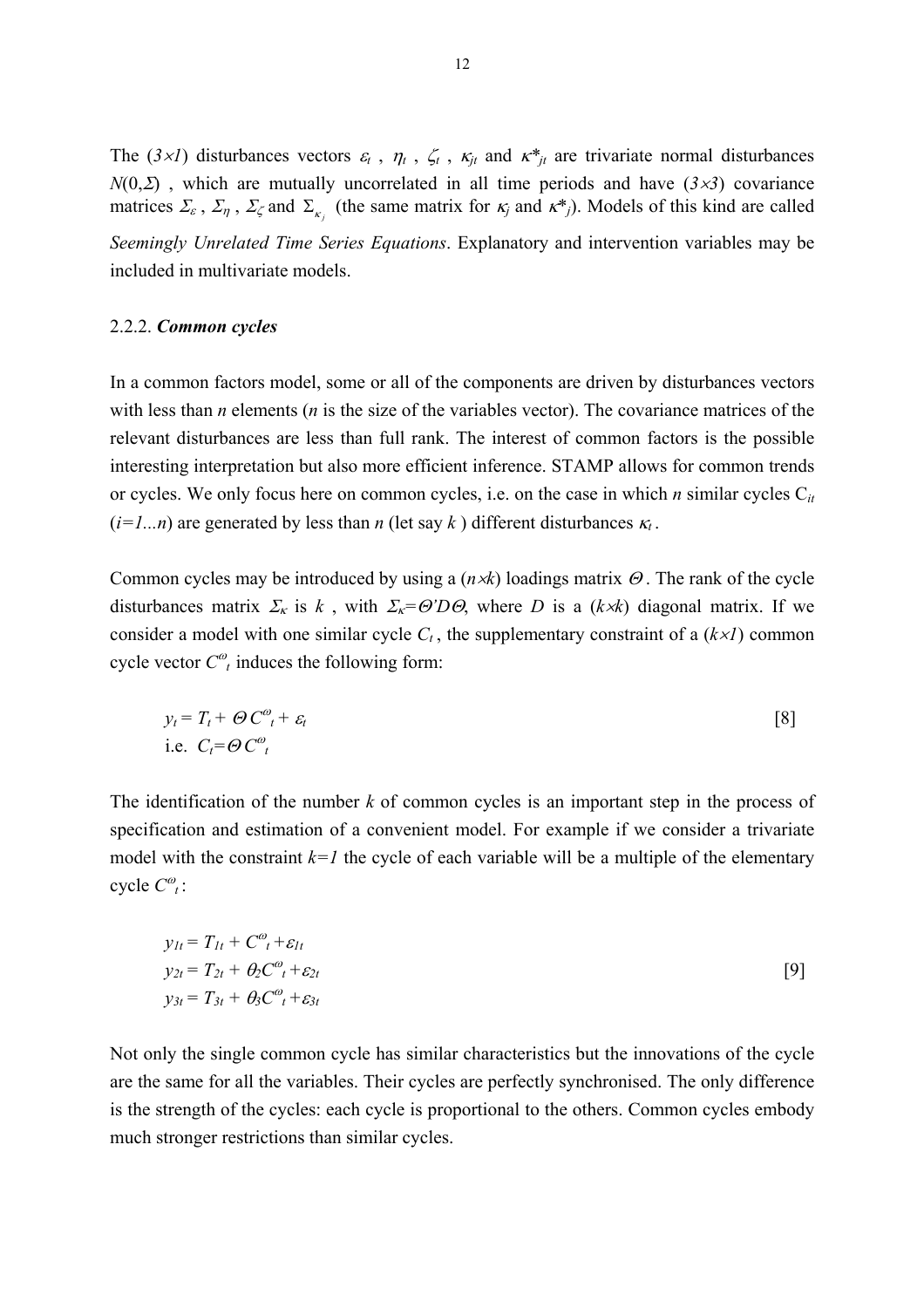If  $k=2$ , there will be two elementary cycles  $C^{\omega}_{lt}$  and  $C^{\omega}_{lt}$ , which are similar but do not result from the same chronic of innovations:

$$
y_{1t} = T_{1t} + C^{\omega}_{1t} + \varepsilon_{1t}
$$
  
\n
$$
y_{2t} = T_{2t} + \theta_{21}C^{\omega}_{1t} + C^{\omega}_{2t} + \varepsilon_{2t}
$$
  
\n
$$
y_{3t} = T_{3t} + \theta_{31}C^{\omega}_{1t} + \theta_{32}C^{\omega}_{2t} + \varepsilon_{3t}
$$
\n[10]

The synchronisation between the cycles of the different variables will be only partial and depends on the elements of matrix Θ.

This formulation of the common factors model makes easy its understanding and its estimation, but it is conventional because it depends on the order of the *n* series *yi* . When *k* common factors drive the national movements of a similar cycle shared by *n* countries, other equivalent formulations are conceivable. It is possible and interesting to search formulations more adapted to a clear economic interpretation of the *k* common factors. It is a simple problem of change of base in a *k*-vectorial space.

When we consider a set of national series (national GDP for example), the plurality of the cyclical phenomenon presents two aspects:

– For a given country, several cycles, with specific characteristics, can contribute to its own fluctuations.

– A specific cycle, identified by its structural parameters (period and damping factor) can be shared by different countries. If the innovations which generate this cycle are not identical among countries, it is only a similar cycle: propagation mechanisms are similar among these countries but they are affected by asymmetrical shocks. If it is possible to reveal some factors common to the idiosyncratic innovations, the cycle is not only similar but also – partially or totally – common.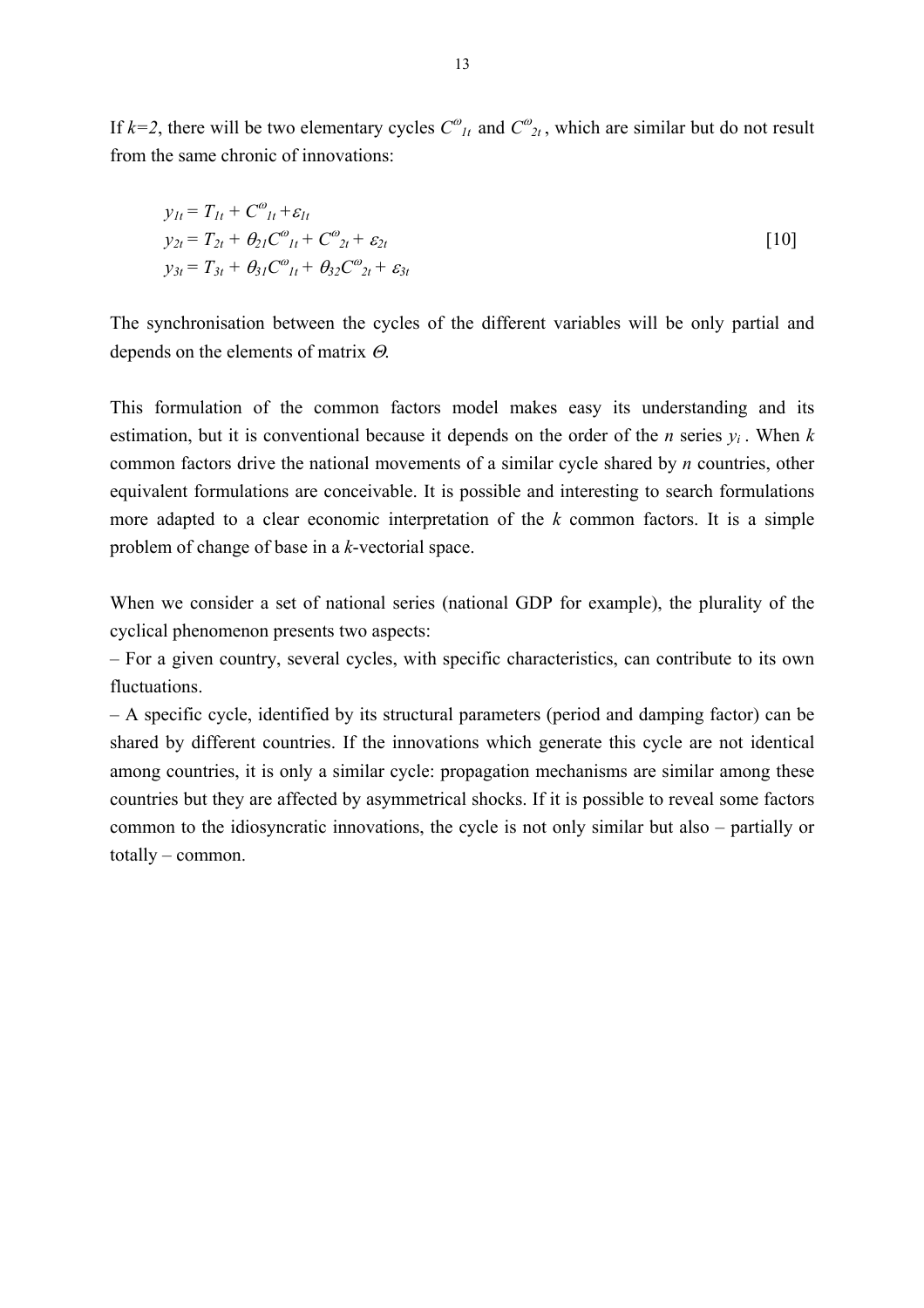### **2.3. Estimation and diagnoses**

The method of estimation used by STAMP is maximum likelihood applied to the state-space form of the model, which is decomposed into observation and state equations. In the case of a simple univariate trend-cycle model, the observation equation is the following:

$$
y_t = \begin{bmatrix} 1 & 0 & 1 & 0 \end{bmatrix} x_t + \varepsilon_t
$$
  
where the state vector  $x_t$  is defined by  $x_t = \begin{bmatrix} T_t, \beta_t, C_t, C_t^* \end{bmatrix}$  [11]

The state equation is:

$$
x_{t} = \begin{pmatrix} 1 & 1 & 0 & 0 \\ 0 & 1 & 0 & 0 \\ 0 & 0 & \rho \cos \lambda & \rho \sin \lambda \\ 0 & 0 & -\rho \sin \lambda & \rho \cos \lambda \end{pmatrix} x_{t-1} + \begin{pmatrix} \eta_{t} \\ \zeta_{t} \\ \kappa_{t} \\ \kappa_{t}^* \end{pmatrix}
$$
 [12]

The extraction of the unobserved components uses the Kalman filter. This filter produces a recursive estimation of the state vector for the date *t*, conditioned by the information available until *t-1* : it is the filtering step. Then the smoothing step permits to obtain the expected value of the state vector for the date *t*, conditioned by all the information covering the whole sample period, between *1* and *T*.

A set of diagnoses is available in STAMP in order to assess the empirical fitness of the model. The basic goodness indicator is the Prediction Error Variance (*PEV*), which is the variance of the one-step-ahead prediction errors (or innovations). Its square root is considered as the equation standard error. The residuals of the model are the standardised one-step-ahead errors, i.e. the errors divided by *PEV* square root.

Three other specific diagnoses will be always considered in this paper:

– Normality Bowman-Shenton statistic  $N_{BS}$  or Doornik-Hansen  $N_{DH}$  (more adapted to small samples) based on third and fourth moments of the residuals and having a  $\chi^2$  distribution with 2 degrees of freedom if the model is correctly specified. The normality test permits the detection of particular observations badly explained by the model.

– Serial correlation Box-Ljung statistic  $Q(p,q)$  based on the first p residual autocorrelations, tested against a  $\chi^2$  with *q* degrees of freedom, where *q* is equal to *p-n+1* and *n* is the number of hyperparameters, i.e. the parameters governing the stochastic components (variance matrices of the disturbances, damping factors and frequencies of the cycles).

– Relative determination coefficient  $R_D^2$  which compares the PEV with the variance of the one-step-ahead prediction errors obtained by a random walk plus drift model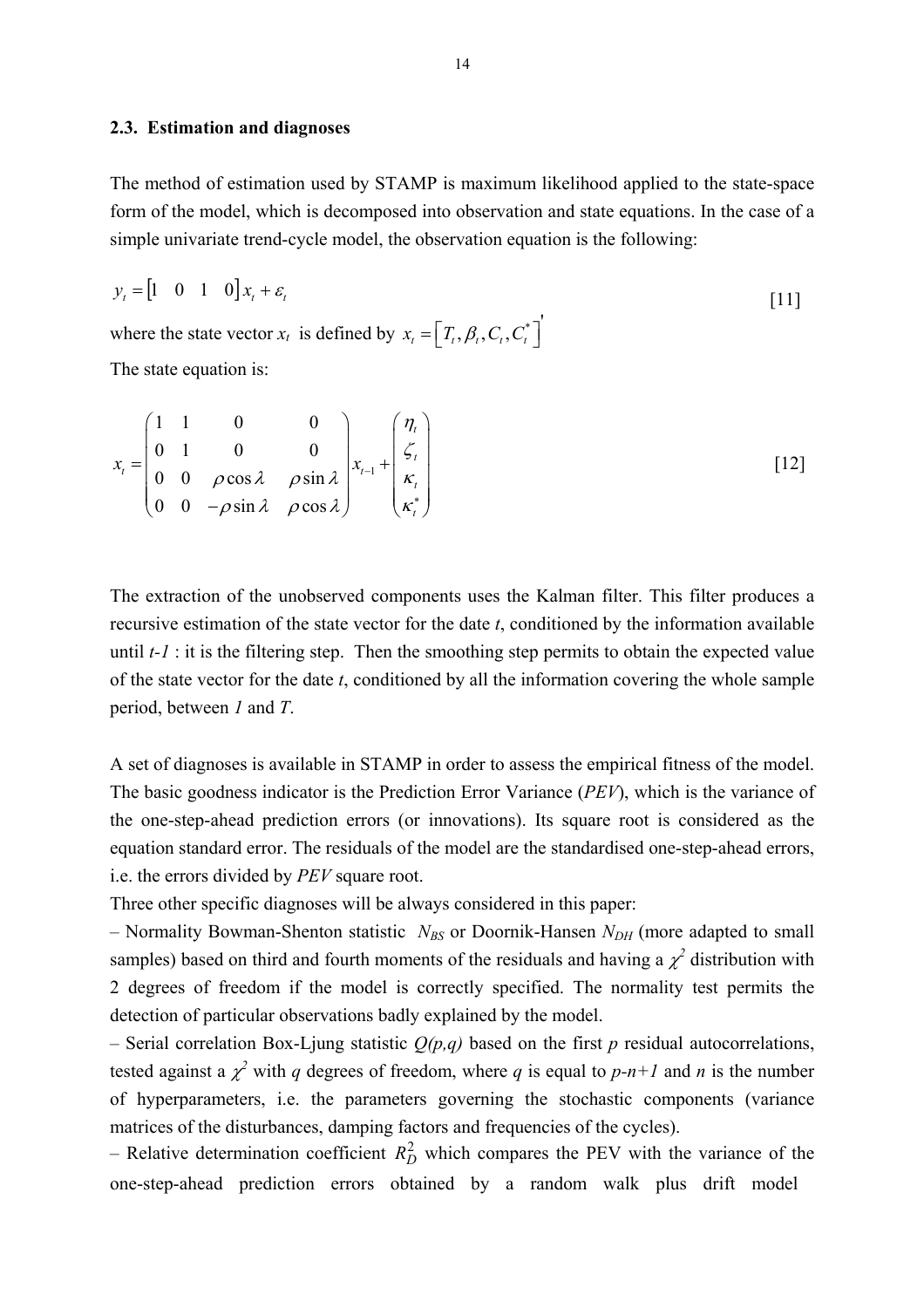$(y_t = y_{t-1} + \beta + \eta_t)$ . A very simple forecast function corresponds to this naïve model: the best

forecast for the next date is the current observation plus the mean variation  $\overline{\Delta y}$  calculated over the sample period. If the  $R_D^2$  is positive, the historical forecast performance of the estimated model is better than the one of the naïve model. The  $R_D^2$  indicates the percent of *PEV* reduction (if  $R_D^2$ =0.2, the reduction is 20%). A negative  $R_D^2$  constitutes a criterion for rejecting the estimated model.

Other specific diagnoses can also be considered, as they give further interesting indications about the flaws of the estimated model:

– Periodogramm and spectrum of residuals, which indicate the frequencies badly identified by the model.

– Residual Cusum graph, which exhibits the evolution of the mean of first *t* residuals, until  $t=T$ . If the mean changes through time, the Cusum will drift up or down, before going back to zero at Cusum $(T)$ . A formal check of the mean stability is based on two boundary lines for Cusum(*t*) given by  $\pm \left[ 0.85\sqrt{T} + 1.7t/\sqrt{T} \right]$  and based on a significance level of 10%.

– Residual Cusum of squares, which permits to detect a change in the variance of the residuals by comparing the sum of squares of the first *t* residuals to the complete sum. If the model is homoskedastic, the increase of residuals should be linear regarding *t*. Departures from the 45° line in the graph suggest that this assumption is false.

Finally, a last set of diagnoses can be used, if necessary. It concerns the sequence of auxiliary residuals. For a particular stochastic component (irregular, level, slope or cycle) the auxiliary residuals are standardised smoothed estimates of the corresponding disturbances. Normality tests can be calculated for the auxiliary residuals and the graph of these residuals is very useful for detecting outliers and breaks in components.

These diagnoses have been complementarily used to select the models, without being always completely satisfactory. For a globally convenient model, the normality tests are frequently sensitive to badly explained particular observations. We did not try to resorb systematically these outliers, which can result from statistical irregularities or peculiar events. The tests are also frequently less satisfactory for small European countries, affected by idiosyncratic events not embodied in the basic specification of the model. This paper is limited to the application of this basic model to the set of euro-zone countries.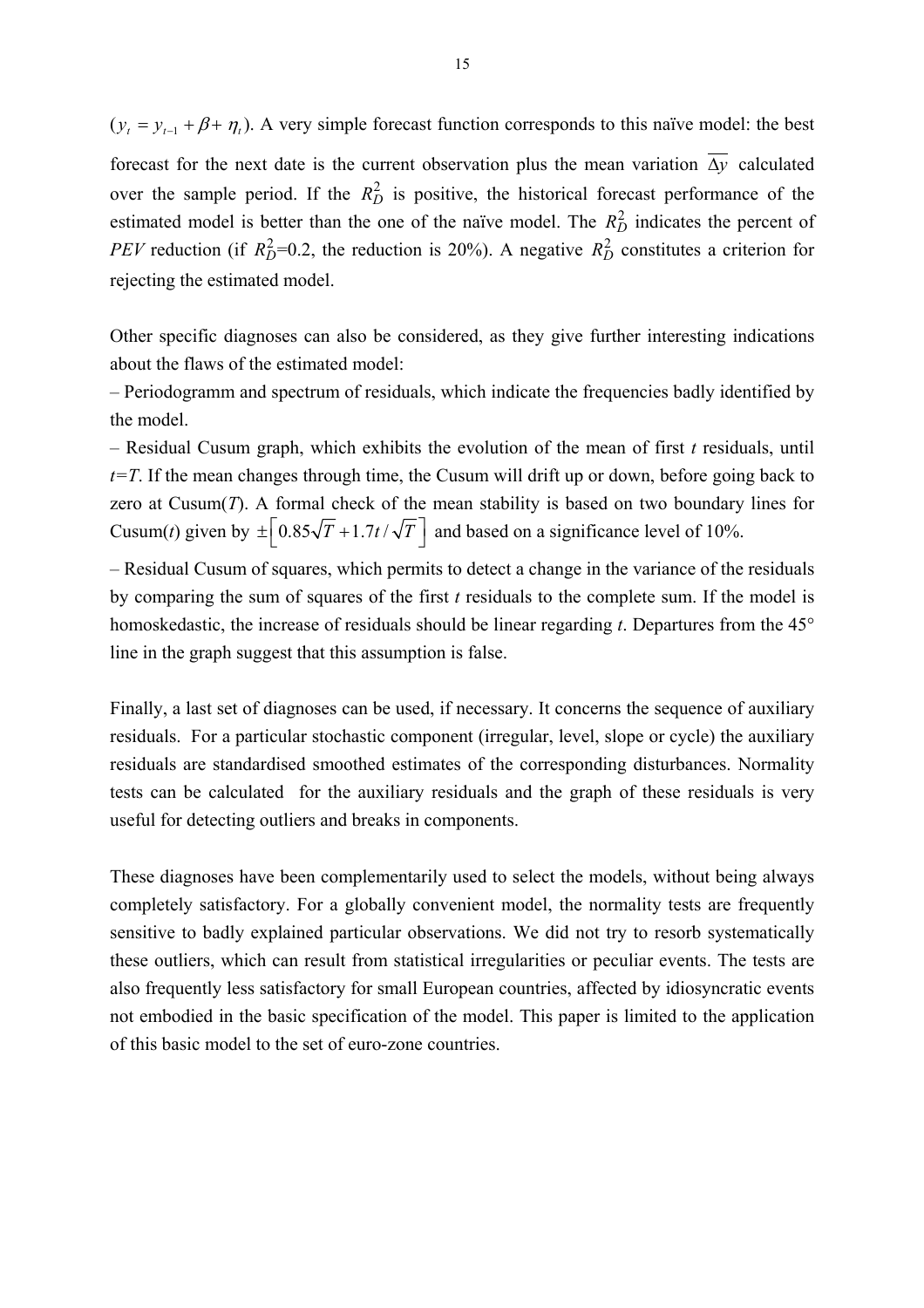## **3. The European cycle as aggregate cycle, compared to the US cycle**

### **3.1. Simplicity of the US cycle, duality of the European one**

Table 1 gives the results of the univariate split of the American quarterly GDP for the period 1960-1999. In order to appraise easily scales of sizes, the standard errors of the innovations that generate trends and cycles, as well as the prediction error, are expressed in percentage of the trend level<sup>4</sup> (the logarithmic transformation allows to use the additive version of the model). The adequate model is spontaneously a smooth trend one with one stochastic cycle and without irregular component. The American case fits well with the simplicity of this split<sup>[5](#page-16-1)</sup>.

The estimated period of the American cycle is reasonable (eight years) but appears longer than the five years usually attributed to it. It is not surprising: when the estimation starts in 1960, the three long expansion periods of the 1960s, 1980s and 1990s (the end of the last was not yet observed in 1999) are relatively stronger, whereas the expansions periods were shorter in the 1950s. We remind the reader that in such a kind of models, the cycle period corresponds to a virtual length. Its realisation is determined by the effective innovations sequence that generates the cycle.

It is less easy to obtain a robust and stable split of the euro-zone GDP. First, it is a fragile and conventional statistical reconstruction. It has been retrospectively calculated from 1960 as a simple additive aggregation of the national GDPs in 1995 prices, converted into dollars using the exchange rates in purchasing power parity of 1995. Ireland and Luxembourg have been excluded from this aggregation, that only incorporates ten countries (including Greece, a member of the euro-zone since the beginning of 2001), among the twelve members. The exclusion of Ireland and Luxembourg, two countries whose weight in the union is low, has only limited consequences on the results concerning the aggregate European GDP. It is justified by the need of comparing the cyclical analysis of the aggregate GDP and the aggregation of the national cycles. The trend-cycle split obtained for Ireland and Luxembourg appears clearly different from the other countries (cf. infra). It was thus difficult to integrate them to the aggregation of national cycles that must involve commensurable elementary cycles. It is a confirmation, if needed, of the tangible singularities of those two countries.

-

<span id="page-16-0"></span> $4$  A standard error of 1% is attached to a random shock whose average variability is equal to 1% of the trend; it is often less in the estimations. In particular, the scales of sizes of the innovations generating the slope of the trend are far inferior, which shows the progressivity of the inflexions of the trend.

<span id="page-16-1"></span> $<sup>5</sup>$  Diebold and Rudebusch (1999, p.20) also emphasise that simplicity: "For U.S. real output, it appears that a</sup> trend representation that is very smooth, even if not exactly linear, is a viable candidate". See also Clark (1987).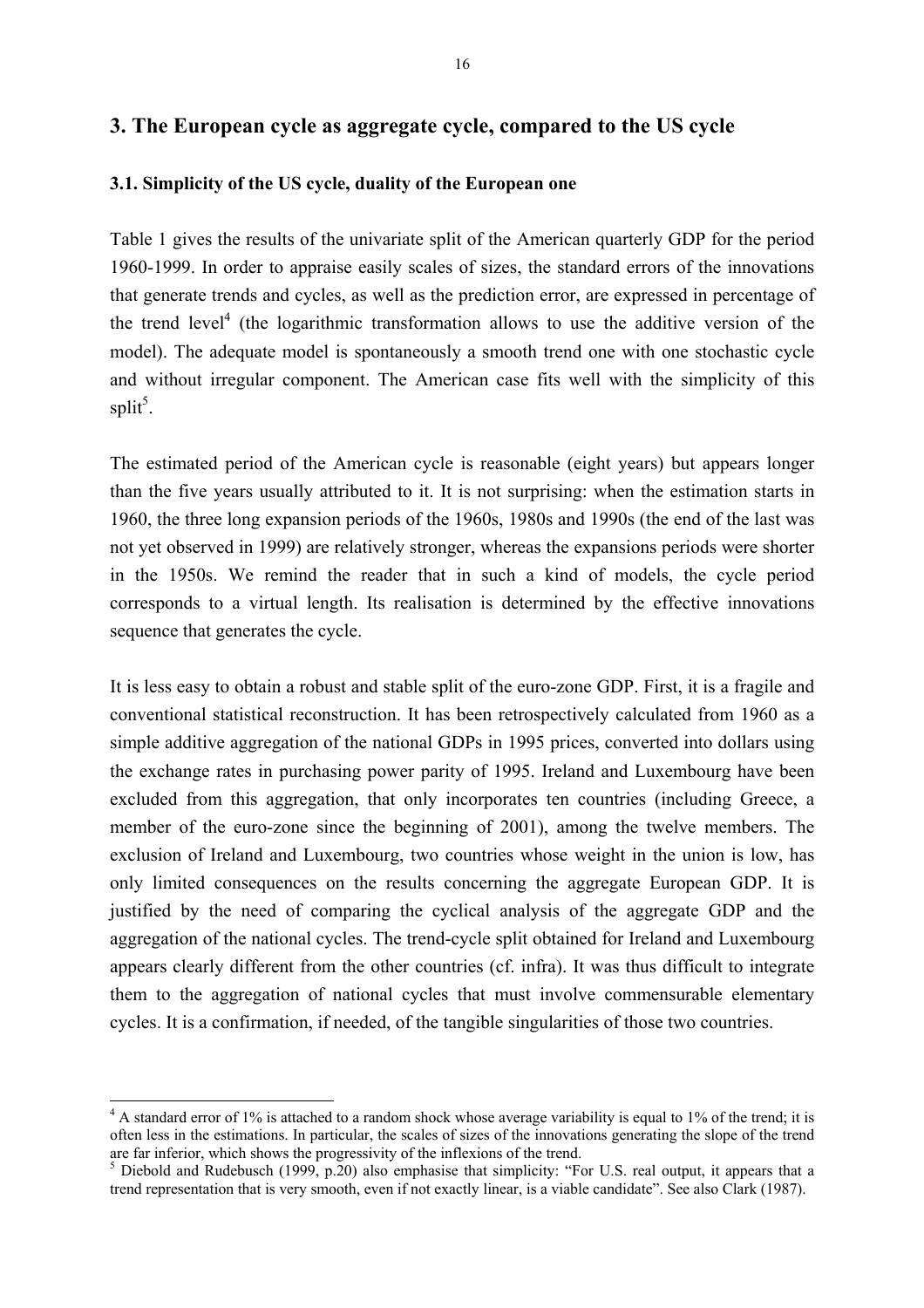|                                                                                                                                        | Univariate<br>Model    | <b>Bivariate Model</b>                                                                                                        |                         |  |
|----------------------------------------------------------------------------------------------------------------------------------------|------------------------|-------------------------------------------------------------------------------------------------------------------------------|-------------------------|--|
|                                                                                                                                        | <b>USA</b>             | <b>USA</b>                                                                                                                    | <b>Europe</b>           |  |
| <b>Diagnoses</b>                                                                                                                       |                        |                                                                                                                               |                         |  |
| $\sqrt{PEV}$ (Standard error of prediction error)                                                                                      | 0.85                   | 0.81                                                                                                                          | 0.43                    |  |
| $R^2$ <sub>d</sub> (Relative Coefficient of determination)                                                                             | 0.10                   | 0.17                                                                                                                          | 0.59                    |  |
| $N_{DH}$ (Statistic of normality)                                                                                                      | 5.20                   | 5.99                                                                                                                          | $15.27$ **              |  |
| $Q(p,q)$ (Box-Ljung Statistic of correlation)                                                                                          | 14.0<br>$(p=13, q=10)$ | 8.4<br>$(p=13, q=6)$                                                                                                          | 11.7<br>$= (p=13, q=6)$ |  |
| <b>Parameters</b>                                                                                                                      |                        |                                                                                                                               |                         |  |
| $\sigma_{\varepsilon}$ (Standard error of irregular component)                                                                         |                        | 0.18                                                                                                                          | 0.08                    |  |
| $Corr_{\mathcal{E}}$ (Coefficient of correlation of contemporaneous irregular                                                          |                        | $-1$                                                                                                                          |                         |  |
| components)                                                                                                                            |                        |                                                                                                                               |                         |  |
| $\sigma_n$ (Standard error of innovations shocking the level of trend)                                                                 |                        |                                                                                                                               |                         |  |
| $\sigma_{\!\mathcal L}$ (Standard error of innovations shocking the slope of trend)                                                    | 0.04                   | 0.03                                                                                                                          | 0.08                    |  |
| $Corr_{\zeta}$ (Coefficient of correlation of contemporaneous                                                                          |                        | 0.96                                                                                                                          |                         |  |
| innovations shocking the slopes of trends)                                                                                             |                        |                                                                                                                               |                         |  |
| <b>Long Cycle</b>                                                                                                                      |                        |                                                                                                                               |                         |  |
| $\sigma_{\kappa}$ (Standard error of innovations shocking the cycle)<br>$Corr_{\kappa}$ (Coefficient of correlation of contemporaneous | 0.75                   | 0.60                                                                                                                          | 0.19                    |  |
| innovations shocking the long cycles)                                                                                                  |                        | 0.26                                                                                                                          |                         |  |
| $\rho$ (Damping factor of the cycle)                                                                                                   | 0.95                   | 0.98                                                                                                                          |                         |  |
|                                                                                                                                        |                        |                                                                                                                               |                         |  |
| Period of the cycle in quarters                                                                                                        | 32.0                   | 38.6                                                                                                                          |                         |  |
| <b>Short Cycle</b>                                                                                                                     |                        |                                                                                                                               |                         |  |
| $\sigma_{\kappa}$ (Standard error of innovations shocking the cycle)<br>$Corr_{\kappa}$ (Coefficient of correlation of contemporaneous |                        | 0.27                                                                                                                          | ŧ<br>0.21               |  |
| innovations shocking the long cycles)                                                                                                  |                        | 0.62                                                                                                                          |                         |  |
| $\rho$ (Damping factor of the cycle)                                                                                                   |                        | 0.94                                                                                                                          |                         |  |
| Period of the cycle in quarters                                                                                                        |                        | 13.1                                                                                                                          |                         |  |
| <b>Observations</b>                                                                                                                    |                        | A dummy on the irregular component<br>of European GDP in 68Q2<br>A dummy on the level of the trend of<br>European GDP in 91Q1 |                         |  |

# **Table 1**.*Trend-cycle split of US and European GDP (60Q1-99Q4)*

*Key* **:** 

The quarter k of the year 19ij is written ijQk. The standard errors have been multiplied by 100 and express the mean volatility of error prediction and innovations in % of the series. The unsatisfactory tests of null hypothesis are indicated by \* at the threshold of 5% (less than 5% for the probability that the null hypothesis is rejected by error) and by \*\* at the threshold of 1%.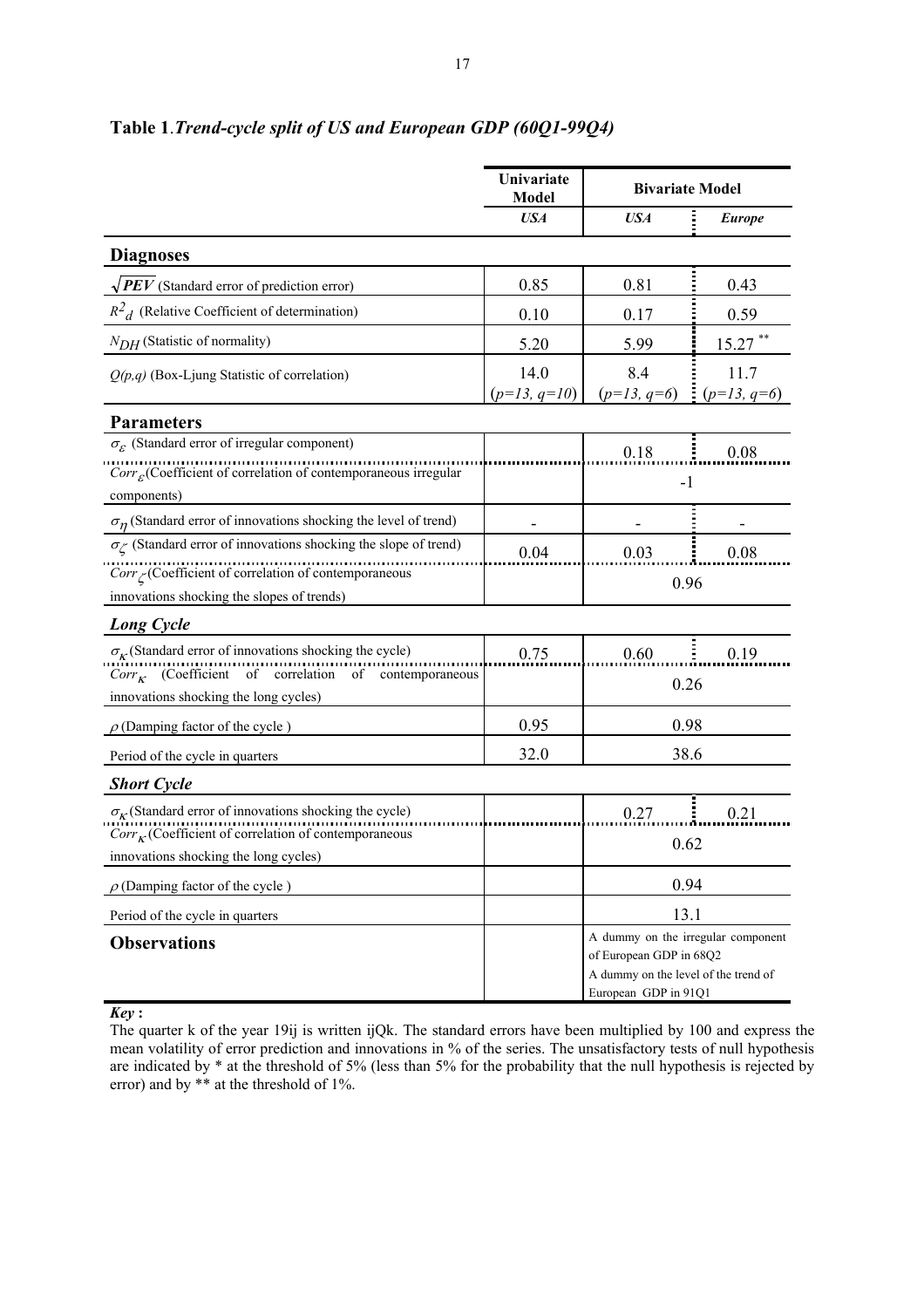The aggregate European GDP incorporates a break in its level at the first quarter 1991, when the east-German Länder joined back Federal Germany and thus the European Union. Rather than trying a difficult and arbitrary statistical reconstruction of the series for a "unified Germany" on the whole period, we preferred to keep the break, that respects history, because such a break can be easily dealt by using an appropriate dummy in the model. It is not this issue which makes the European split difficult, but rather the whole set of statistical or actual irregularities that disrupted in the past the short-term dynamics of the somehow virtual entity composed by the reconstituted euro-zone. The obtained univariate split can vary with the boundary of the selected estimation period. It varies also with the use of *ad hoc* dummies to deal with singular shocks that strongly influence a member state and are visible on the European GDP, such as French strikes (second quarter 1968) or Italian ones (last quarter 1969).

More important, the analysis of the European GDP reveals a duality of its cyclical movements. A "smooth trend" model proves to be appropriate but with a particularity: its cyclical part can be decomposed into two distinct cyclical components, the first being of short period, around three years, and the second of long period, almost ten years. The hypothesis of unicity of the cycle disturbs the trend-cycle split of the European GDP, by producing too volatile a trend that integrates a non specified part of the cyclicity. Obviously the split into "long cycle" and "short cycle"<sup>6</sup>, that is not really convincing in the American case, might be a statistical artefact permitting to encapsulate the misguided European short-term fluctuations. However, we will see below that such a duality reflects distinct and identifiable economic forces that generate the global cycle of the euro-zone (in our bi-cyclical model, the global cycle is defined as the sum of the two elementary cycles).

In order to strengthen the estimation of the trend-cycle split of the European GDP, it has been carried out in a bivariate model that incorporates also the American GDP. Since the American split is robust, it is only slightly modified by the bivariate estimation, if we compare both trends and both global cycles (Table 1, Graphs 1 and 2). On the other hand, the European split is easier: the stability of the American split serves as a standard for the European one<sup>[7](#page-18-1)</sup>. Each of the two cycles from the bivariate split is similar in the US and in Europe (same period and damping factor in both zones). The short cycle plays a minor role in the US, as it can be noticed in its innovations standard error, which is far lower than the long cycle one. In the European case however, those two standard errors have a similar size and the corresponding cyclical components show not equal but at least analogous amplitude: in Europe, even if the

-

<span id="page-18-0"></span> $\frac{6}{7}$  For convenience, we keep below those *ad hoc* terms the use of which is explicitly restricted to this paper.<br><sup>7</sup> This is the "group of control" technique: the two dependent variables are highly correlated, but i

<span id="page-18-1"></span>is less affected by singular shocks, its presence improves the estimation of the other trend-cycle decomposition (cf. Koopman, Harvey, Dornik and Shephard, 2000).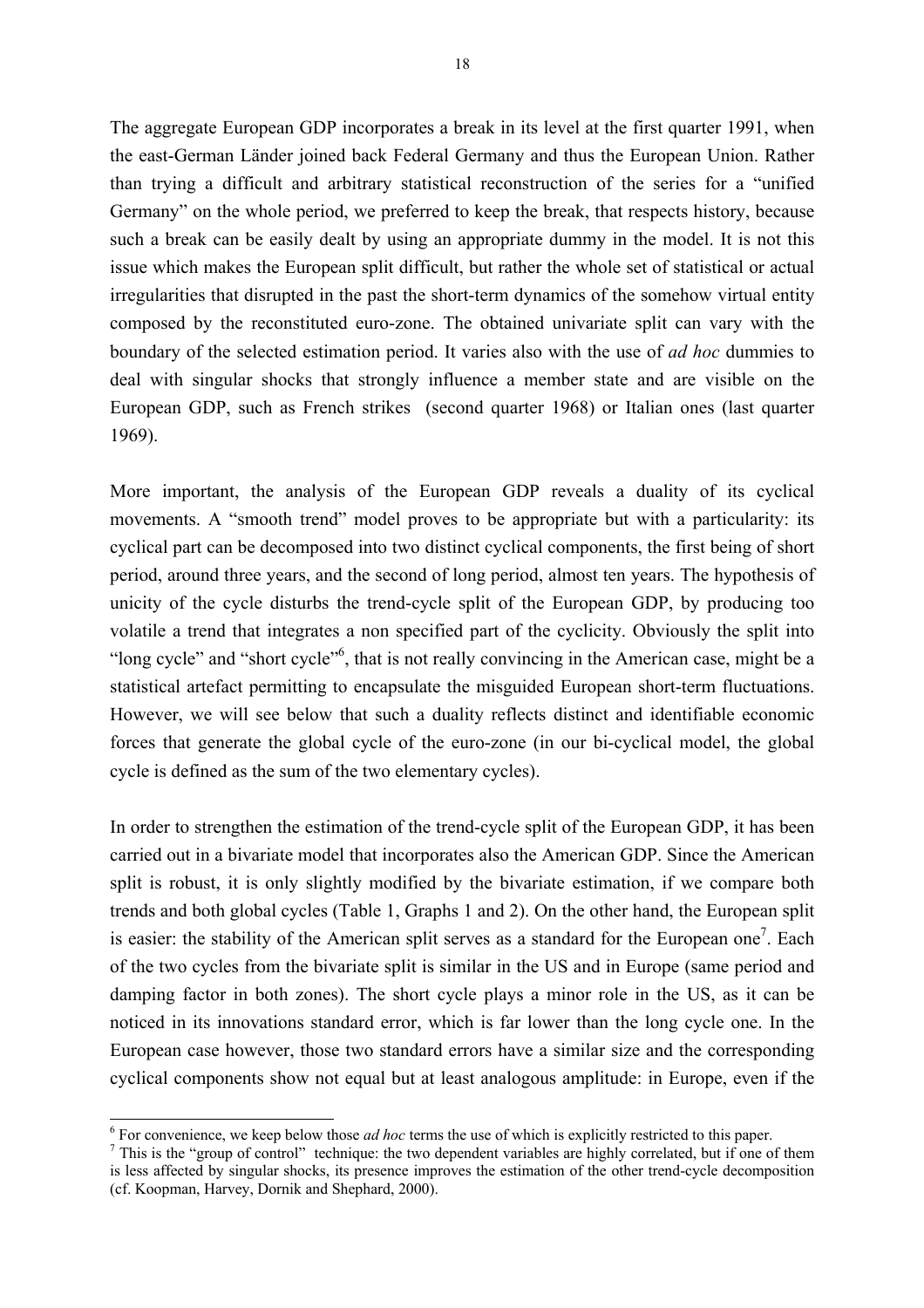short cycle does not reach the long cycle amplitude, it is ample and volatile enough to bend the global movement of the cycle (Graph 3).

The bivariate estimation of the American and European splits gives some information about the comparative behaviour of the two economies.

– The community of the "smooth trend" model allows to compare easily the long-term trajectory of the American and European GDPs, because these trajectories are only generated by the value of the stochastic slope (see Graph 1, where the slope is expressed in annual growth rate). In the last twenty years, the American growth trend has become higher than the European one again, in spite of the transitory European jump at the end of the eighties. At the end of the nineties, the American trend growth appears higher than 3% a year while it was lower by approximately 1 point in the European case. The slope of the European trend is twice to three times more volatile than the American one, but the correlation between the innovations which affect them is very strong, almost equal to 1: Europe seems to be more sensible to structural shocks that are widely common. The very high correlation between the American and European trend growths does not exclude a lower value for the second one, which means that Europe is much more vulnerable to negative shocks. The fact that the nonconstrained correlation between the contemporary innovations generating the American and European slopes is very close to 1 suggests that we might constrain that correlation to be equal to 1, which means assuming a cointegrated relation between the trends of the two zones. However, if we add such a constraint, the quality of the estimation is worsened, in particular because it imposes an excessive correlation between the slopes at the end of the period. Consequently we kept the non-constrained estimation that shows both an important similarity between European and American trends and a higher sensitivity of Europe to shocks.

– The long cycle, of about ten years and which is the fundamental element of the American short-term economy, is generated by innovations whose variability is three times higher in the US than in Europe. They are positively but slightly correlated between the two zones. The long cycle is clearly similar but non common. The short European cycle, whose volatility is sufficient to impact the global cycle, is clearly more correlated to the American one, but the latter is mostly dominated by the long component of the American fluctuations. If we compare the American and European global cycles, we can remark no systematic synchronisation (Graph 2). After the typical synchronisation following the oil shocks, substantial lags between the two zones appear and persist: the European recovery comes later than the American expansion in the nineties as in the eighties. The European fluctuations are more damped than the American ones too.

– By contrast with the American univariate model, where it was not necessary, the irregular component improves the model, by allowing to take account of idiosyncratic events that differentiate, though not persistently, the American and European economic situations.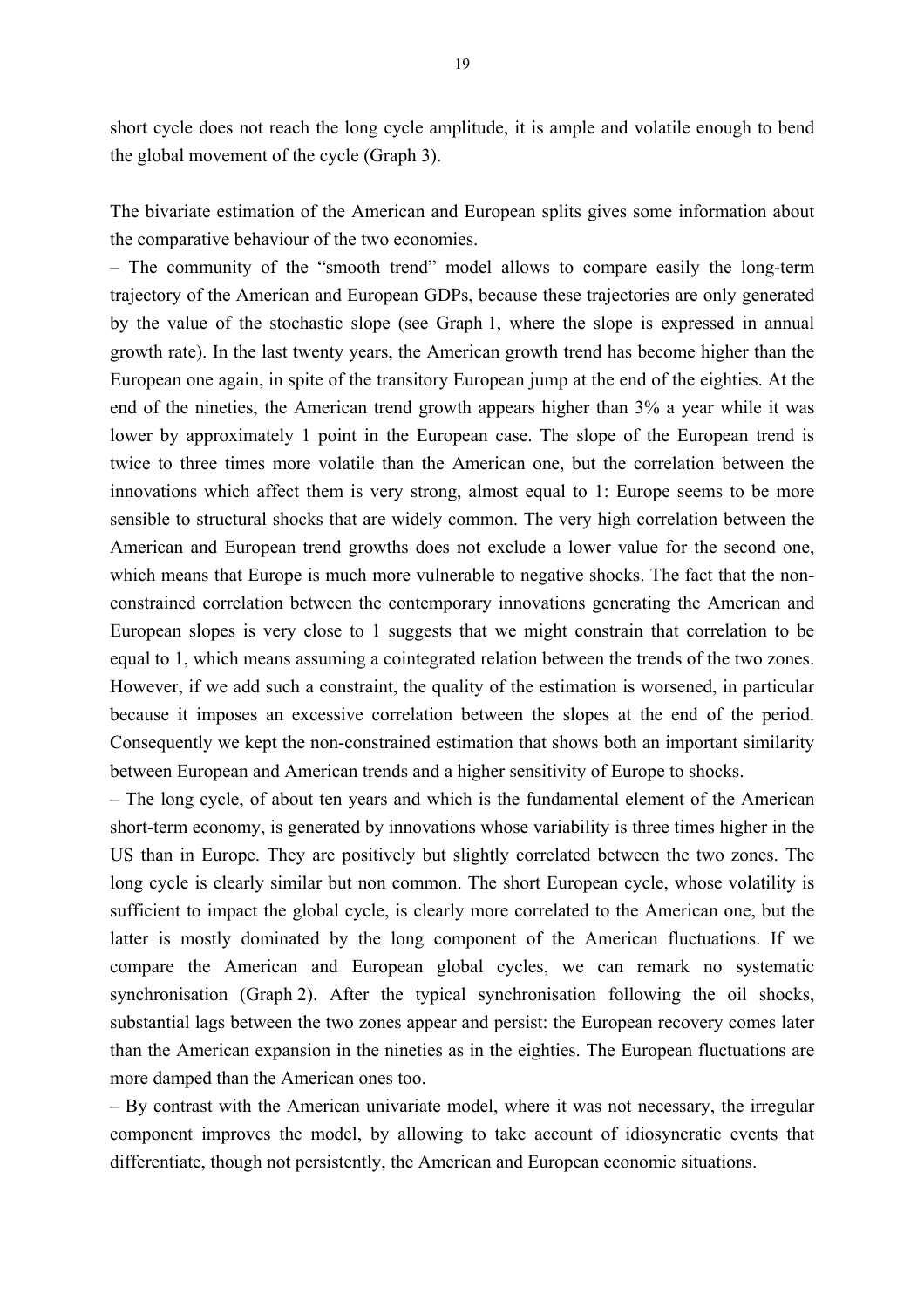The model "fairly" decomposes a lower European growth than the American one during the last twenty years into the long-term effect and the cyclical one. Europe is weaker at both levels, which is not a recent feature that could be explained by the "new economy" alone: it is a situation that progressively emerges in the seventies and eighties and reappears persistently. Nonetheless, this is not contradictory with more violent crises in the US than in Europe, because the American economy is more cyclical, if this cyclicity is measured by the variability of the impulses generating the cycle.



*1.Slopes of the trends of US and European GDP*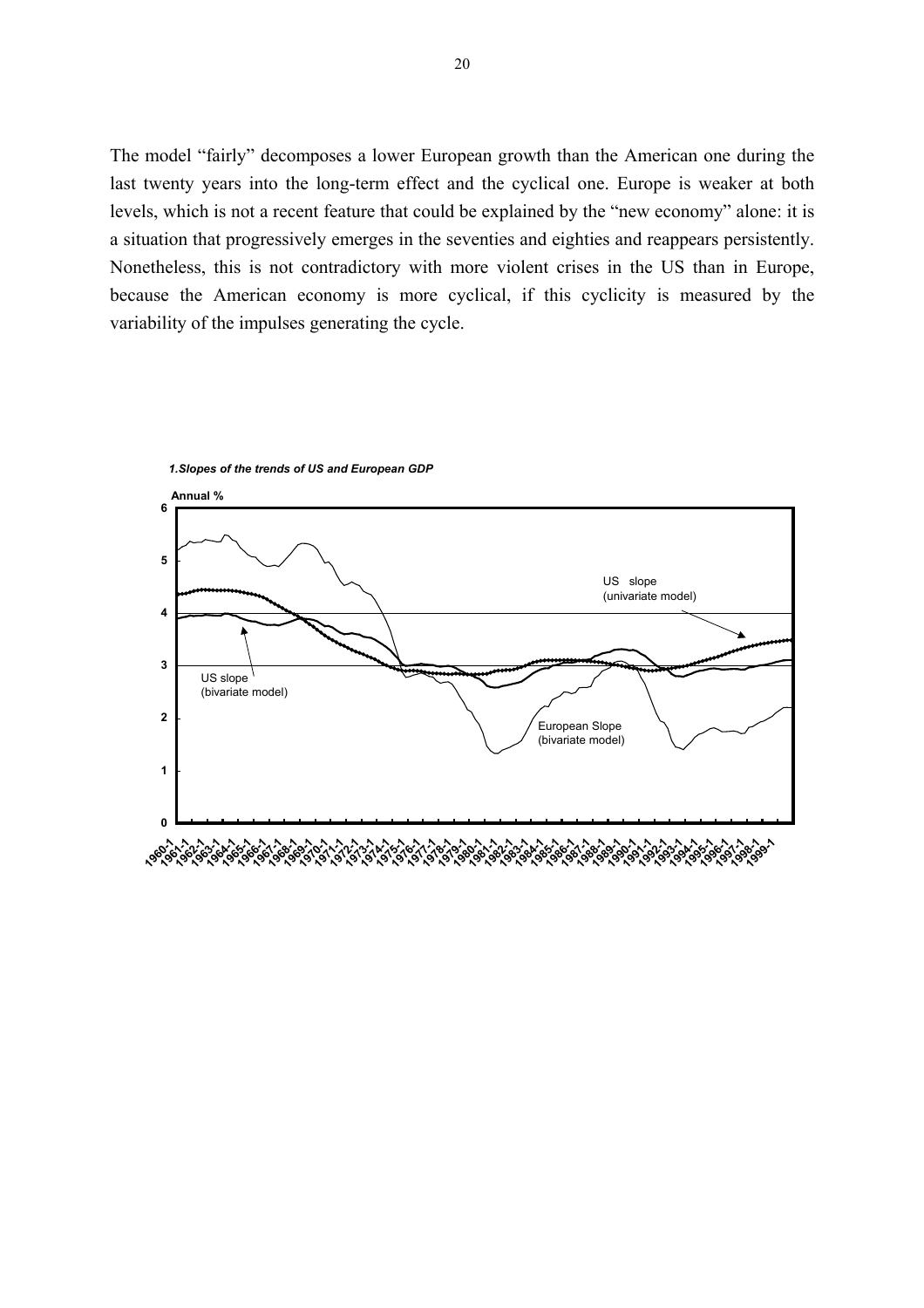

*3. "Short" and "long" components of the European cycle*



21

*2. US and European global cycles*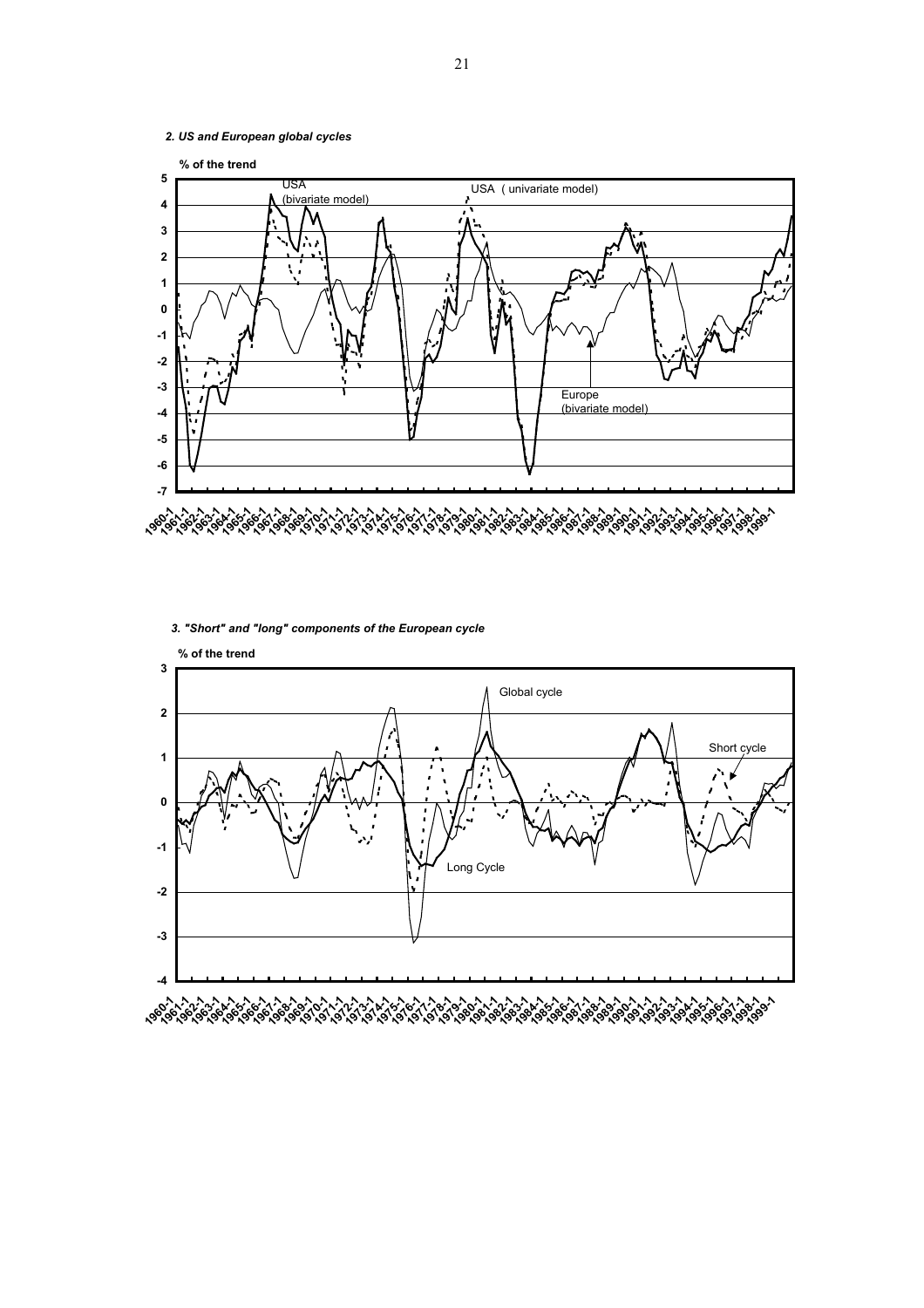### **3.2. Behind the duality of the European cycle: investments and inventories**

The cycles literature has for long included the double reference to Kitchin and Juglar cycles, respectively associated to fluctuations in inventories and fixed capital. Therefore, one can wonder whether this double reference matches up with the duality of the European cycle that we described above.

Graphs 4 and 5 show the short and long cycles of the euro-zone together with the respective contribution of inventories variations (all agents) and investments (Gross Fixed Capital Formation of business sector or of all agents) to the global cycle of the euro-zone. If the GDP can be decomposed into elementary aggregates, its cycle *C*, measured as a ratio to the trend, can also be decomposed into corresponding contributions. The contributions are measured very simply by dividing the considered aggregate by the trend of the GDP:

$$
C = \frac{GDP}{T} = \frac{\sum_{i=1}^{n} A_i}{T} = \sum_{i=1}^{n} \frac{A_i}{T} = \sum_{i=1}^{n} CONT_i
$$
\n[13]

where  $A_i$  denotes the sub-aggregate  $i$  of the GDP and  $CONT_i$  the cyclical contribution of this component.

In Graphs 4 and 5, the cyclical contributions of investment and inventory variations are calculated from two distinct sources, over two distinct periods, given the fact that a perfectly unified frame is difficult to build from the current state of European statistical information. We chose to use completely the available datasets, even if they are imperfectly coherent:

– Over a long period, but with incomplete data (graphs 4 and 5), the contributions of investment and inventory variations to the European cycle have been measured by the European aggregates "business sector investment" and "inventory variations". They have been constructed for the 10 euro-zone members using the same method as for GDP previously, from the national series available in the BSDB database of OECD. The national aggregates at constant prices have been converted in dollars 1995 using the purchasing power parity constructed for the GDP. Such a method is rough but it is sufficient for the suggestive parallel we propose here. It cannot be applied on the entire period, because of missing values for some countries.

– Over the shorter period of the nineties, when the data are complete, quarterly accounts of the euro-zone are directly given by Eurostat in constant Euros of 1995. They can be used to calculate the same contributions, after converting the European GDP trend into the same currency (Graphs 4 bis and 5 bis $\delta$ ).

-

<span id="page-22-0"></span><sup>&</sup>lt;sup>8</sup> Graph 4 bis depicts the contribution of total investment (including all agents) to the European cycle, whereas over long period, it is the firms investment only that appears the most correlated to the long European cycle.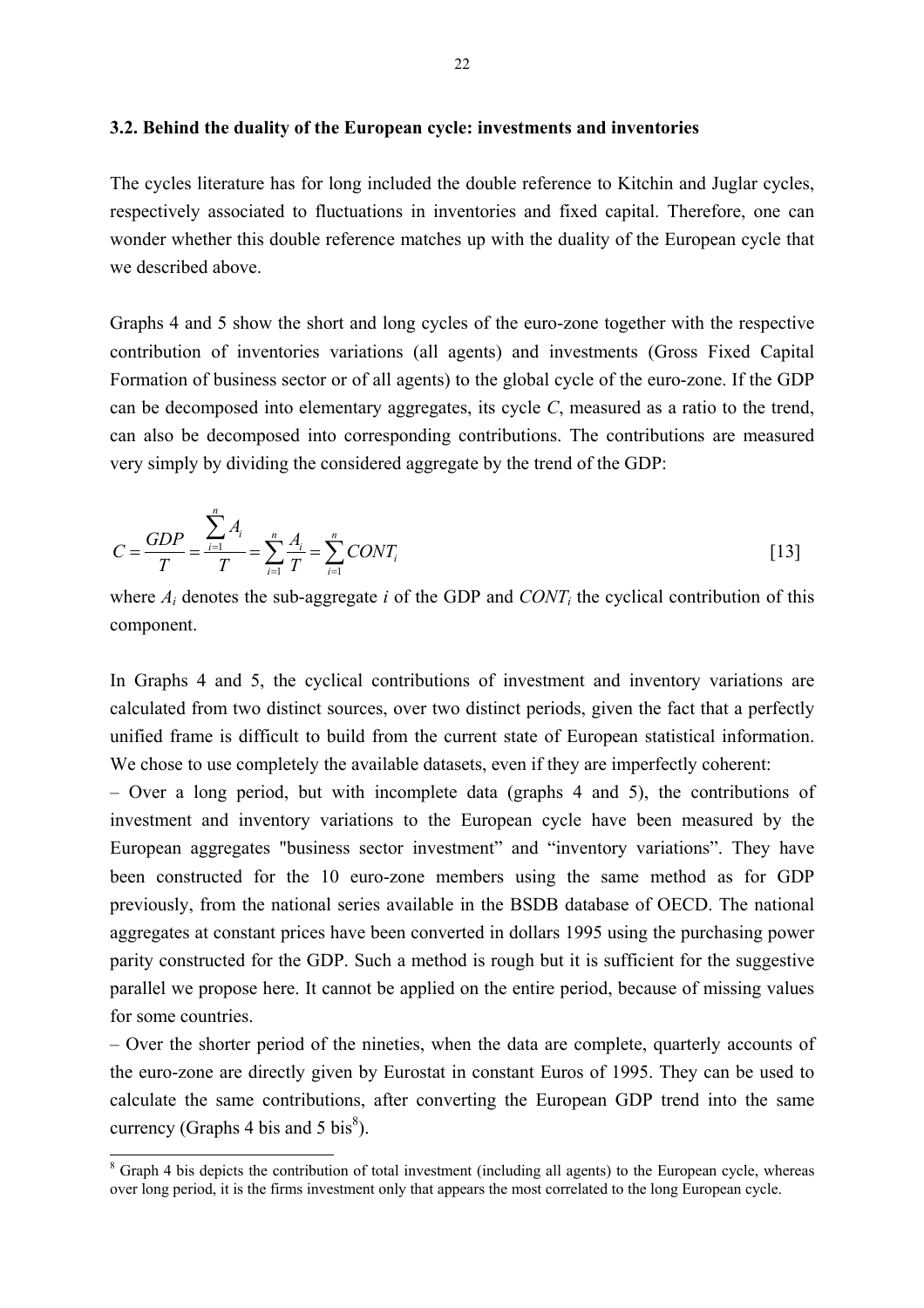The graphs clearly reveal, from distinct sources, a common result, even if it remains suggestive. They corroborate the dominant role of investment and inventory variations respectively in the long and the short cycles of the GDP. We underline that, even if investment on one side, inventories variation on the other side, were respectively the first sources of impulse for the long cycle and the short cycle, it would not be a sufficient reason to expect a perfect correlation between each cycle and the contribution of the variable that generates it. Indeed, all the cyclical propagation mechanisms, involving intermediary variables, could modify the apparent correlations. The strength of the observed correlations is thus an argument in favour of the parallel we made and clarifies the contents of the duality of the European cycle. The long European cycle is preferably associated with investment fluctuations and the short cycle with inventory variations but we cannot precise whether the parallel indicates a causal impulse or/and a preferential propagation way.

Graphs 4 and 5, linked with Graph 3, show that the two cyclical components can either amplify each other (during the first oil shock or the 1993 recession for instance) or compensate and even neutralise each other (in 1994-1995, recovery in inventories is widely neutralised by the inertia of investment). In the mid-nineties, the two cyclical components have been disconnected: the persistent inertia of European investment, after the beginning of the decade, is opposed to the sudden jumps of the economic situation based on inventory behaviour. If they want to stabilise growth, the authorities in charge of the European macroeconomic policy should not be indifferent to the possibility of such a distortion.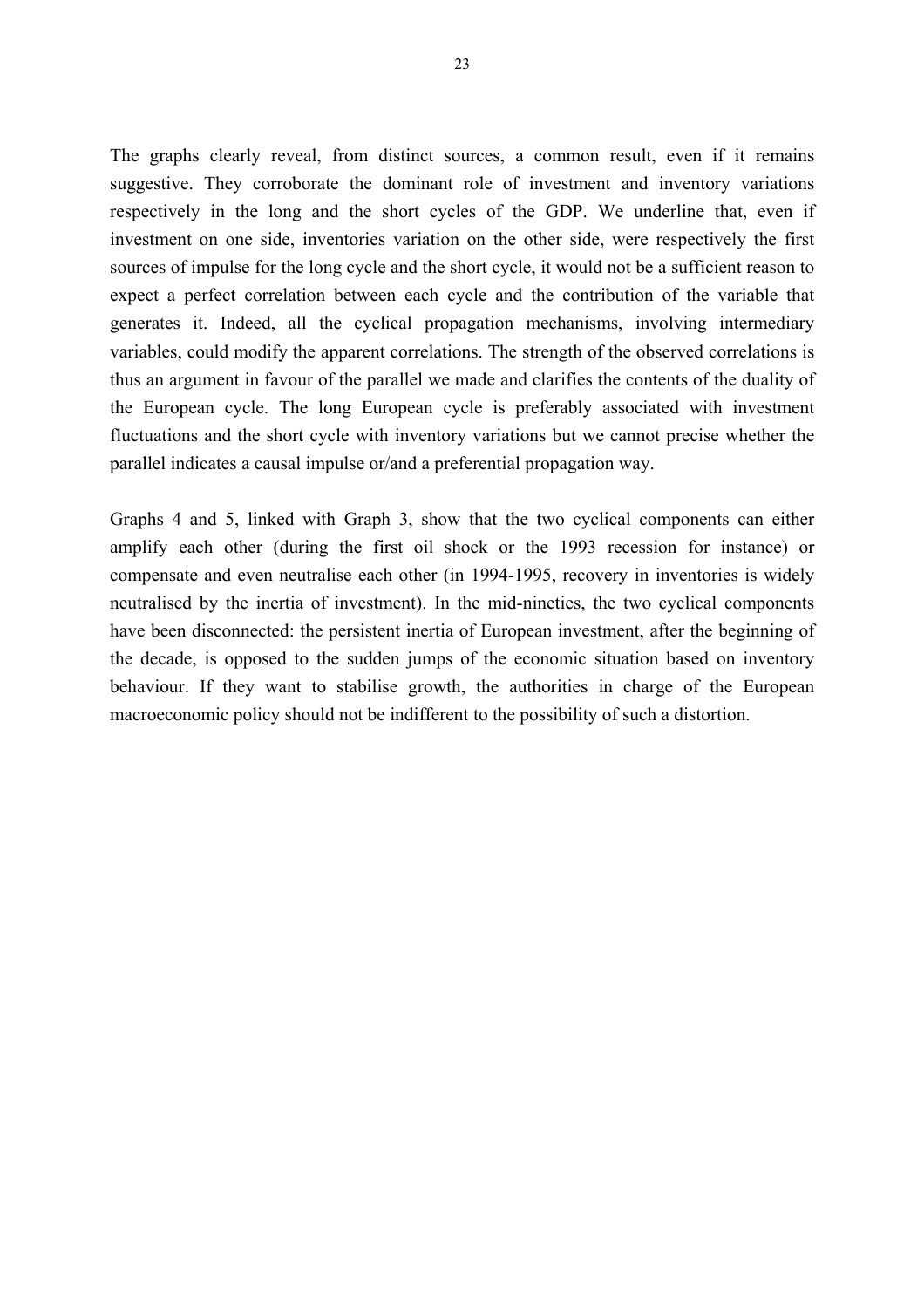

#### *4. Long European cycle and contribution of firms' investment to European GDP global cycle (Source OECD)*

 *4 Bis. Long European Cycle and contribution of total investment to European GDP global cycle (Source Eurostat)*

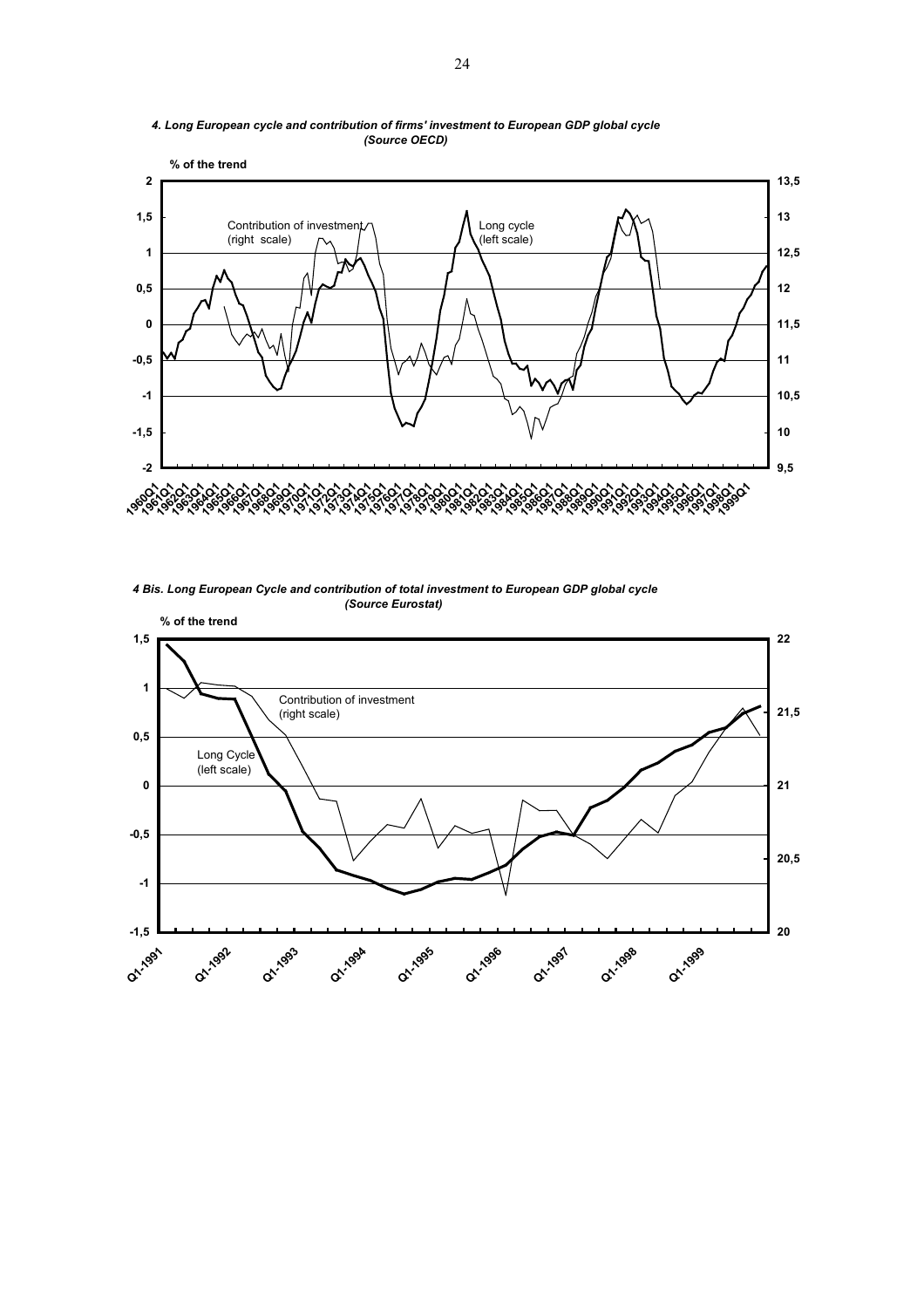

*5. Short European cycle and contribution of inventory variations to European GDP global cycle (Source OECD)*

*5 bis. Short European cycle and contribution of inventory variations to European GDP global cycle (Source Eurostat)*

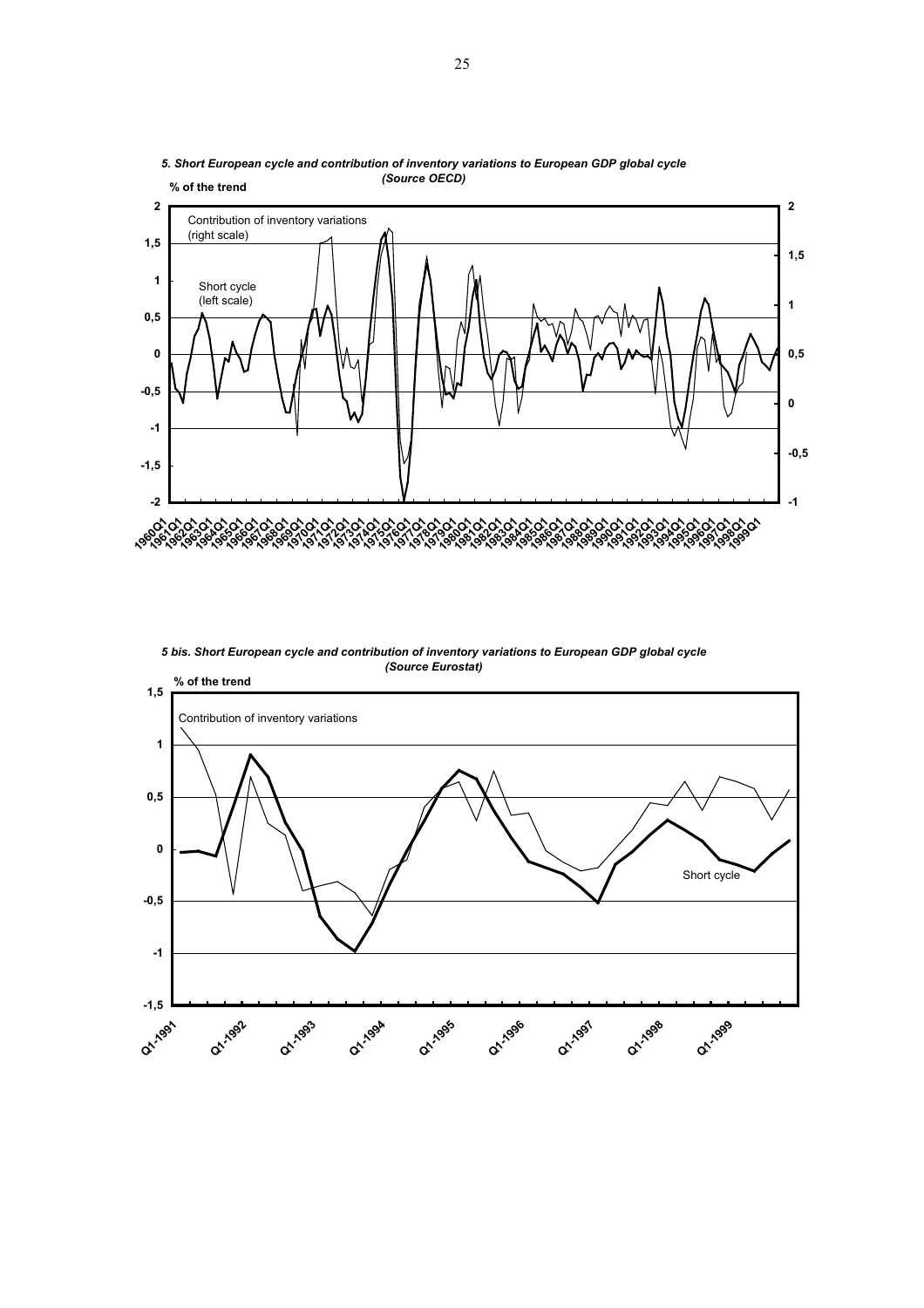# **4. Apparent similarities and differences among the national cycles**

The fact that cyclical movements appear clearly when analysing the European economic activity does not imply that these movements are shared in an uniform way by all the member countries of the European Monetary Union. Comparing the national cycles allows to say whether it is possible to talk about an European cycle, as an economic movement shared by the entire set of the euro-zone countries. Nonetheless, the strong similarities between the national economies within the euro-zone does not mean that the set of member countries can be reduced to an uni-dimensional economic space, which would only be animated by cyclical movements perfectly common among the countries.

#### **4.1. Similarity of the univariate models**

We first decomposed every national GDP using the univariate framework. The objective is not to get for each country an excellent split from a statistical point of view. It is rather to see how much the estimation of those national univariate models spontaneously show strong similarities between the countries even if they are not constrained to a strictly uniform specification. Quality diagnoses actually remain quite often mediocre (see Table 2). They show that some national particularities, especially for small countries, are badly taken into account by the general form of the model we employed, despite the use of dummies concerning well identified events. We do not seek here to improve at any price the specification of each national model (which would imply the use of specific explanatory factors), but to pick reasonable and commensurable similarities between little constrained national splits.

Comparing the national univariate estimations gives some information:

– Ireland and Luxembourg are clearly special cases. They are small countries, with specific features: the vigour of the Irish catching up "distends" the cycle, whose period appears to be excessively long to be compatible with a short-term oscillation and to be correctly estimated from forty years long series. The particularities of Luxembourg's economic structure show the opposite characteristic. Moreover, bad autocorrelation statistics, especially in the case of Luxembourg, demonstrate that the general specification explains with difficulties the particular dynamics of those two economies. Luxembourg and Ireland will therefore be let aside for the rest of the study which will be restrained to the other ten countries of the eurozone. Univariate results concerning the United Kingdom will be given also, because its shortterm dynamics is historically correlated to the American one. So the UK may be useful as an external reference, although estimating the British split is more difficult than in the US case (Blackburn and Ravn, 1992).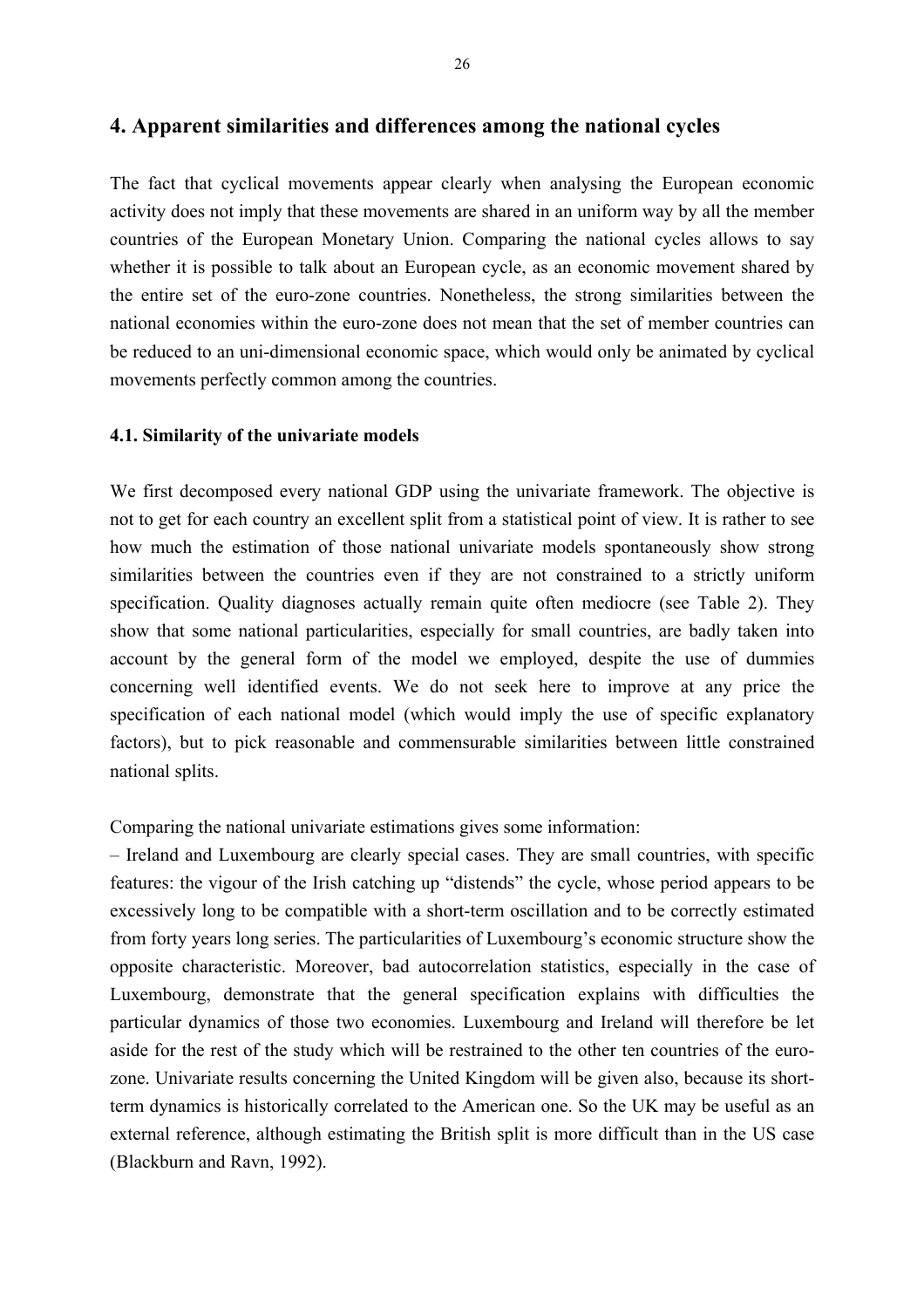– Concerning the form taken by the national univariate models, the slowly moving smooth trend model is predominant within the ten euro-zone countries. It prevails for Germany, France, Italy, the Netherlands, Finland and Portugal. Austria and Belgium are characterised by a segmented trend: a deterministic slope with a break caused by the first oil shock. The model of the Greek and British trends is specific: it is a random walk with drift, i.e. a trend with constant slope but whose level can be affected by shocks. Spain is a special case: it was impossible to estimate correctly an unobserved components model for this country, and we had to extract the trend, quite smooth, using the Hodrick-Prescott filter, that can be considered as a special constrained case of such models $\degree$ . This difficulty may be linked to the difficulties of the retropolation of the long Spanish quarterly GDP series. Graph 6 presents the estimated trajectories of the slopes of the national trends, expressed in yearly rates. In the eighties and the nineties, a convergence appears at around 2 to 2,5% a year. However, the complete range seems wider at the end of the period than it was in the mid-eighties. It runs approximately from 1.5% a year (Germany, Italy) to 3.5% a year (Spain, the Netherlands, Portugal).

– Except for the United Kingdom, Luxembourg and Ireland and, for methodological reasons, for Spain, the nine countries show the cyclical duality identified for the aggregate cycle. Confronting long and short cycles with the respective cyclical contributions of investment and inventory confirms the relevance of such a split of the cyclical movement.

– The estimated period is generally about ten years for the long cycle. However, it admits a non-negligible dispersion around the decade. It is yet visibly shorter in the Dutch case and the one, extreme, of Luxembourg while longer in the Austrian case, and the Irish one, equally extreme. The variance of impulses is quite dispersed among countries.

– The period of the short cycle, of about three years, appears quite homogeneous, except in Finland where it is much longer. The variance of the shocks driving this cycle is particularly high in Italy and the Netherlands, where they compete with the shocks generating the long cycle. The double rhythm of the cyclical components noticed at the euro-zone level and its economic signification can be found as well for the member countries. The long cycle, and more slightly the short cycle, are general enough, and their national characteristics close enough, to be the expression of similar, or even common, cycles at the European scale.

 $y_t = T_t + \varepsilon_t$  ;  $T_t = T_{t-1} + \beta_{t-1}$  ;  $\beta_t = \beta_{t-1} + \zeta_t$ 

-

<span id="page-27-0"></span><sup>9</sup> Harvey and Jaeger (1993) note that the cycle obtained from the Hodrick-Prescott filter corresponds to the optimal estimation of the irregular component  $\varepsilon_t$  in a model of the following form:

It is a smooth trend model, without explicit stochastic cycle. The ratio  $\sigma_{\varepsilon}^2/\sigma_{\varepsilon}^2$  corresponds to the smoothing parameter of HP method, the value of which is imposed *a priori* and usually fixed at 1600 for quarterly series.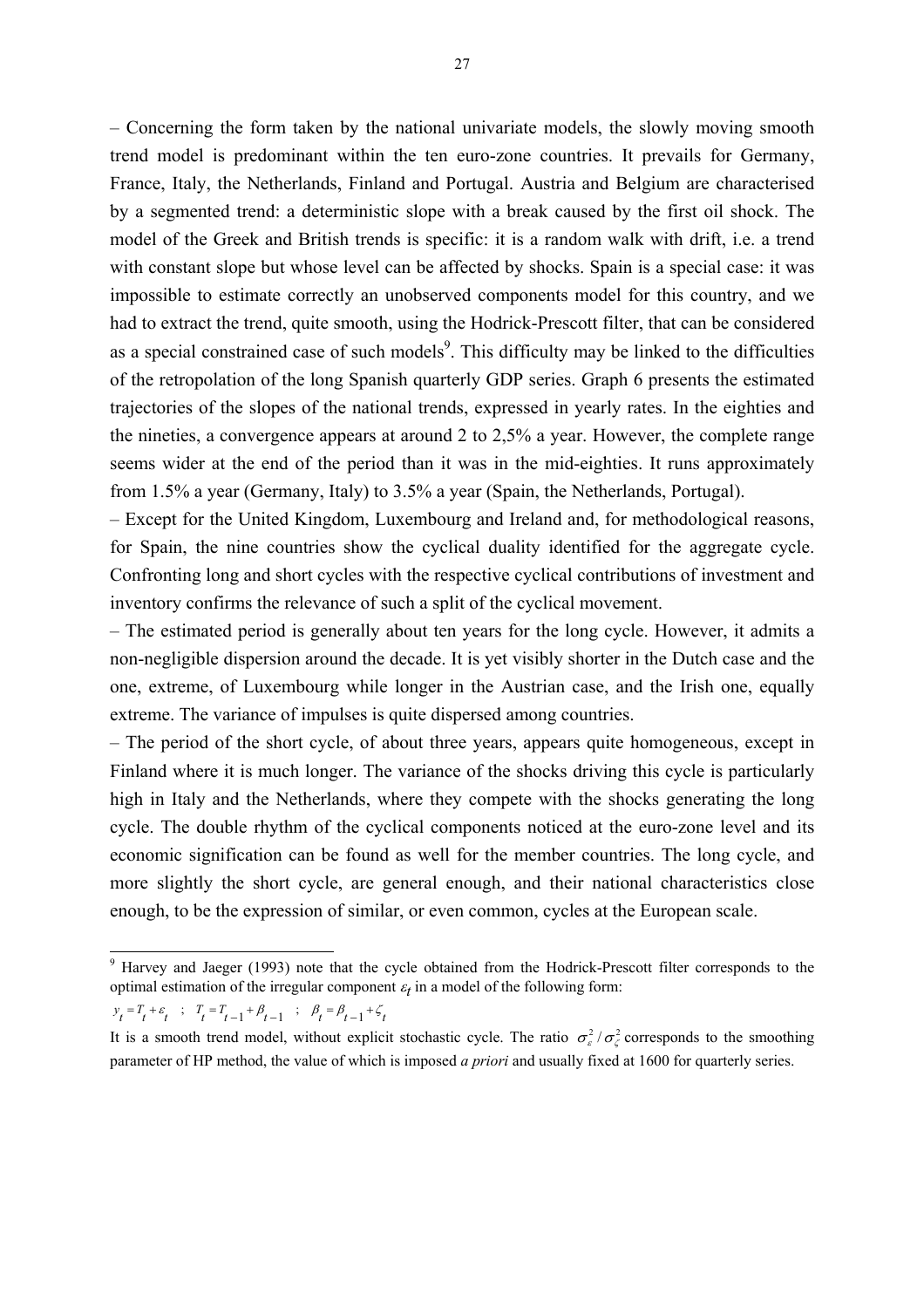|                                             | Germany                                    | Austria                                                  | Belgium                                                  | Spain                              | Finland        | France                                                       | Greece                                                   | Netherlands                                                                       | Eire                     | Italy                                                          | Luxembourg               | Portugal                                           | $\ensuremath{\textit{UK}}\xspace$ |
|---------------------------------------------|--------------------------------------------|----------------------------------------------------------|----------------------------------------------------------|------------------------------------|----------------|--------------------------------------------------------------|----------------------------------------------------------|-----------------------------------------------------------------------------------|--------------------------|----------------------------------------------------------------|--------------------------|----------------------------------------------------|-----------------------------------|
| <b>Diagnoses</b>                            |                                            |                                                          |                                                          |                                    |                |                                                              |                                                          |                                                                                   |                          |                                                                |                          |                                                    |                                   |
| $\sqrt{PEV}$                                | 0.71                                       | 1.09                                                     | 0.34                                                     | $\overline{\phantom{a}}$           | 1.10           | 0.60                                                         | 0.56                                                     | 0.86                                                                              | 0.67                     | 0.79                                                           | 0.89                     | 1.13                                               | 1.02                              |
| $R^2$ <sub>d</sub>                          | 0.56                                       | 0.19                                                     | 0.68                                                     |                                    | 0.17           | 0.79                                                         | 0.67                                                     | 0.07                                                                              | 0.29                     | 0.37                                                           | 0.22                     | 0.18                                               | 0.04                              |
| $N_{DH}$                                    | 0.98                                       | 39.9 **                                                  | $11.8$ $^{\ast\ast}$                                     | $\overline{\phantom{a}}$           | 5.44           | $13.2***$                                                    | 5.76                                                     | $58.1$ **                                                                         | 0.07                     | $10.4$ **                                                      | $8.13*$                  | 2.08                                               | $41.8$ $^{\ast\ast}$              |
| Q(p,q)                                      | 8.6                                        | 8.9<br>$(p=12, q=6)$ $(p=13, q=6)$ $(p=11, q=6)$         | $139.6$ **                                               |                                    | $14.9*$        | 5.3                                                          | $133.2$ **                                               | $31.9***$<br>$(p=13, q=6)$ $(p=13, q=6)$ $(p=12, q=6)$ $(p=13, q=6)$ $(p=8, q=6)$ | $158.79$ **              | 6.22<br>$(p=13, q=6)$ $(p=9, q=6)$                             | $198.6$ **               | $15.5$ <sup>*</sup><br>$(p=13, q=6)$ $(p=11, q=6)$ | $12.9$ <sup>*</sup>               |
| <b>Parameters</b>                           |                                            |                                                          |                                                          |                                    |                |                                                              |                                                          |                                                                                   |                          |                                                                |                          |                                                    |                                   |
| $\sigma_{\!\scriptscriptstyle \mathcal{E}}$ | $\overline{\phantom{a}}$                   | 0.58                                                     | $\overline{\phantom{a}}$                                 | $\blacksquare$                     | 0.36           | 0.25                                                         | $\overline{\phantom{a}}$                                 | 0.35                                                                              | $\overline{\phantom{a}}$ | 0.05                                                           | $\overline{\phantom{a}}$ | 0.46                                               | 0.30                              |
| $\sigma_{\eta}$                             |                                            |                                                          |                                                          | $\overline{\phantom{a}}$           |                | $\overline{\phantom{a}}$                                     | 0.28                                                     | $\overline{\phantom{a}}$                                                          | $\overline{\phantom{a}}$ |                                                                | 0.75                     |                                                    | 0.56                              |
| $\sigma_{\!\zeta}$                          | 0.07                                       | $0.0\,$                                                  |                                                          |                                    | 0.05           | $0.07\,$                                                     |                                                          | $0.10\,$                                                                          |                          | 0.05                                                           | $\overline{\phantom{a}}$ | 0.08                                               | $0.0\,$                           |
| Long cycle                                  |                                            |                                                          |                                                          |                                    |                |                                                              |                                                          |                                                                                   |                          |                                                                |                          |                                                    |                                   |
| $\sigma_{\!K}^{}$                           | 0.61                                       | 0.79                                                     | 0.18                                                     |                                    | 0.88           | 0.35                                                         | 0.25                                                     | 0.25                                                                              | 0.65                     | 0.44                                                           | 0.35                     | 0.71                                               | 0.69                              |
| $\rho$                                      | 0.94                                       | 0.94                                                     | 0.99                                                     | $\overline{\phantom{a}}$           | 0.98           | 0.97                                                         | 0.99                                                     | 0.97                                                                              | 0.998                    | 0.96                                                           | 0.98                     | 0.96                                               | 0.95                              |
| Period (quarters)                           | 34.5                                       | 84.8                                                     | 41.9                                                     | $\blacksquare$                     | 46.2           | 44.0                                                         | 36.4                                                     | 23.8                                                                              | 92.5                     | 33.8                                                           | 18.5                     | 33.2                                               | 44.3                              |
| <b>Short</b> cycle                          |                                            |                                                          |                                                          |                                    |                |                                                              |                                                          |                                                                                   |                          |                                                                |                          |                                                    |                                   |
| $\sigma_{\!K}^{}$                           | 0.04                                       | $0.0\,$                                                  | 0.20                                                     |                                    | 0.0            | 0.11                                                         | 0.26                                                     | 0.37                                                                              | $\overline{\phantom{a}}$ | 0.41                                                           | $\overline{a}$           | 0.13                                               |                                   |
|                                             | 0.998                                      | $\mathbf{1}$                                             | 0.96                                                     | $\overline{\phantom{a}}$           | $\overline{1}$ | 0.96                                                         | 0.97                                                     | 0.85                                                                              | $\overline{\phantom{a}}$ | 0.91                                                           | $\overline{\phantom{a}}$ | 0.99                                               | $\overline{\phantom{a}}$          |
| Period (quarters)                           | 14.7                                       | 12.1                                                     | 11.7                                                     |                                    | 19.4           | 11.4                                                         | 11.6                                                     | 10.6                                                                              |                          | 11.6                                                           | $\overline{\phantom{a}}$ | 11.9                                               |                                   |
| <b>Observations</b>                         | Dummy for<br>the level of<br>trend in 91Q1 | Deterministic<br>trend with<br>break of slope<br>in 74Q1 | Deterministic<br>trend with<br>break of slope<br>in 74Q1 | Trend<br>estimated by<br>HP filter |                | Dummies for<br>the irregular<br>component in<br>63Q1 et 68Q2 | Deterministic<br>trend with<br>break of slope<br>in 73Q3 |                                                                                   | Deterministic<br>trend   | Dummy for<br>the irregular<br>component in<br>69Q <sub>4</sub> |                          |                                                    |                                   |

### **Table 2.** *Univariate Trend-cycle split of national European GDPs (60Q1-99Q4)*

*Key* : seeTable 1.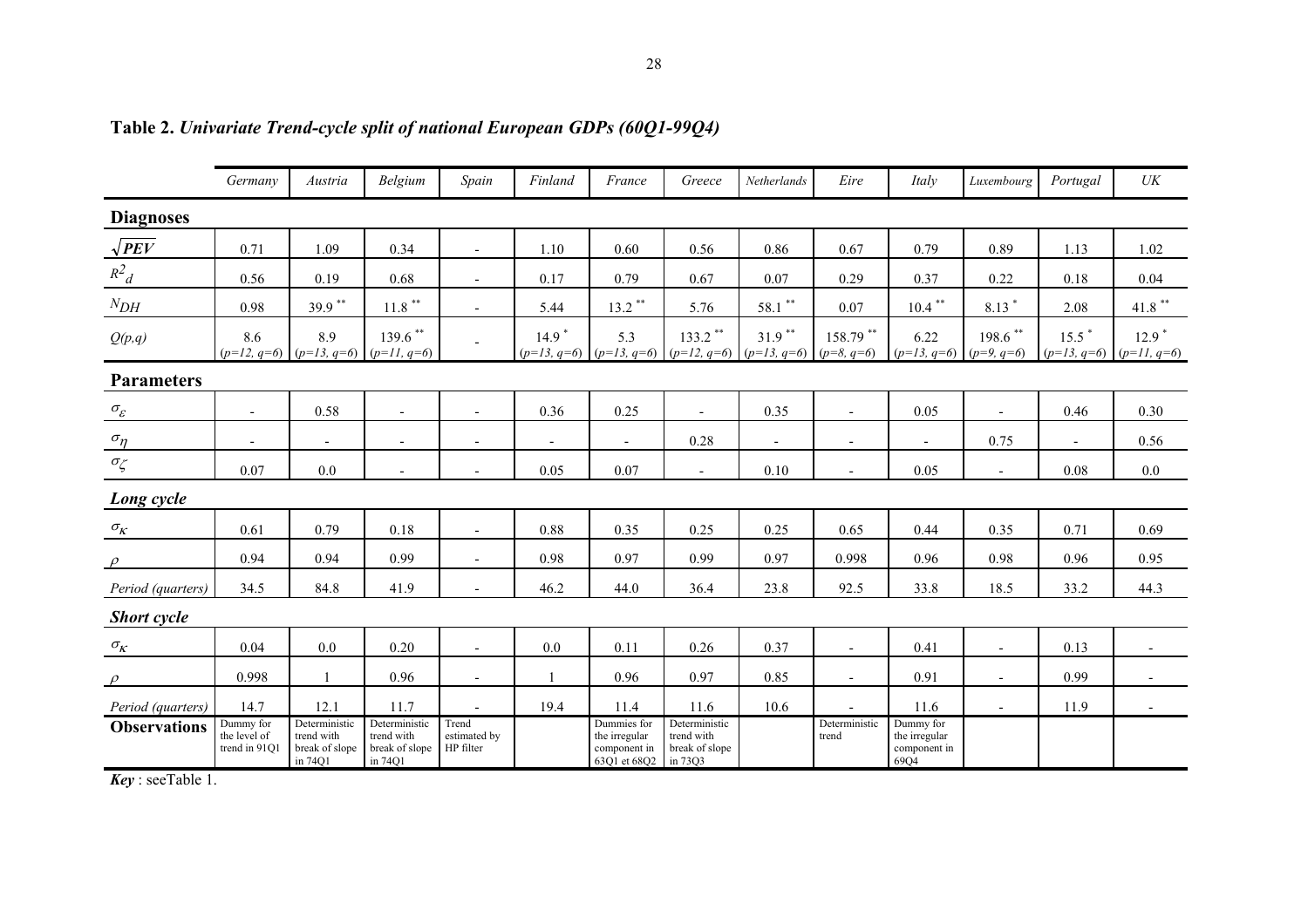### **4.2. The aggregation of national cycles meets the cycle of the aggregate**

The national cycles that we estimated with univariate models can be aggregated, using as a weight for each country its share in the European GDP, measured in purchasing power parity<sup>10</sup>. We compare now this aggregated cycle with the cycle of the aggregate European GDP that was obtained from the bivariate model (with the American GDP).

Such aggregation and comparison have been carried out both for the long cycle (aggregation of the ten euro-zone countries, excluding Ireland and Luxembourg) and for the short cycle (aggregation of the same countries, apart from Spain, for which the single cycle taken from Hodrick-Prescott method has been considered as the long cycle). In both cases, as well as for the global cycle which is the sum of the short and long ones, the correspondence between the results of the two methods is remarkable (Graphs 7, 8 and 9). The amplitude of the long cycle of the aggregate is slightly damped comparatively to the aggregation of national cycles. Such correspondence is a sign of robustness, in favour of our way to identify the European cycle: the cycle is not an artefact that would only come from the imperfect measure of the European aggregate cycle or from statistical peculiarities specific to some countries. The cycle of the European aggregate, that is dual, shows cyclical movements which spread similarly among a large majority of euro-zone countries. It reveals the diffusion of the movements within the entire European space.

A set of national graphs, in annex, permits to compare, country by country, the global national cycle with the European cycle obtained from the aggregation of the ten national cycles, called "average cycle". Some countries are more than others representative of the European aggregated cycle. The Belgian cycle is remarkably correlated to the European average cycle and could be considered as a coincident indicator. On the other hand, the cyclical movements of other small countries are sometimes marked by noticeable particularities, possibly linked to specific shocks: for instance, Finland suffered from a particularly violent recession after the Soviet Union collapse, at the beginning of the nineties, before a strong recovery.

The notion of conformity of a national cycle with the European average cycle can be clarified and quantified. The volatility of the European average cycle, measured by its empirical variance over the whole period, can be decomposed into contributions of each national cycle to the variance. Each of the contributions, given as a share of the global variance, is the product of the weight  $\alpha_i$  of the country in the European GDP, by an indicator of conformity between the national cycle and the European one. This indicator is itself the product of the

 $\overline{\phantom{a}}$ 

<span id="page-29-0"></span><sup>&</sup>lt;sup>10</sup> For coherence purpose, the shares are the ones we already used to construct the European GDP series. They correspond to GDP measured by purchasing power parity in 1995 and are fixed on the whole period.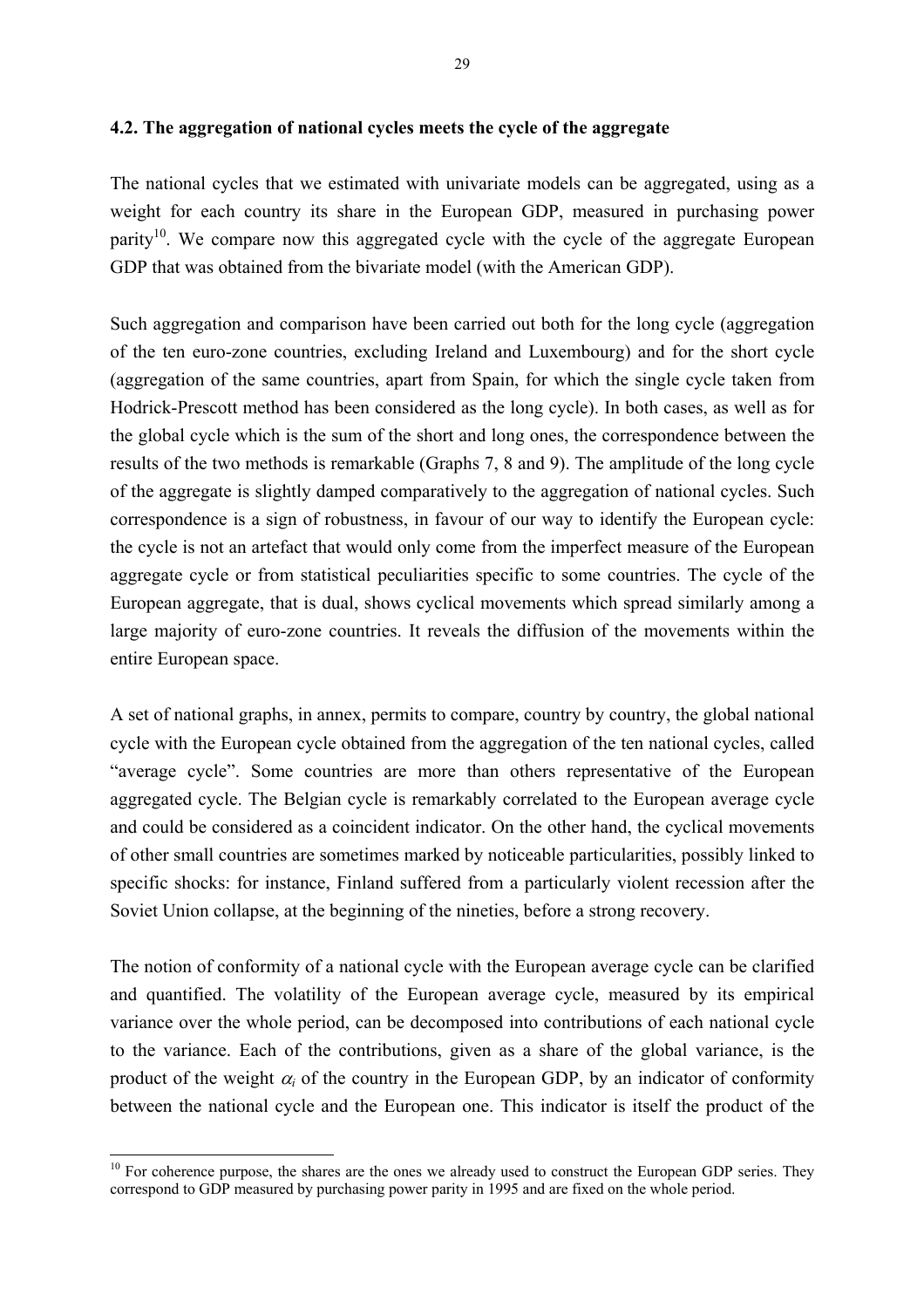correlation coefficient ρ between the national and European cycles by the relative volatility of the former, measured as the ratio between its standard error  $\sigma$  and the European cycle one (see box). If the national cycle is perfectly conform to the European cycle, the indicator of conformity is equal to 1, but the converse is not true: a given national cycle can be poorly correlated with the aggregate cycle but more variable, so that the indicator will be close to 1. This is the case for Finland, but a complete analysis of the information prevents from misled conclusions…

 $\sum_{i}^{2} \sigma_{i} \cos(C_{i}) = \sum_{i} \alpha_{i} \rho_{C,C_{i}} \sigma_{C} \sigma_{C_{i}}$ Box 1. Computation of the contributions of national cycles to the aggregate European cycle  $\sum_i \alpha_i \overline{C}_i - \sum_i \alpha_i$  $C = European cycle = \sum \alpha_i C_i = \sum \alpha_i$  national cycles *Volatility of European cycle* =  $\sigma_c^2$  = cov(*C*,  $\sum \alpha_i C_i$ ) =  $\sum \alpha_i \rho_{C_i C_i} \sigma_C \sigma_C$ *Contribution of country i to the volatility of European cycle* =  $\alpha_i$ ,  $\rho_{c,c_i}$ ,  $\sigma_c$ ,  $\sigma_{c_i}$ ,  $\sigma_{c_i}$ ,  $\rho_{c,c_i}$ ,  $(\sigma_{c_i}/\sigma_c)$ Contribution cured of country's weight (or conformity) = Contribution  $\alpha_i = \rho_{C,C_i}$  ( $\sigma_{C_i}/\sigma_C$ ) = Correlation of national cycle with European cycle × compared volatility

Table 3 gives the results of the calculations concerning the global cycle (sum of the short and long components). It corroborates that the Belgian cycle is representative of the European one. Indeed, its conformity is a balance between high correlation with the European average cycle and a comparable volatility. The complete contribution of a country to the European cycle is naturally proportional to its size. The German cycle contributes heavily to the European cycle, but the Italian contribution comes second, before the French one, in spite of a lower correlation with the European cycle. The reason is that Italy amplifies distinctly the European fluctuations while France tends to damp them a little (see the graphs in annex). To watch the European cycle thus means to watch specially the countries whose cyclical volatility is higher.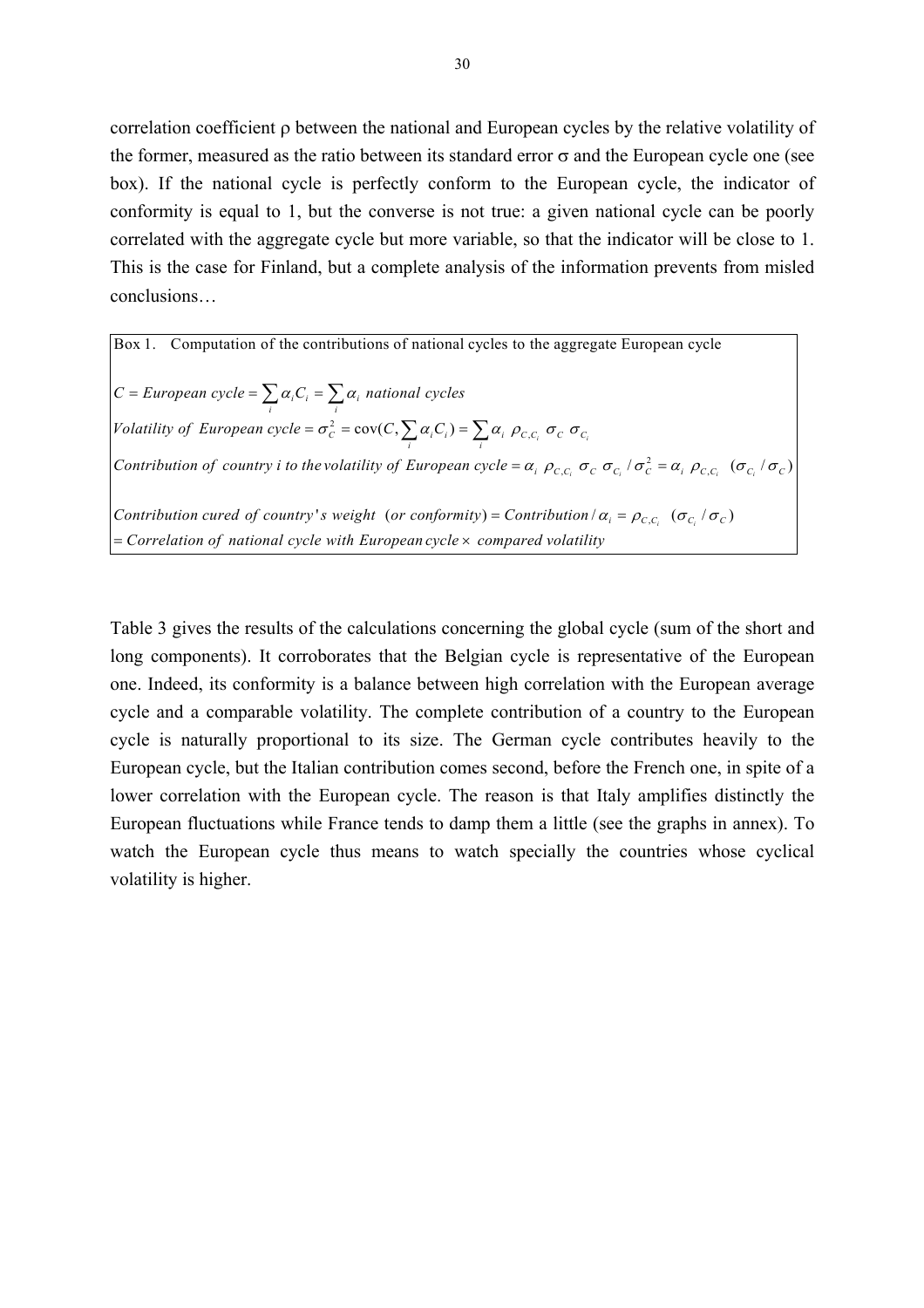|                                                                        | <b>Germany</b> | <b>Austria</b> | <b>Belgium</b> | <b>Spain</b> | <b>Finland</b> | <b>France</b> | <b>Greece</b> | <b>Netherlands</b> | <b>Italy</b> | Portugal | euro-zone<br>(10 countries) |
|------------------------------------------------------------------------|----------------|----------------|----------------|--------------|----------------|---------------|---------------|--------------------|--------------|----------|-----------------------------|
| Standard error of cycle<br>(in % of trend)                             | .68            | 1.96           | .56            | .24          | 4.06           | 1.12          | 2.04          | .06                | . 79         | 2.54     | 1.18                        |
| <b>Volatility relatively</b><br>to European cycle = $A$                | .43            | 1.67           | .33            | 1.05         | 3.45           | 0.95          | 1.73          | 0.90               | 1.52         | 2.15     |                             |
| <b>Coefficient of correlation</b><br>with European cycle = $B$         | 0.86           | 0.62           | 0.83           | 0.62         | 0.33           | 0.85          | 0.53          | 0.50               | 0.74         | 0.70     |                             |
| <b>Conformity with European</b><br>cycle $C=A \times B$                | .21            | 1.03           | 1.10           | 0.66         | 1.15           | 0.81          | 0.91          | 0.45               | l.12         | 1.52     |                             |
| <b>Weight in European GDP</b><br>in $\mathscr{U} = D$                  | 30.3           | 3.0            | 3.9            | 10.4         | 1.8            | 20.9          | <u>1.6</u>    | 5.7                | 20.1         | 2.3      | 100                         |
| <b>Contribution to European</b><br>cycle in $\mathscr{C} = C \times D$ | 36.7           | 3.1            | 4.2            | 6.8          | 2.1            | 17.0          | 1.4           | 2.6                | 22.6         | 3.5      | 100                         |

**Table 3.** *Contribution of national cycles to average European cycle (60Q1-99Q4)*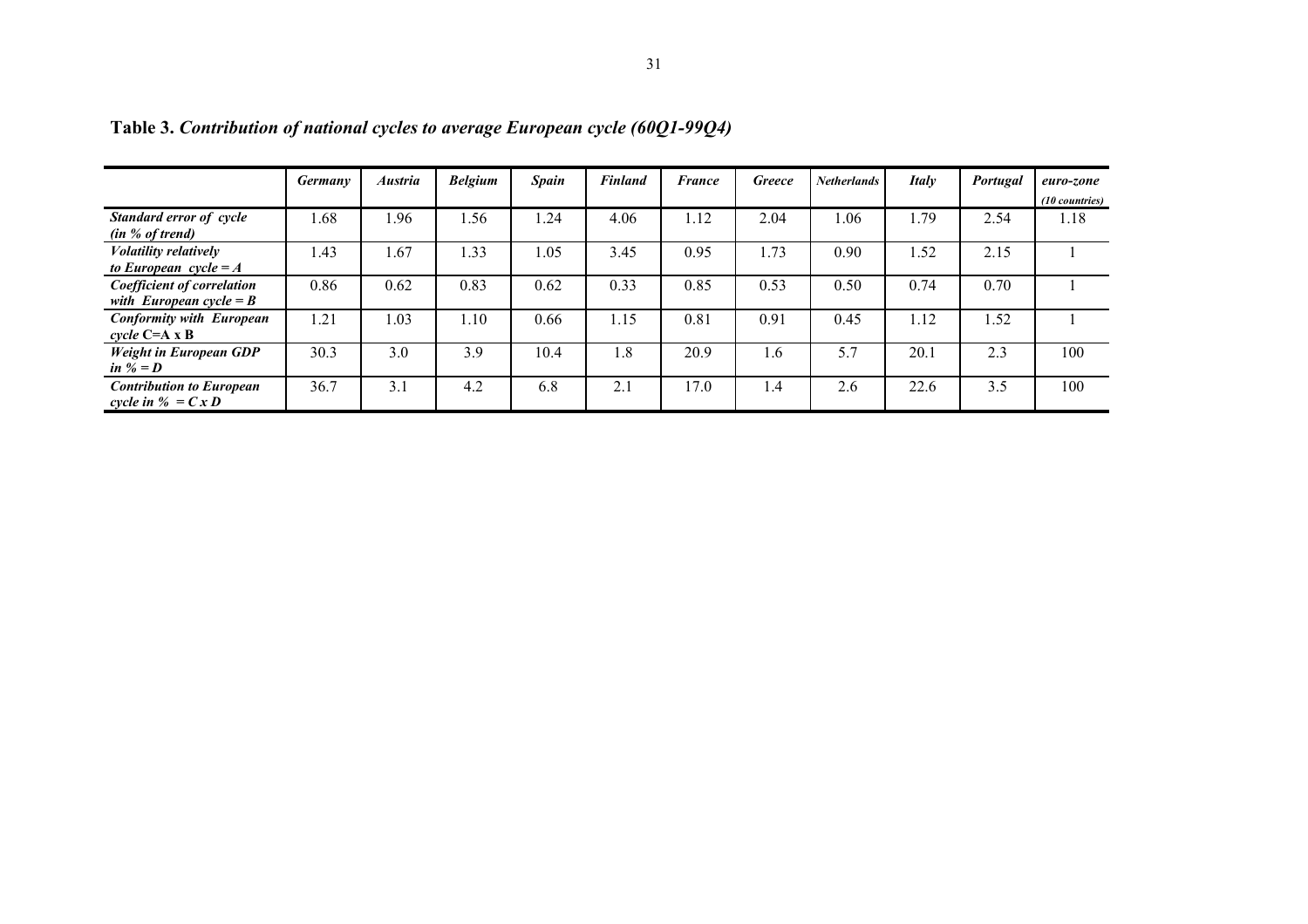

*6. Slopes of the trends of European national GDPs*

*7. European Global Cycle*

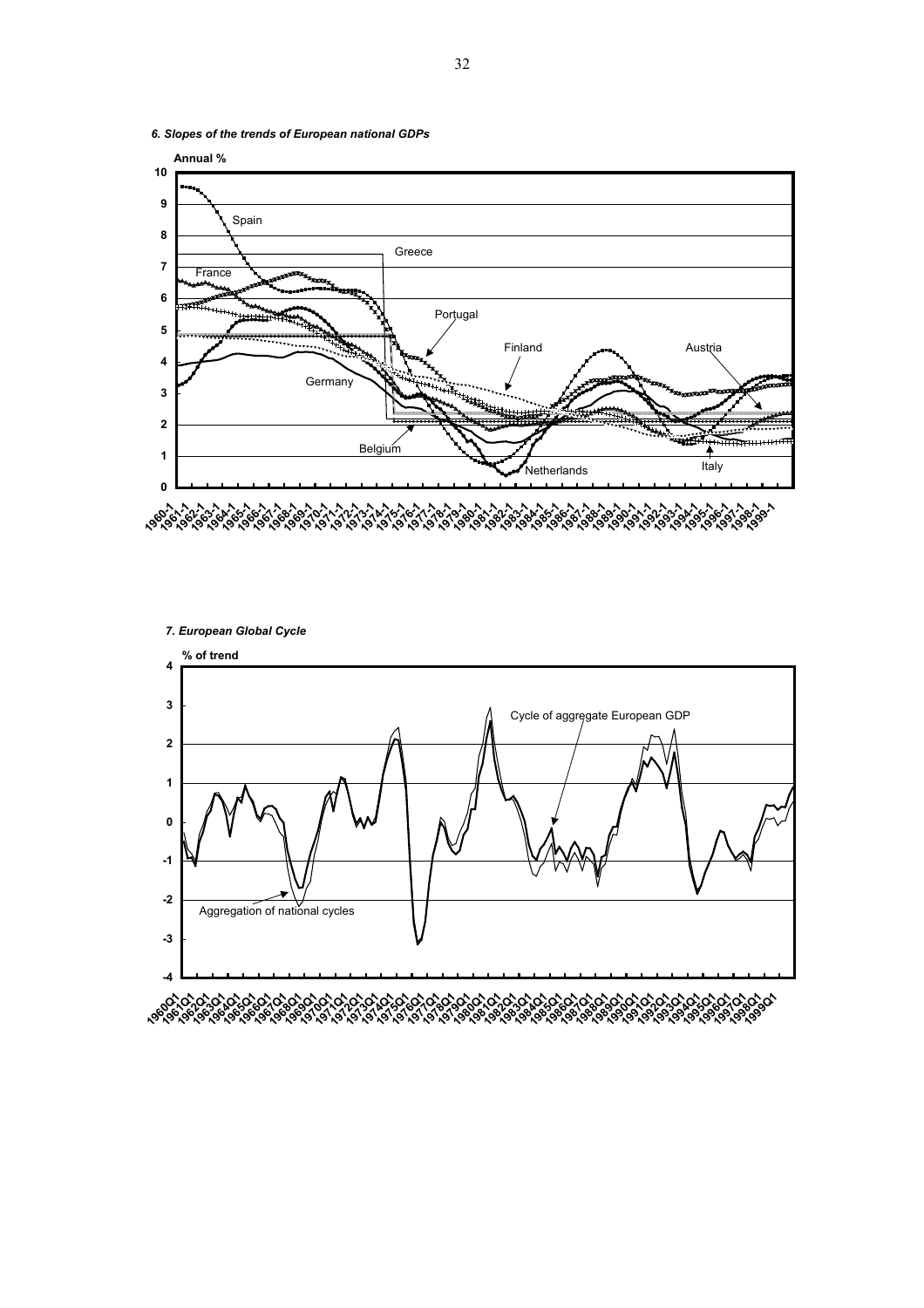



*9. Short Cycle of European GDP* 

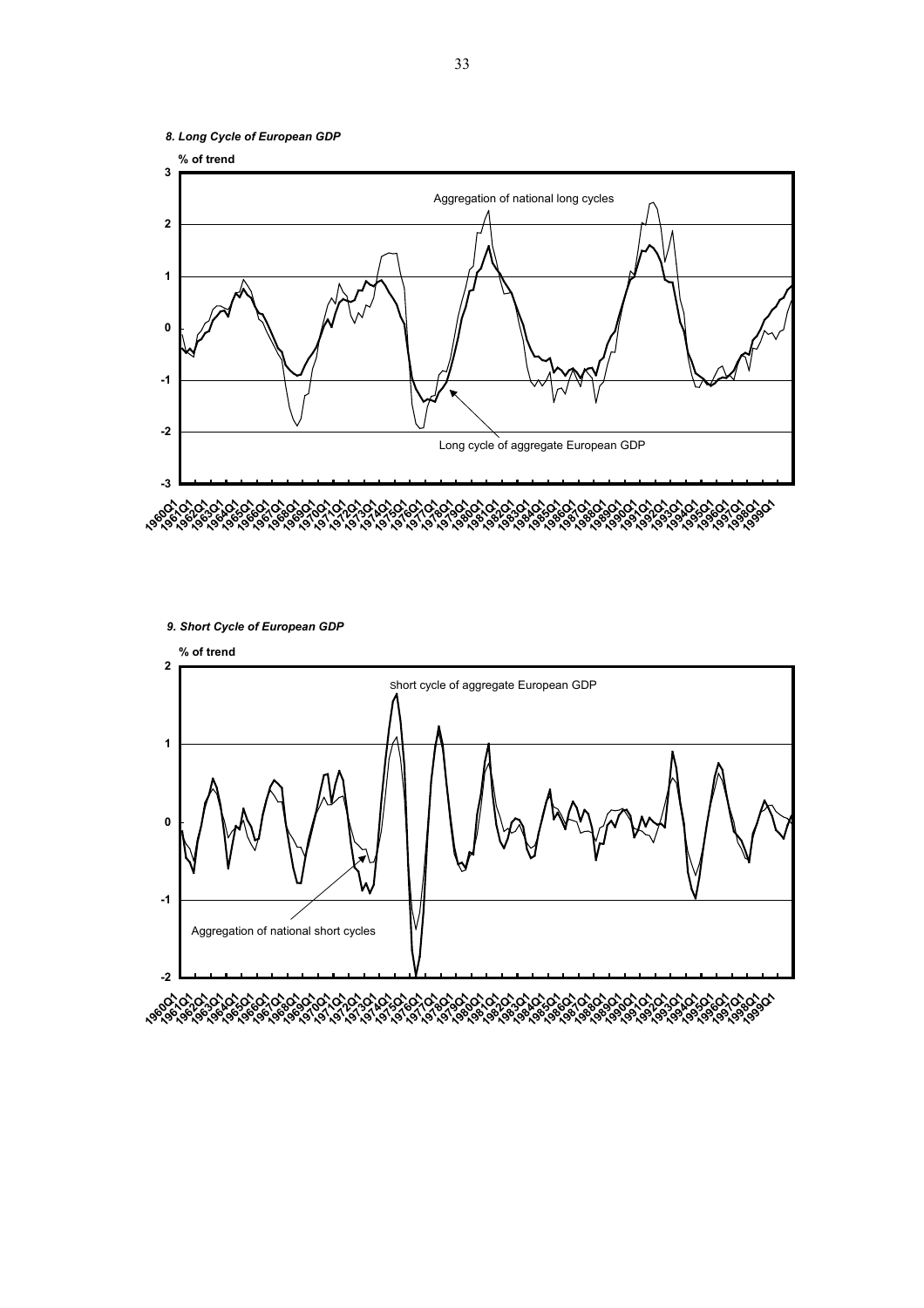# **5. Multivariate approach: the similar national cycles are generated by a small number of common impulses**

### **5.1. An "imperfectly optimal " currency area**

If we consider the three principal countries of the euro-zone – Germany, France and Italy – they clearly do not form an OCA. The estimation of the trivariate model, reproduced in Table 4, makes it possible to state more precisely the contents of this imperfection. This model, which presents the classical form of "smooth trend" and a rather good statistical quality, is estimated without imposing any constraint on the variance-covariance matrices of the innovations. It emphasises a strong contrast between the strength of the correlations between the national innovations of some components and their weakness for others:

– The innovations affecting the trend slopes of the three countries are very positively, but not perfectly, correlated. The strength of this correlation reflects the community of the long run European history, already tangible through univariate models. To impose a perfect correlation would however simplify excessively this community, in particular at the end of the period, when France appears more reactive than its two partners with a clear renewal of growth trend (the strongest volatility of the innovations affecting its trend is also an indicator of this reactivity). At the end of 1999, the growth trend estimated for France appears a little higher than 3% per annum but nearer to 2% per annum for the two other countries.

– At the other extreme of the spectrum of the frequencies, the shocks impelling the short cycle (with a period of about three years) are rather strongly correlated between the three economies. This similar cycle is largely synchronised, even if it would be excessive to impose a perfect community. This short cycle results from fluctuations of storage, which are quickly propagated from one country to another through trade flows.

– On the other hand, the long cycle, whose duration is estimated from seven to eight years, is of similar nature in the three countries, but it is clearly not a common cycle. The shocks which impel it are slightly correlated between the three economies. The correlation is significantly, though poorly, positive only for the French-German couple. This result reveals distortions between the economic situations of the three economies during the past decades.

Obviously, the global fluctuations of the three economies, which incorporate the two cyclical frequencies and the changes of their trends, are more strongly correlated than the shocks impelling the long cycle only, since the various former correlations interfere in this general movement. But it is important to notice that the fundamental rhythm of the business dynamics, associated with the long cycle and the fluctuations of investment, expresses the most differences between the three economies. The convenient monitoring of this rhythm by the authorities responsible for the European economic policy would be complicated, if this plurality were to remain as in the past.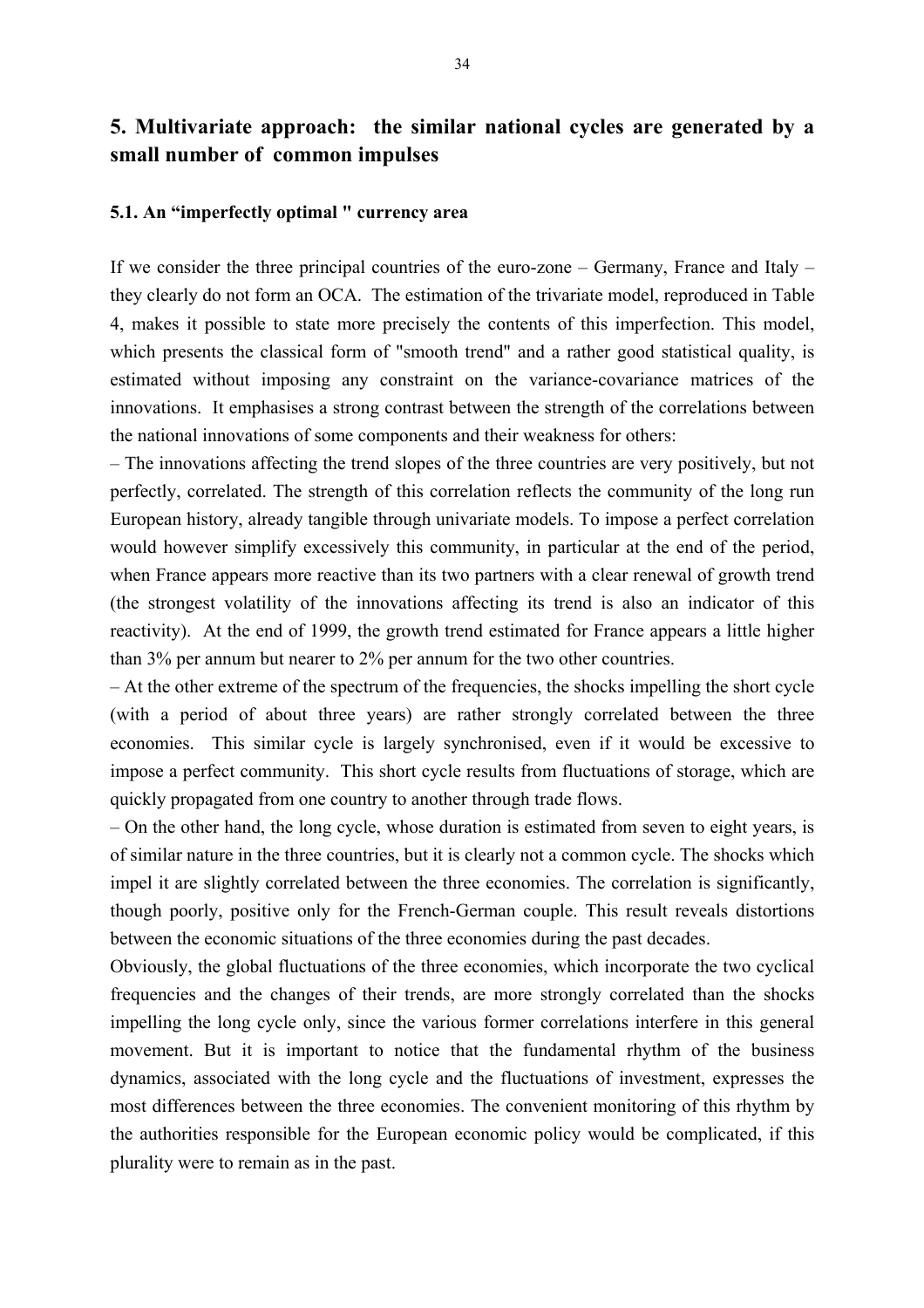Nevertheless, this statement also ought to be moderated. When one moves from the three principal countries to the ten selected countries of the euro-zone, the "dimension" of the European cycle does not jump from three to ten. The other smaller countries are associated preferentially with one of these three principal countries.

# **5.2. Under the national long cycles: a symmetrical common component and, at least, two sources of asymmetry**

The canonical model of trend-cycle split is now estimated in a multivariate dimension by using the GDP series of the ten countries of the euro-zone (except Ireland and Luxembourg) that express a strong cyclical similarity. The former analyses showed that this similarity does not exclude any diversity. The multivariate approach considering ten countries makes it possible to characterise more completely this combination of unity and plurality, by testing the common character, or not, of the impulses that generate the similar national cycles.

### **5.2.1.** *The search for common cycles*

In this multivariate modelling framework, each stochastic component – slope of the trend, short cycle, long cycle – which contributes to drive the national GDP could be *a priori* the matter of an effort of reduction to a small number of common factors shared by the various countries. In practice, it is difficult to undertake this research simultaneously for every component, because of the high number of imposed constraints. The choice was made to privilege the search for possible factors common to the national long cycles, as this cyclical component constitutes the fundamental element of the business dynamics of the European countries. However it can express substantial differences between these countries, as showed by the estimation of the trivariate model Germany-France-Italy. On the other hand, no constraint was explicitly imposed on the national trends and short cycles which continue to depend on idiosyncratic impulse factors, even if they express spontaneously strong relationships. Indeed, the idea is to evaluate the degree of community of the impulses for the long cyclical component that expresses the greatest apparent differences between countries.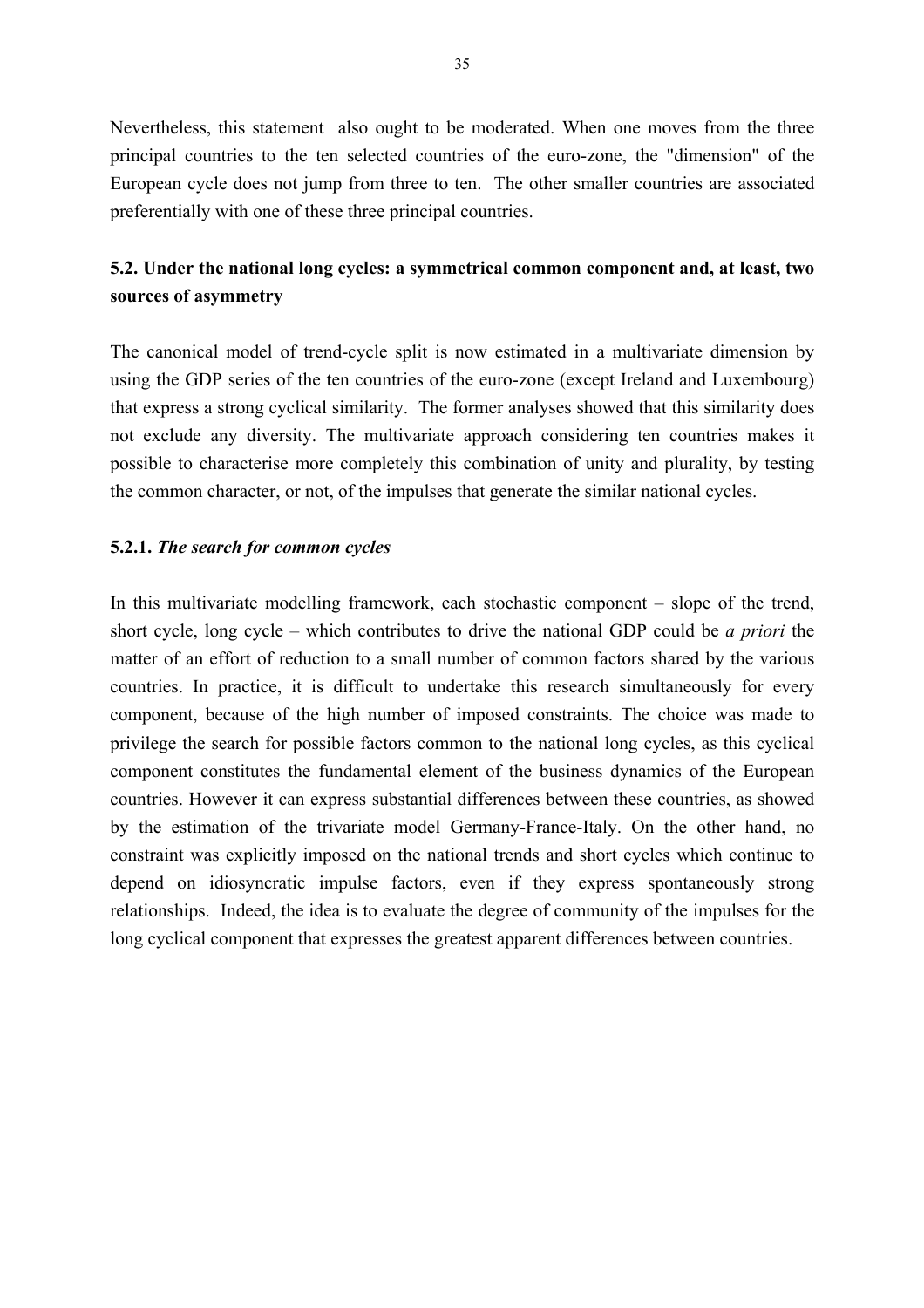|                                                                                                         | <b>Germany</b>                                                       | <b>France</b>                | <b>Italy</b>                                       |
|---------------------------------------------------------------------------------------------------------|----------------------------------------------------------------------|------------------------------|----------------------------------------------------|
| <b>Diagnoses</b>                                                                                        |                                                                      |                              |                                                    |
| $\sqrt{PEV}$ (Standard error of prediction error)                                                       | 0.71                                                                 | 0.59                         | 0.76                                               |
| $R^2$ <sub>d</sub> (Relative coefficient of determination)                                              | 0.56                                                                 | 0.79                         | 0.41                                               |
| $N_{DH}$ (Statistic of normality)                                                                       | 0.25                                                                 | $6.71*$                      | $10.59$ **                                         |
| $Q(p,q)$ (Box-Ljung Statistic of correlation)                                                           | 9.61<br>$(p=13, q=6)$                                                | 4.76<br>$(p=13, q=6)$        | 9.85<br>$(p=13, q=6)$                              |
| <b>Parameters</b>                                                                                       |                                                                      |                              |                                                    |
| $\sigma_{\mathcal{E}}$ (Standard error of irregular component)                                          | 0.18                                                                 | 0.30                         | 0.12                                               |
| $Corr\mathcal{E}(Coefficient of correlation of contemporaneous irregular$<br>components)                | Germany / France:<br>0.22                                            | France/ Italy :<br>$-0.38$   | Italy / Germany :<br>$-0.99$                       |
| $\sigma_{\eta}$ (Standard error of innovations shocking the level of trend)                             |                                                                      |                              |                                                    |
| $\sigma_{\zeta}$ (Standard error of innovations shocking the slope of trend)                            | 0.10                                                                 | 0.11                         | 0.08                                               |
| $Corr$ (Coefficient of correlation of contemporaneous<br>innovations shocking the slopes of trends)     | Germany / France:<br>0.90                                            | France/Italy:<br>0.98        | Italy / Germany:<br>0.85                           |
| Long cycle                                                                                              |                                                                      |                              |                                                    |
| $\sigma_K$ (Standard error of innovations shocking the cycle)                                           | 0.46                                                                 | 0.19                         | 0.45                                               |
| $Corr_{\kappa}$ (Coefficient of correlation of contemporaneous<br>innovations shocking the long cycles) | Germany / France :<br>0.36                                           | France/Italy:<br>$-0.04$     | Italy / Germany :<br>$-0.11$                       |
| $\rho$ (Damping factor of the cycle)                                                                    |                                                                      | 0.94                         |                                                    |
| Period of the cycle in quarters                                                                         |                                                                      | 30.4                         |                                                    |
| <b>Short</b> cycle                                                                                      |                                                                      |                              |                                                    |
| $\sigma_K$ (Standard error of innovations shocking the cycle)                                           | 0.24                                                                 | 0.19                         | 0.39                                               |
| $Corr_{\kappa}$ (Coefficient of correlation of contemporaneous<br>innovations shocking the long cycles) | Germany / France:<br>0.41                                            | France/Italy:<br>0.91        | Italy / Germany:<br>0.74                           |
| $\rho$ (damping factor of the cycle)                                                                    |                                                                      | 0.93                         |                                                    |
| Period of the cycle in quarters                                                                         |                                                                      | 13.2                         |                                                    |
| <b>Observations</b>                                                                                     | Dummy for the Dummies for<br>level of trend in the irregular<br>91Q1 | component in<br>63Q1 et 68Q2 | Dummy for<br>the irregular<br>component in<br>69Q4 |

**Table 4.** *Trend-cycle split of the German, French and Italian GDPs (trivariate model, 60Q1-99Q4)*

*Key***:** see Table 1.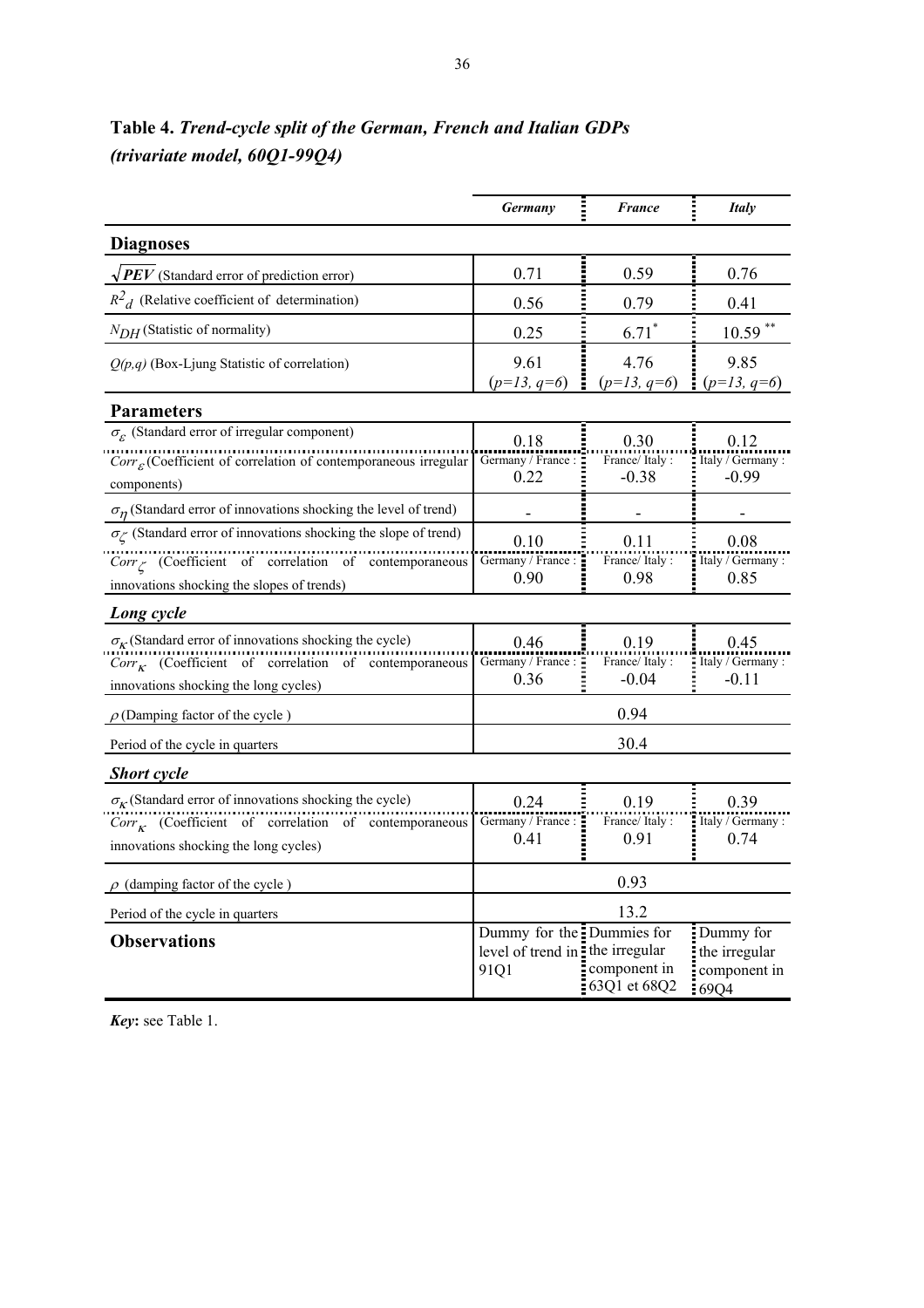We have looked, step by step, up to which point the ten similar national long cycles could be generated by a lower number of common impulse factors, i.e. the elementary and independent innovations that tilt them at each period. Each one of these common impulses generates a common cycle and every national long cycle is a specific combination of these common cycles – it is this combination that characterises each country. Reducing the number of common independent impulses amounts to introducing constraints on the covariance matrix of the long cycle's innovations. When the rank of this ten dimensions matrix loses one unit, the number of common factors so does. The minimal rank which is obtained corresponds to the minimal number of common factors which can be reached. This rank has been reduced up to the point where the introduction of an additional constraint would have seemed inadmissible by considering statistical diagnoses and special criteria appropriate to this exercise: it is indeed, for each country, a question of preserving an estimation of the trend that remains compatible with the one extracted from the univariate model. The search for common cycles ought not to stylise exaggeratedly the pattern of the national cycles.

This method makes it possible to admit up to three common impulse factors which generate the ten national long cycles. An additional reduction, to two or one common factors, is clearly inadmissible and comes up against the irreducibility already recorded of the trio formed by the three principal countries:

– The evolution of the statistical diagnoses of normality and autocorrelation is not the most conclusive argument. On the one hand, in this sequence of multivariate models, whose aim is not to refine national modelling but to wonder about the existence of common impulse factors, the national diagnoses remain overall poor and there is not general diagnosis for the total model; in addition, if one considers a qualitative criterion – number of countries for which the assumptions of normality of the residuals and nullity of their autocorrelation are not rejected at the threshold of 5% or 1% – the variation of this number is never higher than one when an additional restriction is introduced. The quality of models for each given country varies in fact rather little with the number of constraints. On the other hand, the evolution of the relative determination coefficient  $R_d^2$  brings more information: the significant and general reduction of this coefficient, when one passes from three to two common factors, indicates that the descriptive quality of the model does not support a reduction to less than three common cycles.

– The evolution of a key parameter, as and when the number of common factors is reduced, confirms this conclusion. It is the standard deviation of the long cycle innovations. If this standard deviation decreases for a country, compared to the standard deviations of the other innovations (of the trend, short cycle and irregular component), that means that the long cycle, although present in the split of the series, plays a reduced role in its dynamics. The estimated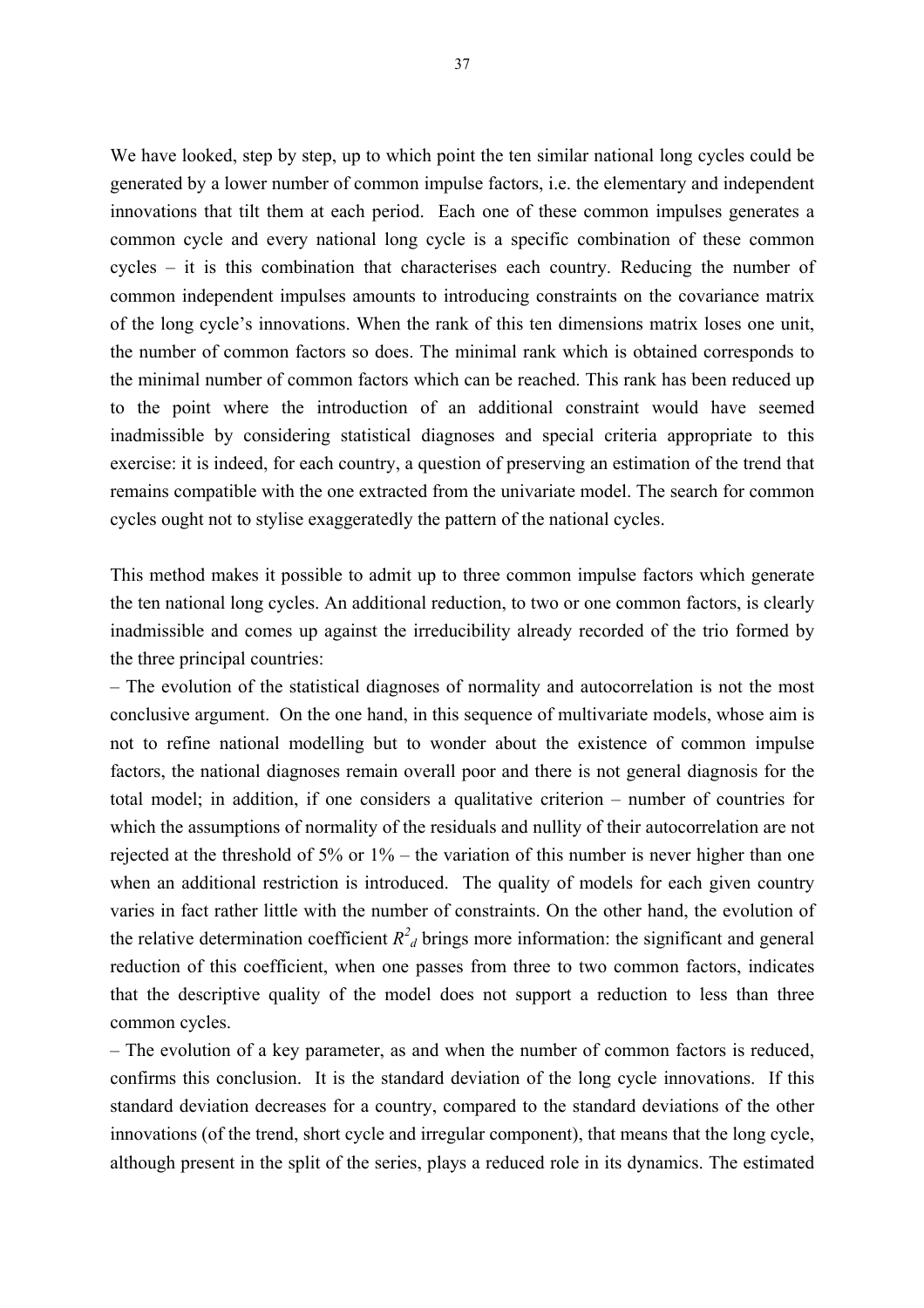standard deviation of the long cycle innovations actually decreases, for a country, when the number of common factors is reduced. By taking the sum of the ten standard deviations, one has a global indicator, whose pattern, according to the number of selected common factors, suggests again that this number cannot be inferior to three: this reduction is already daring (Graph 10). One or two common factors are not sufficient to generate the cyclical dynamics of every national economy.

– A last measurement, simple and intuitive, still confirms this result. One can calculate the coefficient of correlation between two estimates of a long national cycle, the estimate extracted from the univariate model and the one extracted from the multivariate model, for every degree of restriction. A suitable correlation makes it possible to ensure the coherence sought between the various approaches. There again, this correlation decreases when the number of common factors falls. It is logical, since the degrees of freedom available to estimate this cycle are reduced. According to this empirical criterion, we find similar results, confirming that the number of common factors cannot be reduced below three (Graph 11).

If the euro-zone were an optimal currency area, there would be a single common cycle generating the national long cycles which would be only multiples of this common cycle. It would make clear the perfect symmetry, except for the intensity, of the shocks generating the business dynamics. The euro-zone is not completely an optimal currency area: it is at least of dimension three!

The reduction to a multivariate model that generates the ten national long cycles by a set of three common impulse factors has the advantage of allowing a rather clear interpretation – although this model does not have a decisive statistical advantage compared to a model with four common factors. Table 5 gives the results of this multivariate estimation where the rank of the covariance matrix of the innovations impelling the long cycle is reduced to three. The statistical diagnoses are overall poor – which alerts on the hardness of the constraints imposed to the national splits in this multivariate estimation. It is more interesting to consider the results common to the various countries than the only national results. The characteristics of many small countries resist to the constraints imposed by the multivariate formulation. It would be necessary to introduce *ad hoc* national variables to take them into account. However, again, the two short and long cyclical components appear clearly present in all the European countries.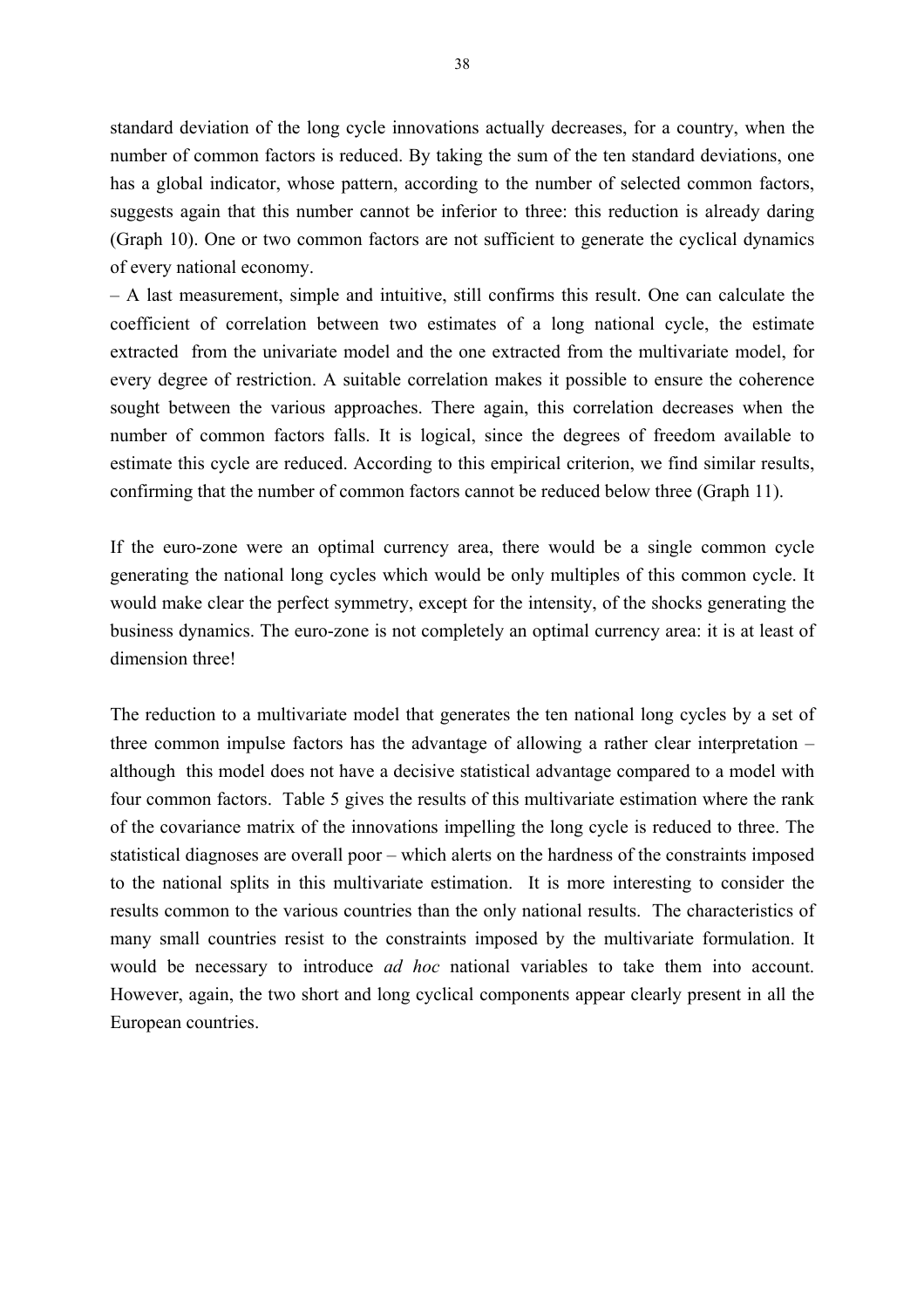

*11. Evolution of the sum of the ten coefficients of correlation between long national cycles respectively extracted from univariate and multivariate models, according to the number of* 



 *10. Evolution of the sum of the standard deviations of the innovations generating the ten national long cycles, according to the number of common factors driving these cycles (multivariate model)*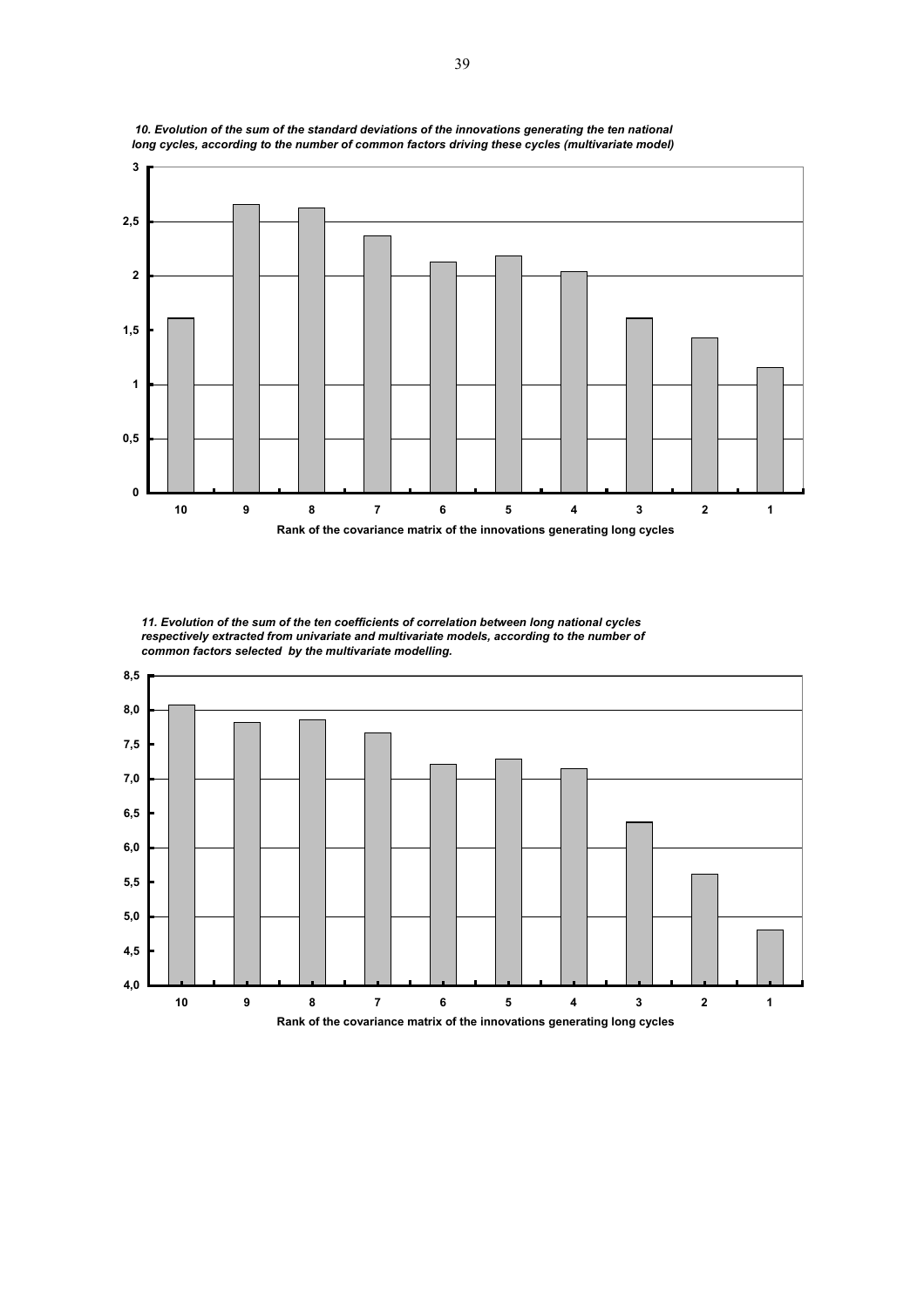### **5.2.2.** *The interpretation of the common cycles*

The impulses which drive the national long cycles, of a decennial nature, are not independent between countries. The estimation of the model makes it possible to obtain the combination of the three elementary common cycles which characterises each national long cycle. The interpretation of this combination is however not immediate, because it is affected by the particular formulation used to represent the influence of the three common factors on the ten national cycles (cf. equation [10]). Because of this formulation, the order of the countries intervenes in the determination of the common factors. One can modify this formulation, thanks to a principal components analysis (PCA) applied to the three elementary common cycles. The aim is to arrive at an interpretable representation of the three independent common cycles, by a change of base in a three-dimension vector space. Whereas the "base" provided by STAMP is arbitrary, the base that results from the PCA is single and interpretable. The three final common cycles correspond to the three axes produced by the PCA; the order of these three cycles corresponds to the share which they take in the variance of the data submitted to the analysis. The PCA makes it possible to identify a threedimensional base of the national long cycles, which is more easily interpretable. Indeed, when the national long cycles are used like additional variables in the PCA, the co-ordinates of each country related to the three axes authorises this interpretation: each one of these co-ordinates is equal to the coefficient of correlation between the national cycle and the common cycle represented by an axis (Table 6). The expression "common cycles" or "common components" thus concerns from now the three cycles resulting from the PCA. Their interpretation is related to an attentive reading of the national co-ordinates in the space formed by these three components. The common character of a component does not mean that its impact is of the same sign, or symmetrical, on each national cycle:

– The second common component (which is thus not the component explaining the maximum share of the variance of the set formed by the primary common cycles, but only 31%) constitutes the symmetrical European component, that influences positively all the national long cycles. It presents a strong general correlation with each one of them (more than 0.75, except for Italy). The shocks which generate it have a symmetrical nature. This component takes a form close to the European long cycle extracted from the aggregate European GDP, within the bivariate model gathering the United States and Europe (Graph  $12$ )<sup>11</sup>. Their coefficient of correlation is worth 0.83. Thus the symmetrical common component which contributes to drive the national long cycles takes part basically in the aggregate movement of the European GDP.

 $\overline{a}$ 

<span id="page-40-0"></span><sup>&</sup>lt;sup>11</sup>The amplitude of the cycle produced by the PCA applied to normalised data is however arbitrary. For comparability, the standard deviation of the second common cycle has been standardised by the one of the aggregate European cycle.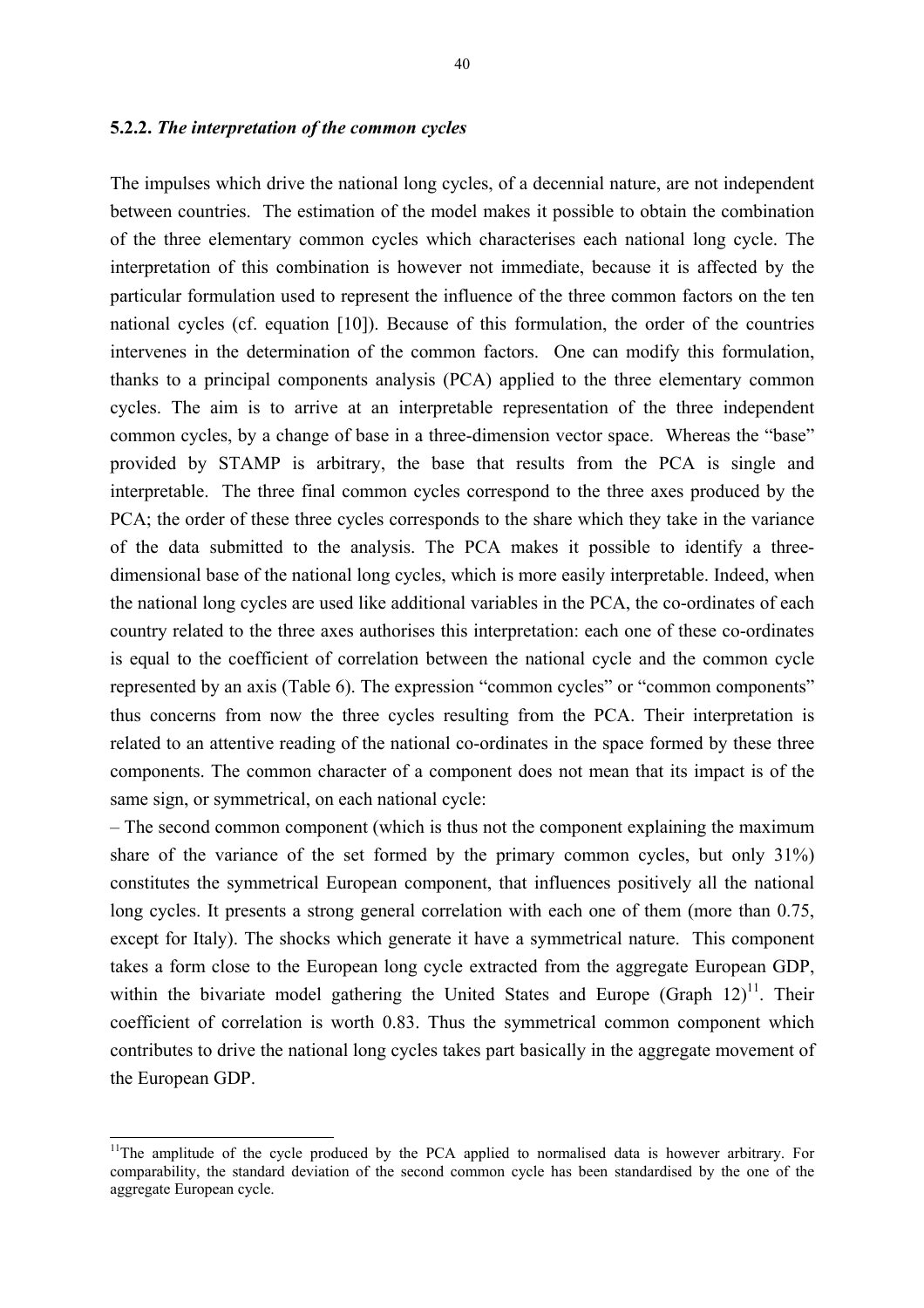– The first common component (41% of the variance) influence very unequally the national cycles. It retraces the intensity of the phase oppositions between two groups of countries : a "Germanic" group (Germany, Austria, Netherlands, but also Greece), to which this component is positively related, and a "Latin" group (Spain, France, Italy, Portugal, plus Finland), to which it is negatively related. Belgium is located at equal distance from these two groups. This common component is carrying a binary opposition since it influences these two groups simultaneously but with different signs. The shocks it retraces, opposite rather than asymmetrical, can counter the diffusion of the influences carried by the previous symmetrical component (Graph 13). It is the case of the German recession of 1966-67 or of the German unification of 1990, whose initial expansive impact moderates the general European deceleration. From 1983 to 1987 also, Germany and Netherlands are in a situation more favourable than France and Italy, frankly sunk into the depression. This variation is explained then by a better competitiveness of the "Germanic" group, comparatively to the "Latin" one still with strong inflation. The policies of disinflation which begin in the latter group will be effective only gradually and have a significant initial cost in terms of fall of activity.

– The third common component (23% of the variance) divides the "Latin" group. It opposes France, to which it is positively related, to the other countries of the "Latin" group, especially Italy. It carries the positive mark of the transitory French revival of 1981-82, before France supports the sacrifices of an adjustment period. On the other hand, it is negatively influenced by the French depression of the nineties, when France became a country with hard currency and "deserted" the Latin camp that rocked on the side of the monetary depreciation during the crisis of the European Currency Mechanism (ECM). In return, the recovery policy engaged by Jospin's government since 1997 fits clearly and positively in the recent evolution of this third common component, whereas Italy lags behind the European revival.

These two last common components, which retrace the impact of the asymmetrical or opposite intra-European shocks, are deeply related to the European history before the monetary unification. They clearly show the trace of the monetary conflicts within Europe, including during the life of the ECM, whose birth in 1979 did not prevent the recurrence of such conflicts. However, taking into account their nature, it is not excluded that the realisation of the monetary union contributes to dampen the opposite or asymmetrical shocks. The disappearance of reciprocal fluctuations of exchange rates and the establishment of common preferences for weak inflation are factors of reduction of asymmetries, which constitutes an essential difference between the monetary union and the ECM. Moreover, the first common component, which corresponds to the binary opposition between "Germanic" and "Latin" groups, shows a very low amplitude after 1995, i.e. since the end of the ECM crisis.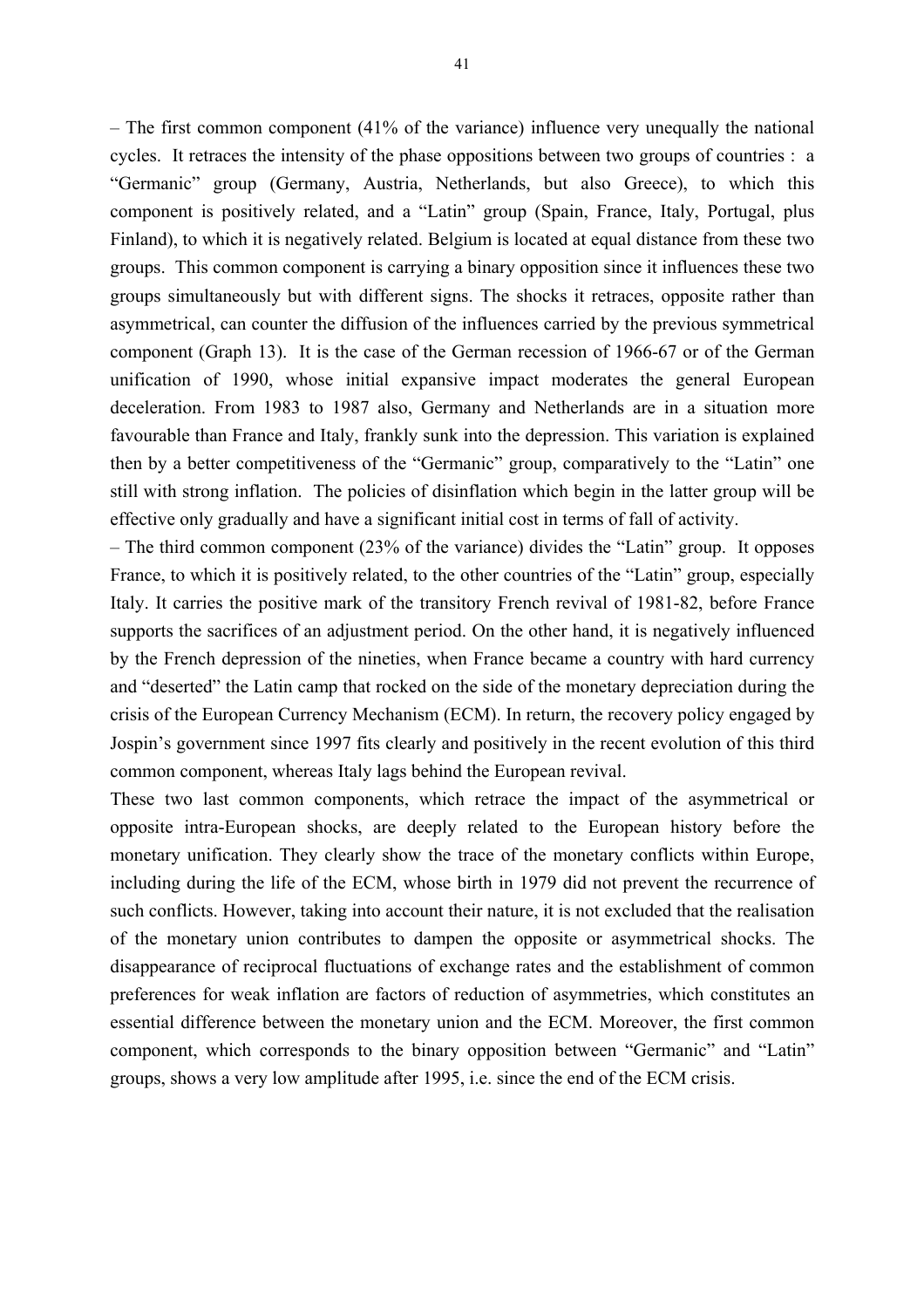|                          | Germany                                    | Austria | Belgium | Spain | Finland | France                                               | Greece | Netherlands | Italy                                              | Portugal  |
|--------------------------|--------------------------------------------|---------|---------|-------|---------|------------------------------------------------------|--------|-------------|----------------------------------------------------|-----------|
| <b>Diagnoses</b>         |                                            |         |         |       |         |                                                      |        |             |                                                    |           |
| $\sqrt{PEV}$             | 0.90                                       | 1.11    | 0.58    | 0.61  | 1.25    | 0.92                                                 | 0.88   | 0.83        | 0.90                                               | 1.10      |
| $R^2$ <sub>d</sub>       | 0.30                                       | 0.17    | 0.07    | 0.41  | $-0.05$ | 0.50                                                 | 0.19   | 0.13        | 0.19                                               | 0.22      |
| $N_{\mathit{BS}}$        | 1.03                                       | 110.30  | 21.07   | 39.36 | 6.13    | 57.59                                                | 179.40 | 61.25       | 6.37                                               | $11.72$ * |
| Q(13,6)                  | 43.1                                       | 14.3    | 188.6   | 111.7 | 61.8    | 11.2                                                 | 168.0  | $36.7$ **   | 49.8                                               | 63.7      |
| <b>Parameters</b>        |                                            |         |         |       |         |                                                      |        |             |                                                    |           |
| $\sigma_{\!\varepsilon}$ | 0.38                                       | 0.61    | 0.28    | 0.29  | 0.64    | 0.48                                                 | 0.41   | 0.45        | 0.47                                               | 0.61      |
| $\sigma_{\zeta}$         | 0.10                                       | 0.14    | 0.08    | 0.15  | 0.16    | 0.11                                                 | 0.12   | 0.10        | 0.11                                               | 0.15      |
| Long cycle               |                                            |         |         |       |         |                                                      |        |             |                                                    |           |
| $\sigma_{\!K}^{}$        | 0.26                                       | 0.14    | 0.10    | 0.08  | 0.09    | 0.30                                                 | 0.09   | 0.12        | 0.29                                               | 0.12      |
| $\rho$                   |                                            |         |         |       | 0.90    |                                                      |        |             |                                                    |           |
| Period (quarters)        |                                            |         |         |       | 39.3    |                                                      |        |             |                                                    |           |
| <b>Short cycle</b>       |                                            |         |         |       |         |                                                      |        |             |                                                    |           |
| $\sigma_{\!}$            | 0.45                                       | 0.42    | 0.26    | 0.22  | 0.54    | 0.32                                                 | 0.43   | 0.33        | 0.31                                               | 0.41      |
| $\rho$                   |                                            |         |         |       | 0.90    |                                                      |        |             |                                                    |           |
| Period (quarters)        |                                            |         |         |       | 12.7    |                                                      |        |             |                                                    |           |
| <b>Observations</b>      | Dummy for<br>the level of<br>trend in 91Q1 |         |         |       |         | Dummies for<br>the irregular<br>component in<br>68Q2 |        |             | Dummy for<br>the irregular<br>component in<br>69Q4 |           |

**Table 5.** *Trend-cycle split of national GDP extracted from the multivariate model with restriction to three common factors for the long cycle (60Q1-99Q4)*

*Key*: see Table 1.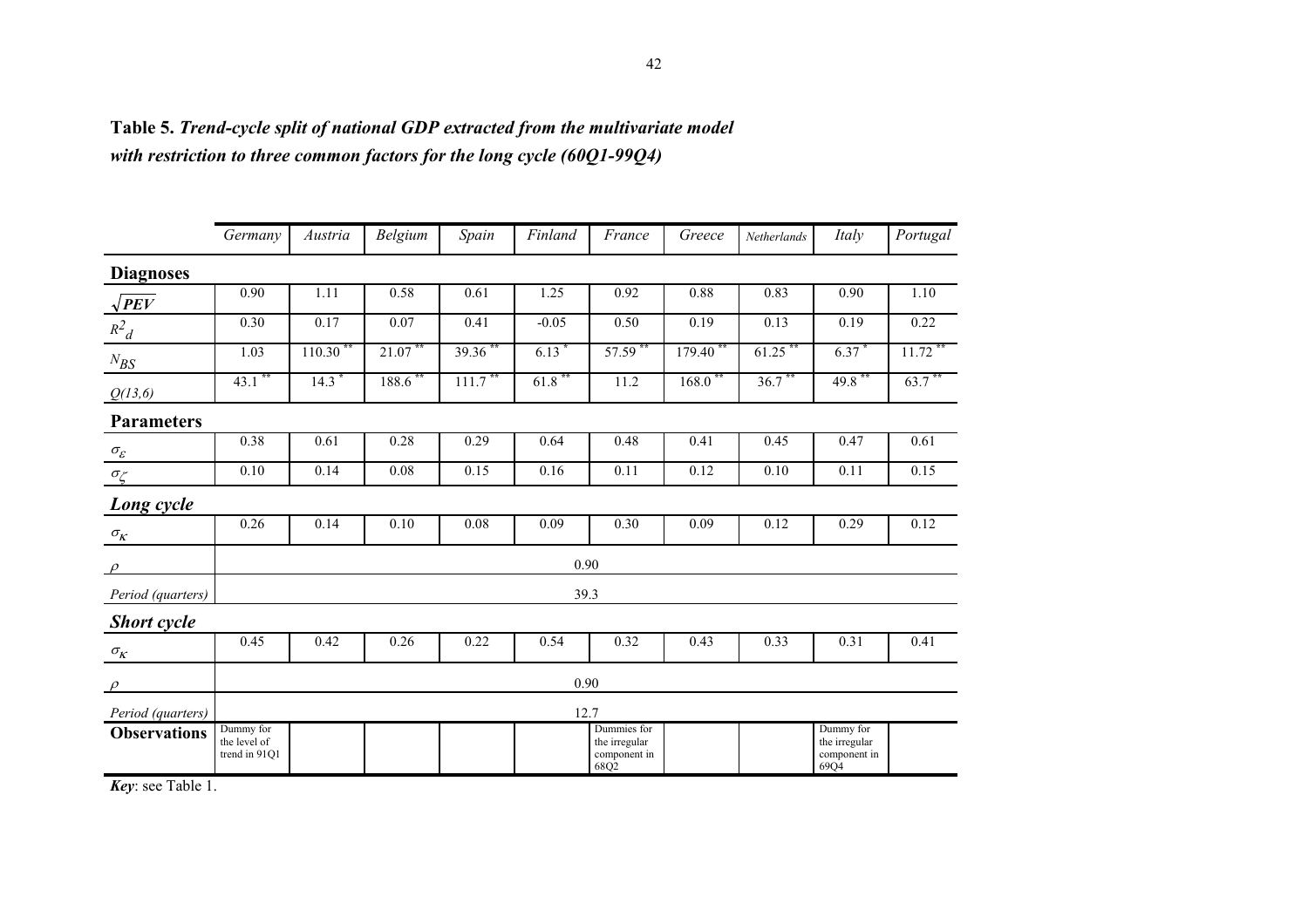|                               | Germany <sup>1</sup> | Austria | <b>Belgium</b> | Spain   | <b>Finland</b> | <b>France</b> | <b>Greece</b> | <b>Netherlands</b> | Italy   | Portugal |
|-------------------------------|----------------------|---------|----------------|---------|----------------|---------------|---------------|--------------------|---------|----------|
| <b>First common component</b> | 0.45                 | 0.43    | 0.00           | $-0.40$ | $-0.32$        | $-0.33$       | 0.63          | 0.31               | $-0.74$ | $-0.27$  |
| Second common component!      | 0.89                 | 0.89    | 0.97           | 0.84    | 0.89           | 0.82          | 0.77          | 0.95               | 0.48    | 0.92     |
| Third common component        | $-0.01$              | $-0.15$ | $-0.23$        | $-0.36$ | $-0.33$        | 0.47          | 0.07          | $-0.03$            | $-0.47$ | $-0.29$  |

**Table 6.** *Co-ordinates of the long national cycles extracted from the multivariate model relatively to the three principal axes (or common components)*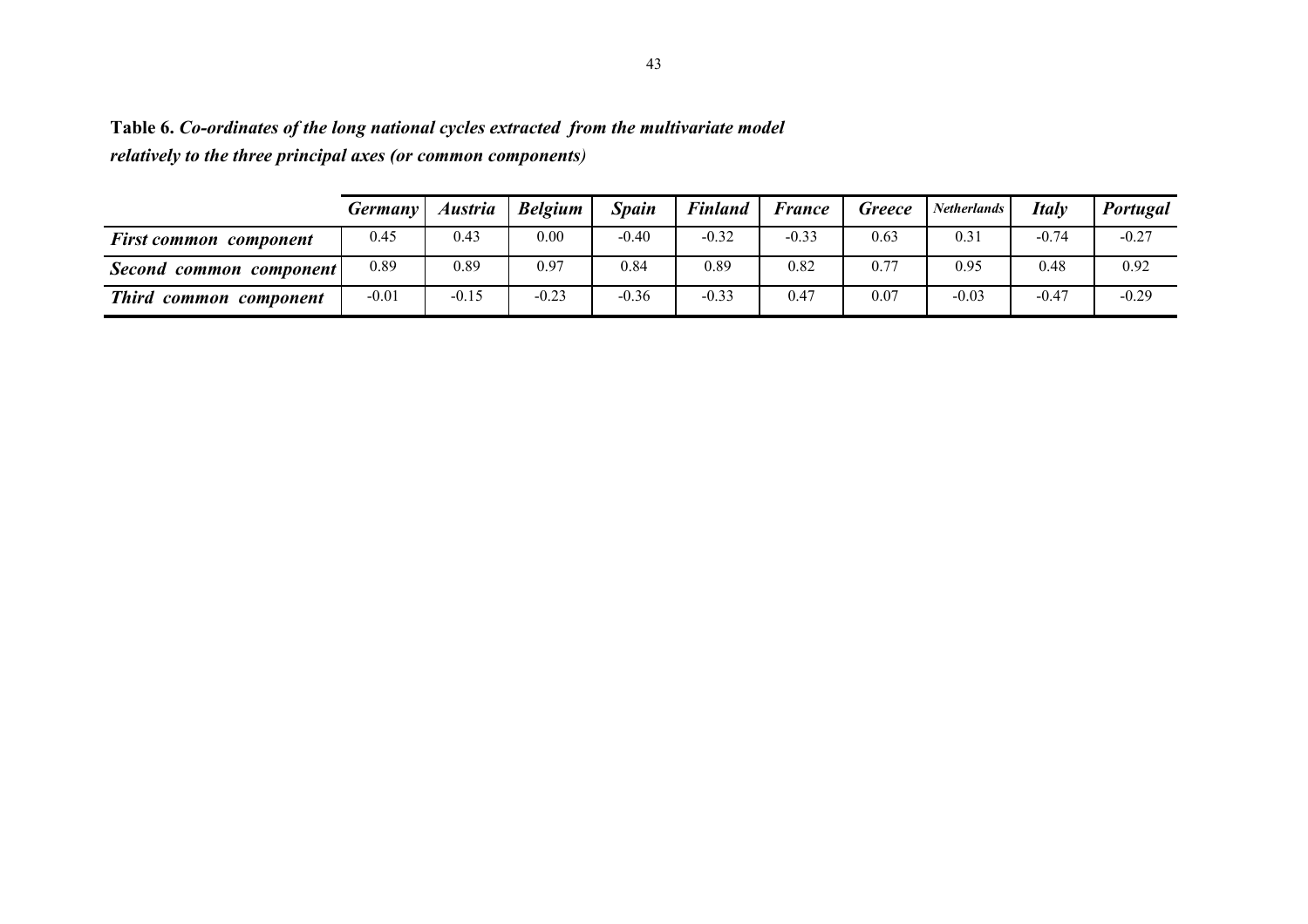

*12.Long cycle of aggregate European GDP and symmetrical common component of national cycles* 

#### *13. The three common components of long national cycles*

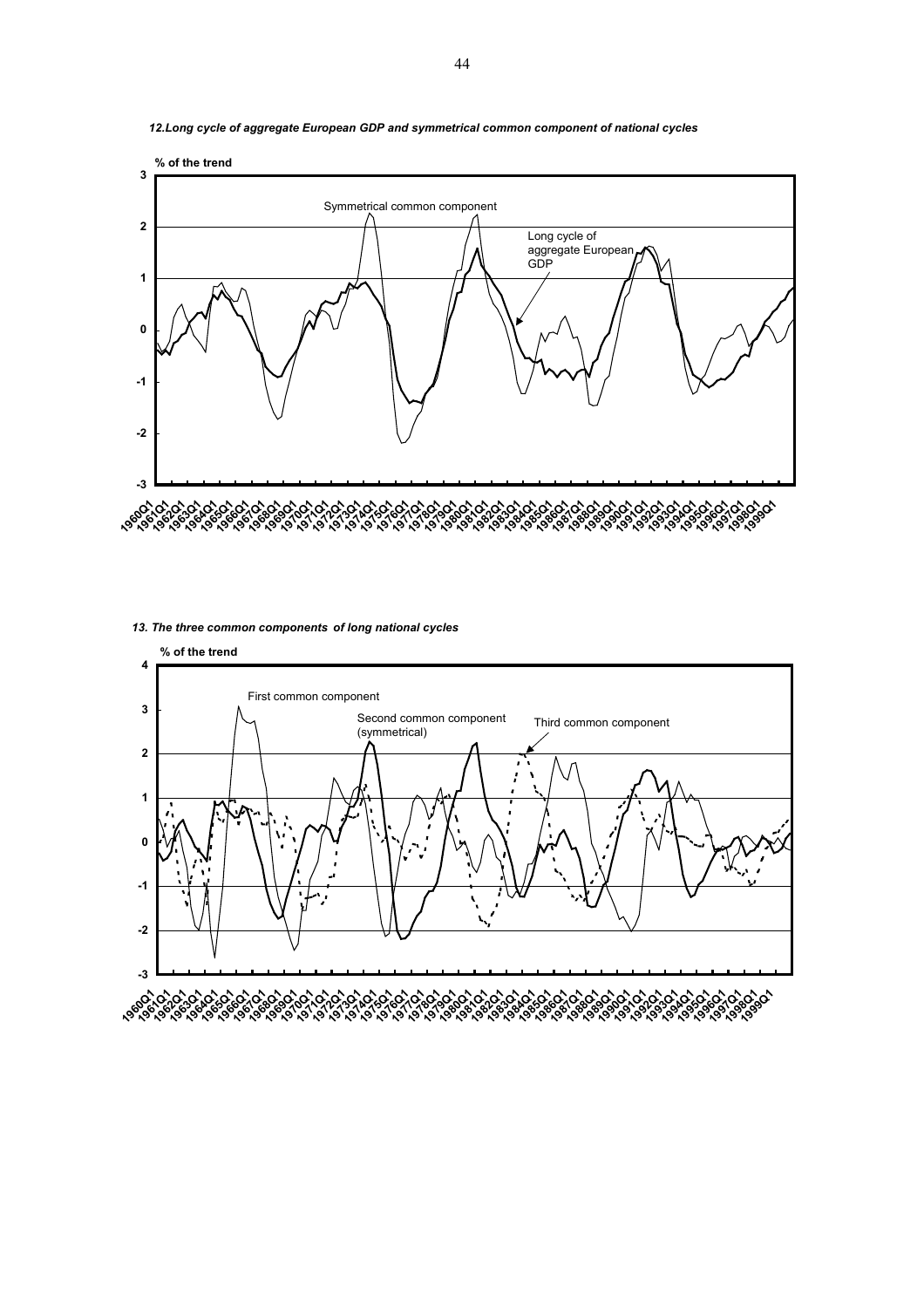In order to specify the respective role of the three elementary common components in the generation of the European long cycle, this cycle, calculated as the aggregate of the long national cycles extracted from the multivariate model, can be expressed directly according to the three common components. The coefficients of this additive split result from the estimation of the multivariate model and of the principal components analysis:

European long cycle = 
$$
\sum_{i=1}^{10} \alpha_i
$$
 long national Cycle<sub>i</sub>

\nLong national cycle<sub>i</sub> =  $\sum_{j=1}^{3} \beta_{ij}$  Common component<sub>j</sub>

\nEuropean long cycle =  $\sum_{j=1}^{3} \left( \sum_{i=1}^{10} \alpha_i \beta_{ij} \right)$  Common component<sub>j</sub>

The European long cycle obtained in that way presents a pattern close to the one that results from aggregating the long national cycles produced by the univariate modelling<sup>12</sup>. The "average European cycles" obtained by these two methods are very similar since their coefficient of correlation is worth 0.90. The former split gives additional information, by clarifying the contribution of each common component to the European long cycle. One can then visualise the European cycle as the sum of the three contributions corresponding to each common component, weighted by a complex coefficient which takes into account the weight of each country and the role of the component in the cycle of this country (Equation 14 and graph 14). This coefficient can have a positive, null or negative value. The global impact of a common component on Europe can indeed cover compensations between a positive impact on some countries and a negative one on others.

The contribution of the symmetrical common component almost merges with the European long cycle itself, although this component explains only less than one third of the total variance of the original common cycles identified by the multivariate estimation (Graph 14). This observation confirms the essential role of this symmetrical component for the aggregate movement of the European GDP, although it is far from exhausting the whole national dynamics: the national long cycles, taken one by one, give a much more significant role (although differentiated according to the country) to the two other common components that retrace the evolutionary oppositions between Germanic, Latin and French groups.

 $\overline{\phantom{a}}$ 

<span id="page-45-0"></span><sup>&</sup>lt;sup>12</sup> The amplitude of the European long cycle calculated in that way seems weaker than the usual one of the European cycles. In the multivariate modelling framework, the importance of restrictions induces a loss of amplitude for the national cycles and, in consequence, more erratic national trends. The weakness of the standard deviations of long cycles in table 5 reveals this problem. The present calculus informs about the compared roles of the three common components in the generation of the European cycle, but not about its amplitude.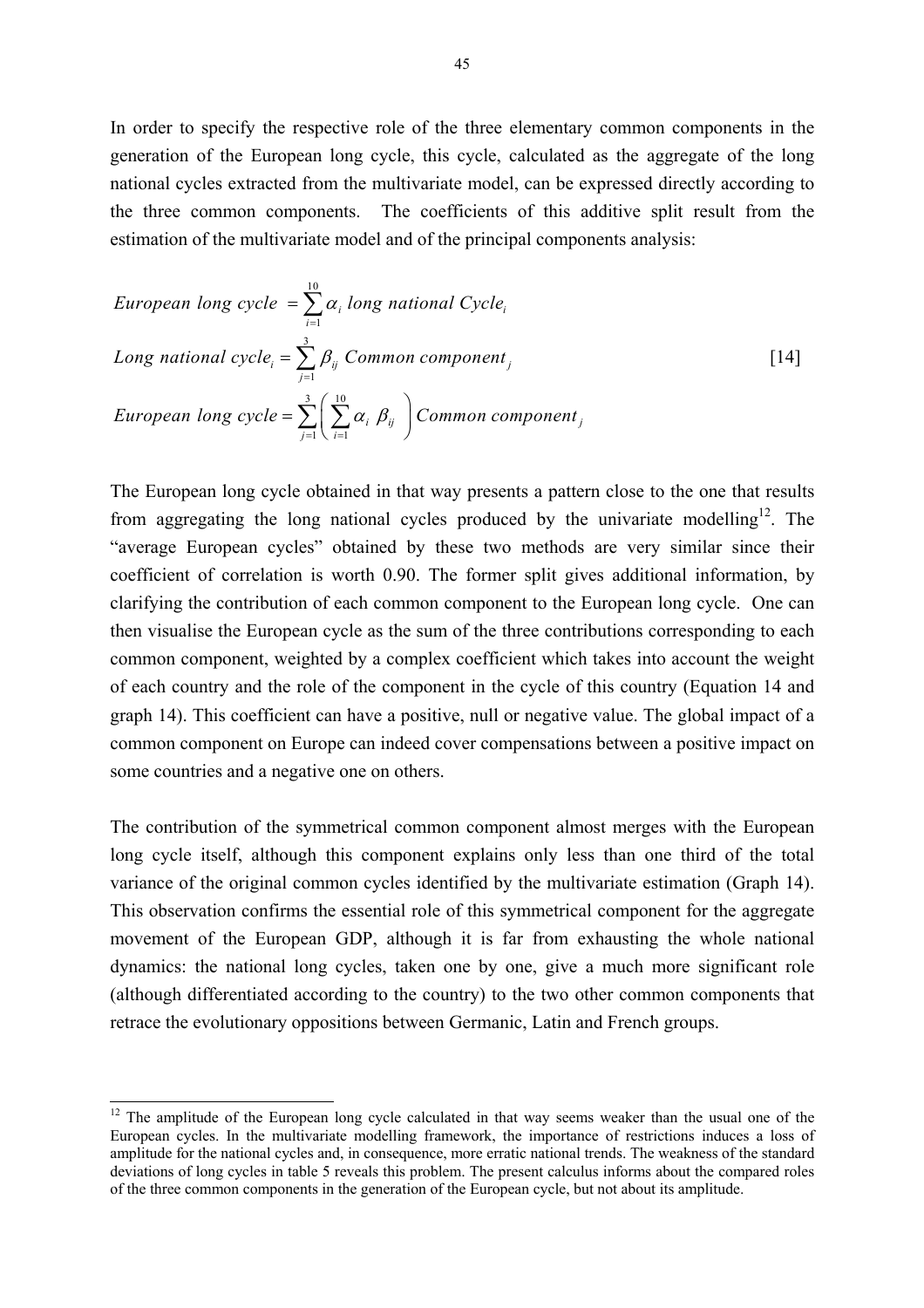The aggregate European cycle results from the propagation of simultaneous and symmetrical impulses, but this both average and common cycle, within the euro-zone, explains only a small third of the total variance of the national short-term dynamics. These dynamics are affected by opposite shocks that tend to compensate each other at the European scale, but also to lessen during the most recent years.



*14. Contributions of the three common components to the aggregate long cycle of European GDP*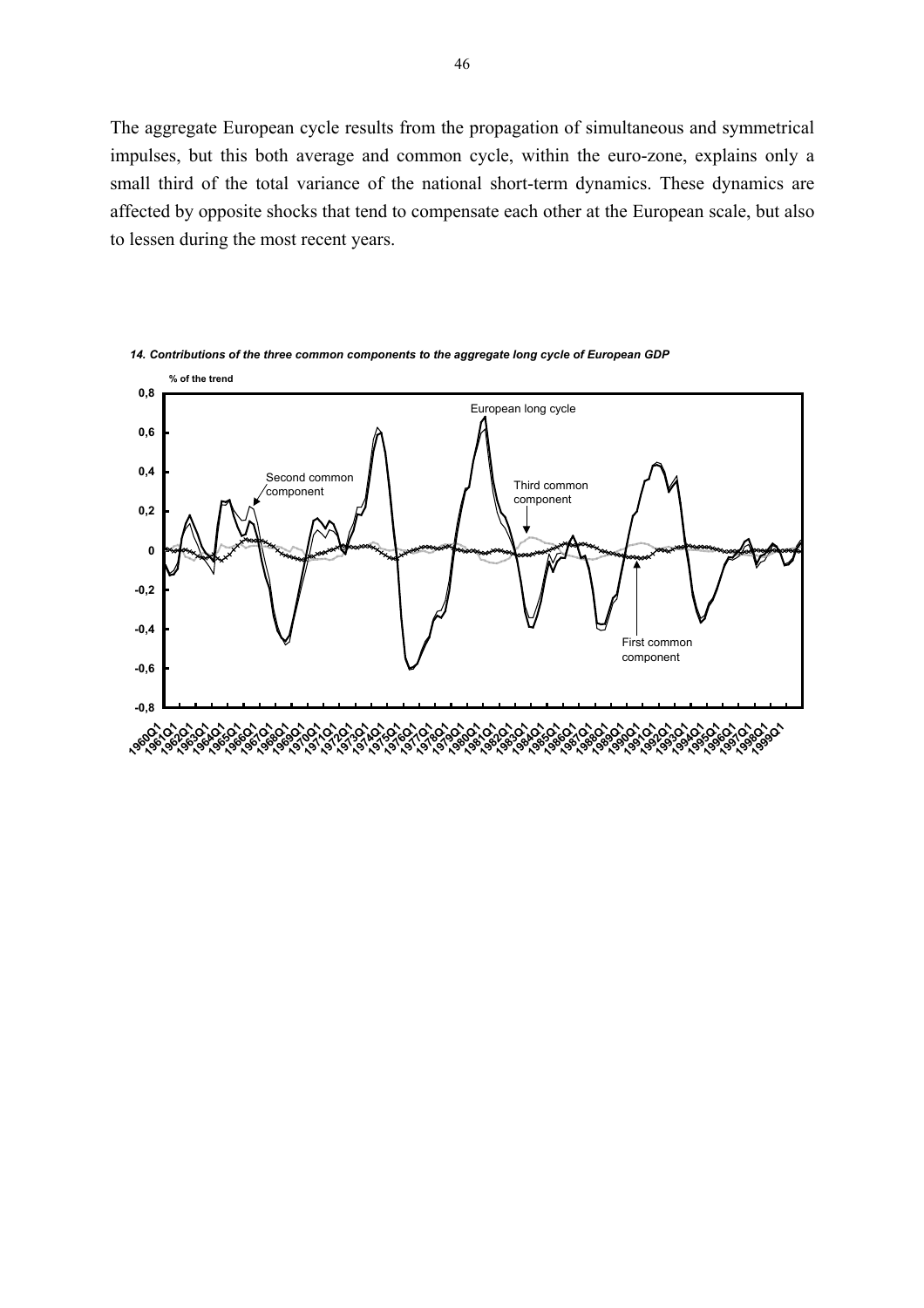### **6. Towards the end of asymmetrical shocks?**

The multivariate approach has permitted to decompose the European growth cycle into three common components: a symmetrical one and two asymmetrical or rather opposite components. The symmetry of the shocks which impel the European short-term evolution can be studied more accurately by considering the sequences of innovations. Indeed, when the trend-cycle split has been estimated, each sequence of innovations related to a stochastic component of the model can be extracted from the results of the estimation<sup>13</sup>. This sequence is a particular sample among all samples potentially generated by the probabilistic law of the innovations (a "white noise"); but this particular sample should reflect all various historical shocks that actually affected the considered stochastic component. We are interested here in studying the sequence of innovations related to the long cyclical component. The propagation of these innovations depends on the structural parameters (frequency and damping factor).

The various approaches used to estimate European fluctuations permit us to extract their sequences of innovations from various models. The consistency of the results is not straightforward and two main questions appear:

– Behind the impressive similarity between the aggregate euro-zone cycle and the aggregation of national cycles, can we discern a high and increasing symmetry between sequences of shocks driving long national cycles ?

– On the contrary, is the existence of three common components generating all national long cycles, according to the multivariate modelling, the sign of persistent asymmetry between national shocks?

Trying to answer to these questions, two synthetic diffusion indicators have first been built from innovations sequences related to national univariate long cycles, in order to see whether a significant increasing symmetry is emerging between these independently estimated univariate models. For each quarter, we might distinguish, among euro-zone shocks, significantly positive shocks (their number is noted *Pos*), significantly negative (respectively *Neg*) and insignificant ones<sup>14</sup>. Two indicators are computed with these variables, after transformation by a moving average over 12 quarters, in order to evaluate the intensity and the nature of shocks in the vicinity of each quarter. Countries are not weighted by their size because our aim is to measure the diffusion of shocks in all countries. The length of the moving average is chosen shorter than the average cyclical duration, but long enough to indicate the main feature of shocks around each quarter (shorter windows would give too

<span id="page-47-0"></span> $13$  For a given cycle, innovations computation is formalised in Fayolle and Mathis (1993).

<span id="page-47-1"></span> $14$  For a given country, we call "significant" a shock with an absolute value twice greater than the standard error of the shocks sequence.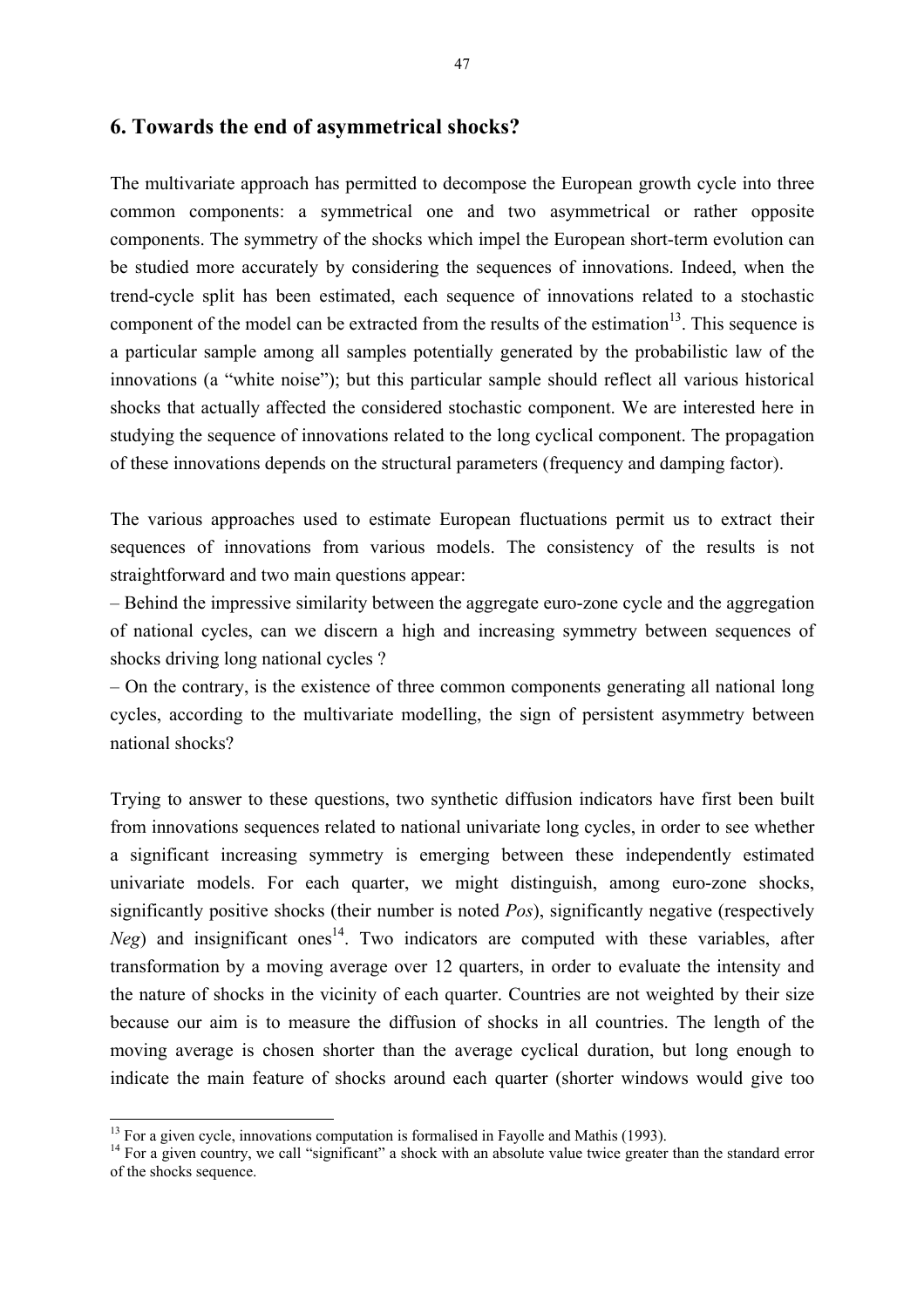erratic information). This smoothing operation permits too to take account of diffusion delays for common shocks, when they do not happen exactly at the same time in each country.

These indicators are defined as follows :

– The simultaneous-shocks indicator (*Sim*) gives the rate of significantly shocked countries, indifferently in an expansive way or a recessive one, using moving average over 12 quarters centred around the current quarter:

$$
Sim_{t} = \frac{100}{12} \times \sum_{i=-5}^{6} \frac{Pos_{t+i} + Neg_{t+i}}{10}
$$
 [15]

– The opposite-shocks indicator (*Opp*) is built by using the absolute difference *|Pos-Neg|* between numbers of expansive and recessive shocks, divided by the number of significantly shocked countries. These variables are again measured by moving average over 12 quarters :

$$
Opp_{t} = 100 \times \left(1 - \frac{\sum_{i=-5}^{6} |Pos_{t+i} - Neg_{t+i}|}{\sum_{i=-5}^{6} (Pos_{t+i} + Neg_{t+i})}\right)
$$
 [16]

This second indicator evaluates, when significant shocks happen in some countries, how much these shocks are opposite for the concerned countries. It is equal to 100 when shocks are completely opposite in the zone (*Pos=Neg*) and zero when they are all purely symmetrical  $(Pos=0$  or  $Neg=0$ ).

Significant shocks on a given period will be considered as perfectly symmetrical, when they are simultaneous (*Sim=100*) and with a same sign for all countries (*Opp=0*). Graph 15 shows the evolution of these two indicators. A loss of observations at the beginning and at the end of the observed period is explained by the use of moving averages.

Among clearly symmetrical shocks, in a recessive way, we can find the two oil shocks. In the 1980s and the 1990s, diffusion of simultaneous significant shocks is decreasing progressively. However, when shocks happen, they have still a significant opposite effect: in particular, from 1982 to 1985, we observed dissimilar short-term dynamics and heterogeneous national economic policies; afterwards, from 1990 to 1992, Europe went from the German reunification to the ECM crisis. Although the symmetry has been improved relatively to the 1960s, it has now not completely been achieved.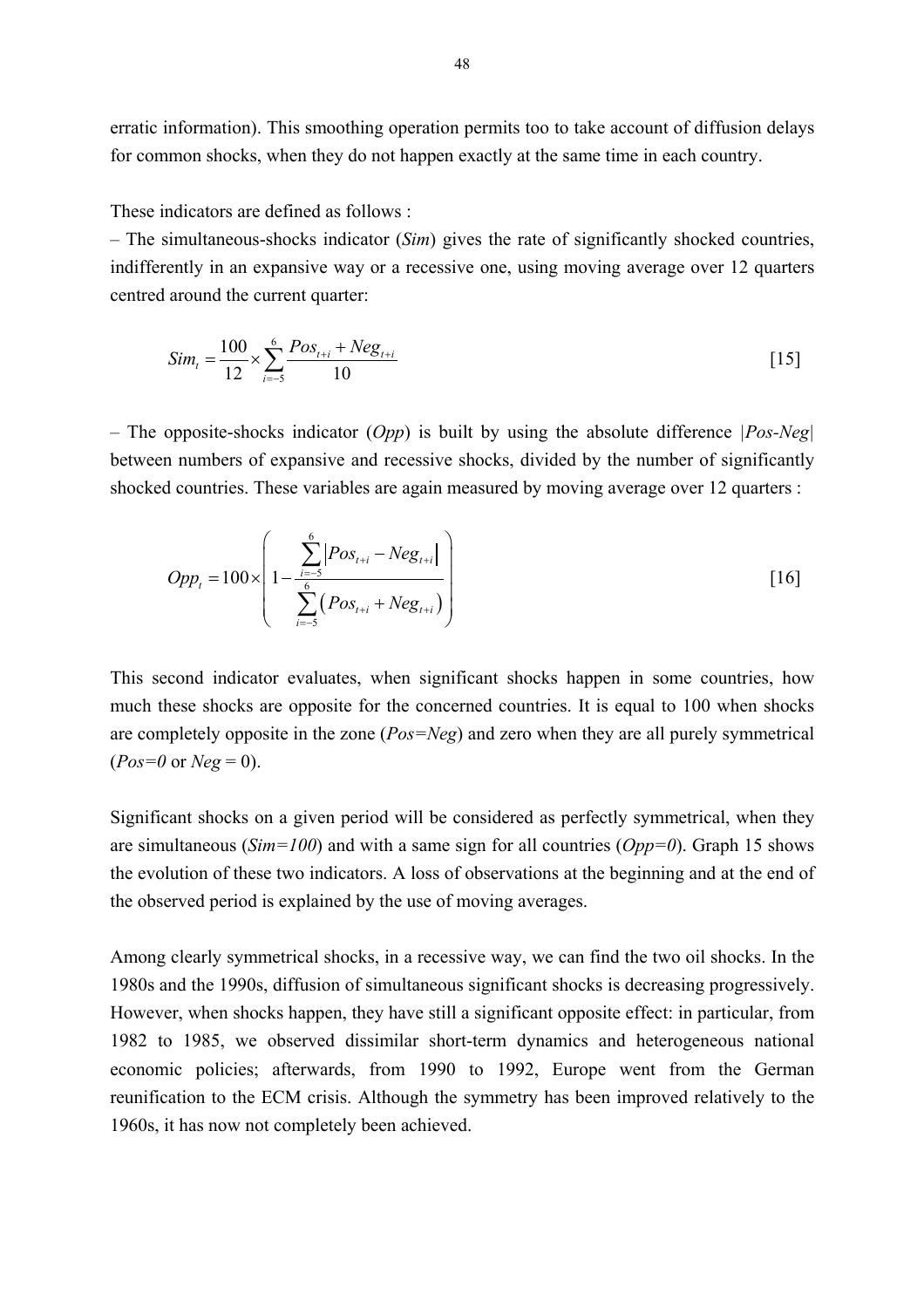At the end of the period, the increase in the opposite-shocks indicator has to be considered carefully. Indeed, since the end of the ECM crisis in 1995, the intensity and the diffusion of shocks have been very low: the simultaneous-shocks indicator decreases below 10%. Nonetheless, among this small set of shocks, a noticeable opposition appears. We know, for example, that the slowdown which followed the 1997-98 Asiatic crisis (this event influences indicators at the beginning of 1997, because of the smoothing procedure) was harder in Germany than in France. Europe with a single currency seems less vulnerable to shocks, but this evolution does not exclude differences of sensitivity inside the zone.

Is this outlook compatible with the results of the multivariate modelling ? By extracting innovations of the three common components from this approach, we should obtain one symmetrical shocks sequence and two sequences of "Germanic-Latin" and "intra-Latin" opposite shocks. From these sequences, we can build two new indicators reflecting shocks intensity rather than shocks diffusion, by identifying intensity with innovations volatility, i.e. their empirical variance measured over 12 quarters moving windows:

– Innovations volatility of the symmetrical common component indicates the importance of symmetrical shocks.

– The sum of the two other common components volatility indicates the importance of opposite shocks.

Both indicators (graph 16) show similarity with diffusion indicators derived from univariate models, although these *ad hoc* empirical methods should be compared carefully. However the volatility indicator of opposite shocks shows a trend of decreasing intensity, since the sixties. This trend was interrupted from the German reunification to the ECM crisis. We can notice too that the volatility indicator of symmetrical shocks shows an increase between 1991 and 1993 with a slight lag. During this period, we observe at the same moment:

– European divergences stimulated by monetary and financial tensions generated by the German reunification.

– Common recessive influences like the small oil shock induced by the Gulf war and the common pro-cyclical policies generated by the Maastricht treaty.

This interaction between common and opposite shocks did not simplify the reading of European short-term tendencies during the early nineties. At the end of the period, since 1995, we notice again, but in a less impressive way than by using diffusion indicators, a contrast between a decrease of shocks intensity in all European countries and a limited increase of opposite shocks volatility.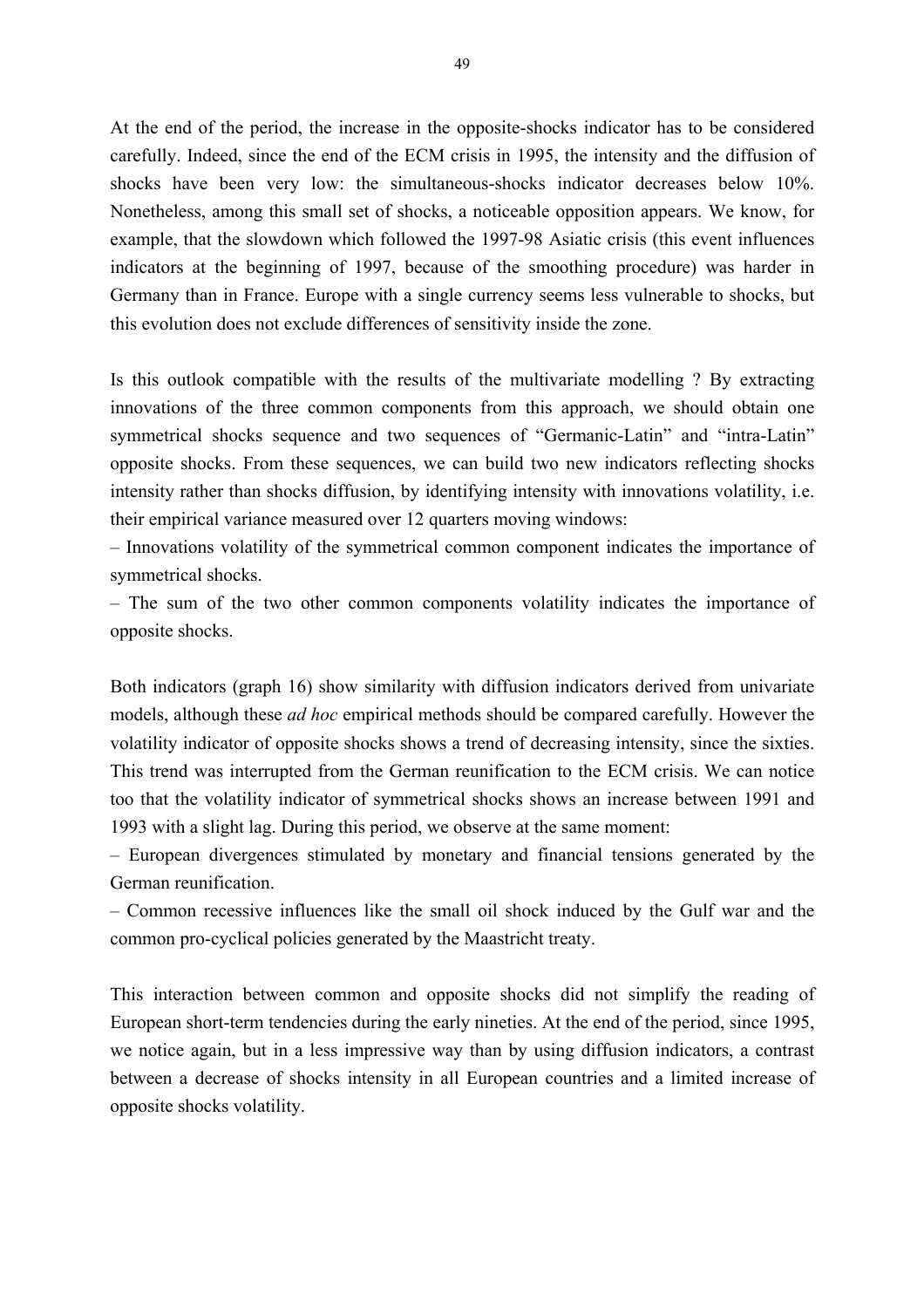

*15. Indicators of diffusion of the simultaneous and opposite shocks (from univariate models)*

*16. Indicators of volatility of symmetrical and opposite shocks (from multivariate models)*

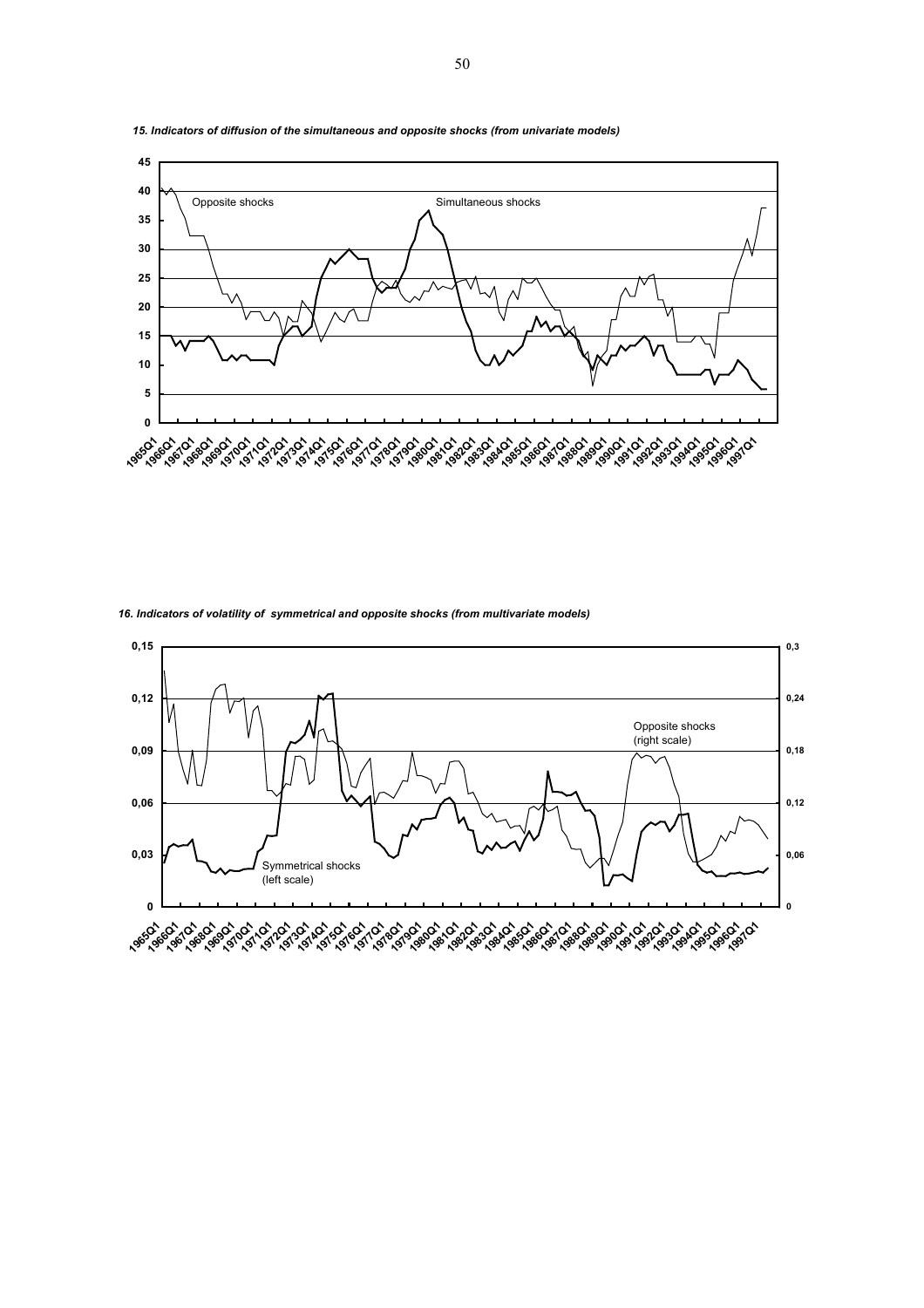These remarks bring us to seek links between shocks sequences and economic policy indicators. For example, we will verify the interaction between symmetrical shocks and the German monetary policy. We consider the quarterly first differences of short-term and longterm interest rates in Germany as monetary policy indicators. Indeed, this monetary policy played a leading role in Europe. Computing crossed-correlation coefficients of these variations with the symmetrical shocks sequence extracted from the multivariate model, we find, for short-term interest rates, two significant correlation coefficients (Table 7):

– The instantaneous correlation coefficient, equal to 0.2 , shows the Bundesbank's reaction to a symmetrical positive shock in Europe.

 $-$  A significant and lagged correlation, equal to  $-0.2$ , associated with a negative impact (lagged of around four or five quarters) of an increase in German interest rates on the European GDP.

We obtain an analogous result with the variation in spreads. The spread between long and short-term German rates influences the Germanic-Latin opposite shocks sequence too. The multiple channels of transmission of the monetary policy simultaneously influence the common trajectory of the European countries and their oppositions. This confirms the actual sensitivity of the European business situation to interest rates tensions, although an analogous role of exchange rates did not empirically appear.

|                             |              | Lagged sequence of symmetrical common component innovations                                                                                                                                       |         |         |           |           |         |  |  |  |  |  |  |
|-----------------------------|--------------|---------------------------------------------------------------------------------------------------------------------------------------------------------------------------------------------------|---------|---------|-----------|-----------|---------|--|--|--|--|--|--|
|                             | <i>Innov</i> | $\left[ \text{Innov}(+1) \right] \left[ \text{Innov}(+2) \right] \left[ \text{Innov}(+3) \right] \left[ \text{Innov}(+4) \right] \left[ \text{Innov}(+5) \right] \left[ \text{Innov}(+6) \right]$ |         |         |           |           |         |  |  |  |  |  |  |
| <b>Quarterly short-term</b> | $0.20*$      | 0.07                                                                                                                                                                                              | $-0.04$ | $-0.10$ | $-0.20^*$ | $-0.19^*$ | $-0.07$ |  |  |  |  |  |  |

**Table 7***. Correlation between symmetrical shocks and German monetary policy indicators* 

*Quarterly short-term interest rates differences*

*Quarterly spread differences*

| $w_{II}$ of $\alpha_{I}$                                                                         |  |  |  |  |
|--------------------------------------------------------------------------------------------------|--|--|--|--|
| <b>Key</b> : correlation coefficients are computed between 1960Q1 and 1999Q4 and are followed by |  |  |  |  |
| * when they are significant (the threshold is equal to 0.16 over the considered period).         |  |  |  |  |

 $-0.14$   $-0.04$   $0.05$   $0.08$   $0.20^*$   $0.20^*$  0.10

If, until the creation of the Euro, destabilising shocks on Europe were mainly linked to the asymmetrical definition of the monetary policy and to the subsequent exchange tensions, such shocks should vanish after the monetary union. The European business situation would become simultaneously quieter and more homogeneous, conditionally to a relevant monetary policy. If former results and indicators do not allow us to certify such a conclusion, their careful interpretation seems to strengthen the possibility of such an evolution.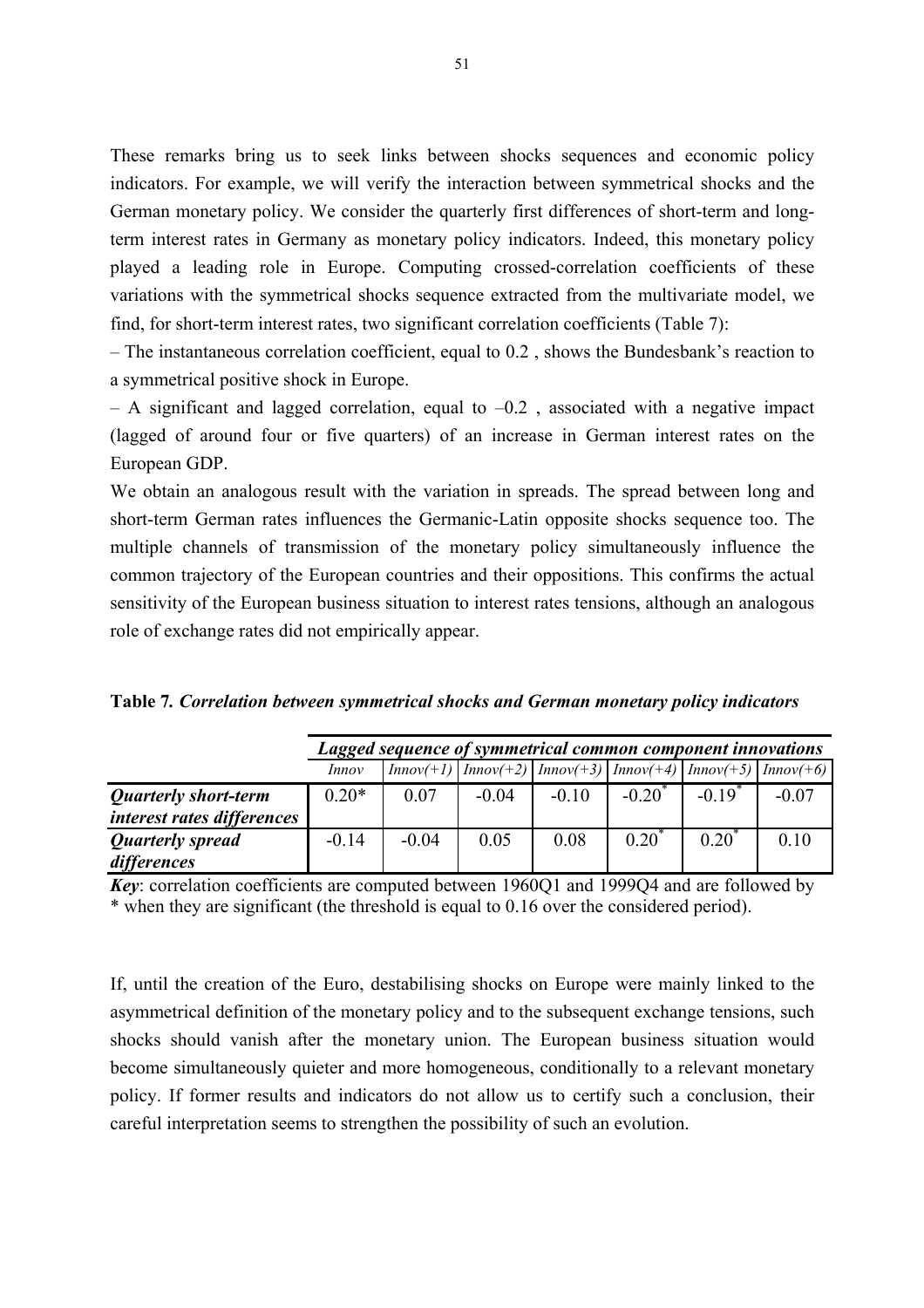### **Conclusion**

What do we learn from the application of Structural Unobserved Components Models to every national GDP and to the global GDP of the euro-zone, using quarterly national accounts over four complete decades, from 1960 to 1999 ?

1– When the whole aggregate euro-zone is considered, within a bivariate modelling framework applied to the US and the euro-zone, cyclical movements can be easily extracted. Two main remarks can be made about the split so obtained:

a) With such a retrospective split, the European growth trend seems to be lower than the American one at the end of the nineties, and this hierarchy did not begin only with the recent "new economy", but earlier, during the seventies and eighties : the United States have become again the OECD growth leader. The European Central Bank (ECB) can use such results to legitimate the conservative nature of its monetary rule. But this vision accepts a durable American leadership, thanks to a persistent advantage perhaps coming from the « new economy », in spite of the American tendency to stronger cycles.

b) The euro-zone cyclical movement shows a noticeable duality. It can be decomposed into two distinct cyclical components. The first one has a 3-years mean duration and relates to the erratic fluctuations of inventory variations; the second one has a 10-years mean duration and is well correlated with investment fluctuations. Both cyclical components can, in different circumstances, amplify each other (for example, during the first oil shock or the 1993 recession) or, on the contrary, compensate each other (in 1994-95, the inventory recovery is mainly neutralised by the inertia of investment). This interaction is obviously meaningful for the monetary policy: too quick an ECB reaction to "technical recoveries", while revival of investment is still fragile, could interrupt the latter and, therefore, depress potential growth outlook (this takes more sense since the 1993 recession that has shown that firms can strongly contract their inventories, in a situation of low inflation and high interest rates). Moreover, the European lag behind the American growth seems largely conditioned by the relative lack of investment in Europe.

2– European cyclical movement is not only an aggregate phenomenon, but results from cyclical impulse factors which are partially shared by the euro-zone countries. We could imagine that a given country, the GDP of which is obviously included in the European aggregate GDP, would have a cycle desynchronised with the aggregate cycle. This is for example the case for Luxembourg and Ireland, small countries with strong idiosyncrasies. Nonetheless, considering the other ten countries in the euro-zone, the double cyclical movement of the European GDP is largely diffused into all member countries: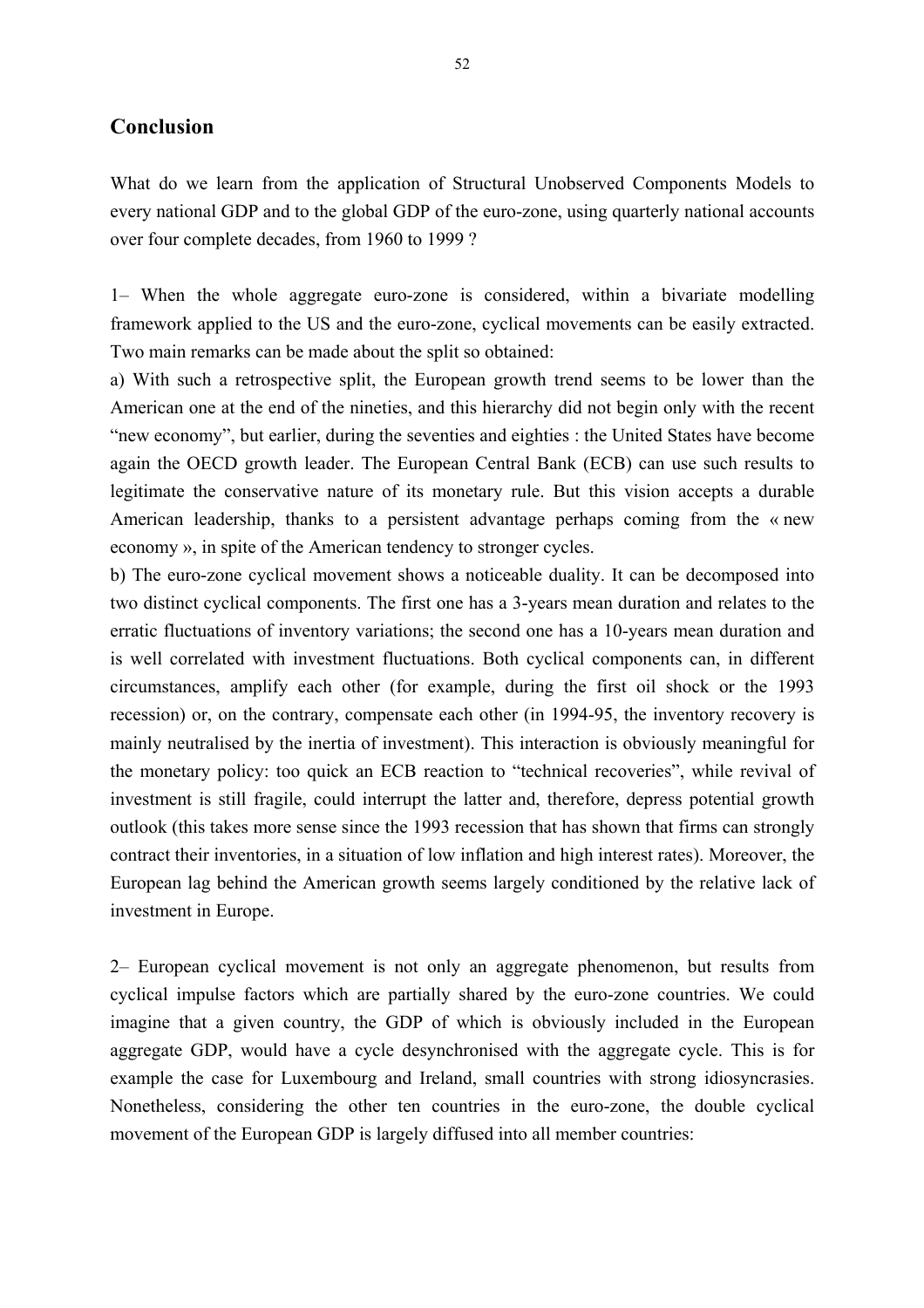a) National univariate models show a double cyclical movement (a short 3-years cycle and a long 10-years cycle), which confirms the double pattern identified for the aggregate European GDP. The characteristics of national cycles, in particular their period, seem generally similar, although their amplitudes and their phases can be significantly different. Past changes in growth trend were generally very similar too, although the interval of European growth trend rates becomes larger at the end of the period, between 1.5 and 3.5% by year. We note also a remarkable coincidence between European cycles directly extracted from the aggregate European GDP and those computed by aggregation of weighted national cycles. This coincidence is verified, whether we are interested in short cycles, in long cycles or in the global cyclical movement which sums these two elementary cycles. The cyclical movement of the global European GDP looks like an « averaged » European cycle, where national asymmetries disappear.

b) The multivariate approach, applied to ten countries, shows that national cycles are not only similar. They can be reduced to a low number of common impulse factors. Short national cycles are fundamentally synchronised: this can be related to the interdependence of European inventory behaviours through trade flows. Considering now only long cycles, whose periods are always approximately equal to ten years, but with possible significant time shifts between countries, the ten similar national cycles could be reduced to three common cycles. Each national long cycle is a specific combination of these common cycles. The three common cycles have the same structural characteristics (period and damping factor) but each one is driven by its own innovations (or shocks) sequence, independent from the two others. If the euro-zone (limited to ten countries) was an optimal currency area, we would extract a single common cycle : this would show a perfect symmetry of shocks. The euro-zone is not completely an optimal currency area: it has at least three dimensions! The three common cycles can be expressed in an interpretable form. One of these three common cycles draws the propagation of symmetrical shocks and contributes mainly to the aggregate European long cycle. However this cycle explains only one third of the global variance of national long cycles. These ones are related as well (with various degrees) to the other two components, which draw the propagation of shocks with opposite signs: between the "Germanic" group and the "Latin" group on the one hand; between France and the rest of the "Latin" group on the other hand. Asymmetries, or clear oppositions, remain strong in Europe over the considered period, although they are diminishing after 1995.

3– Innovations, or shocks, driving cyclical movements can be extracted from estimations. Sequences of shocks can be used for building simultaneity indicators, measuring symmetry or opposition of shocks in the euro-zone. When such indicators are built from national univariate models, these ones are called diffusion indicators and measure how much symmetrical or opposite shocks diffuse in the global zone; when they are built from the three common cycles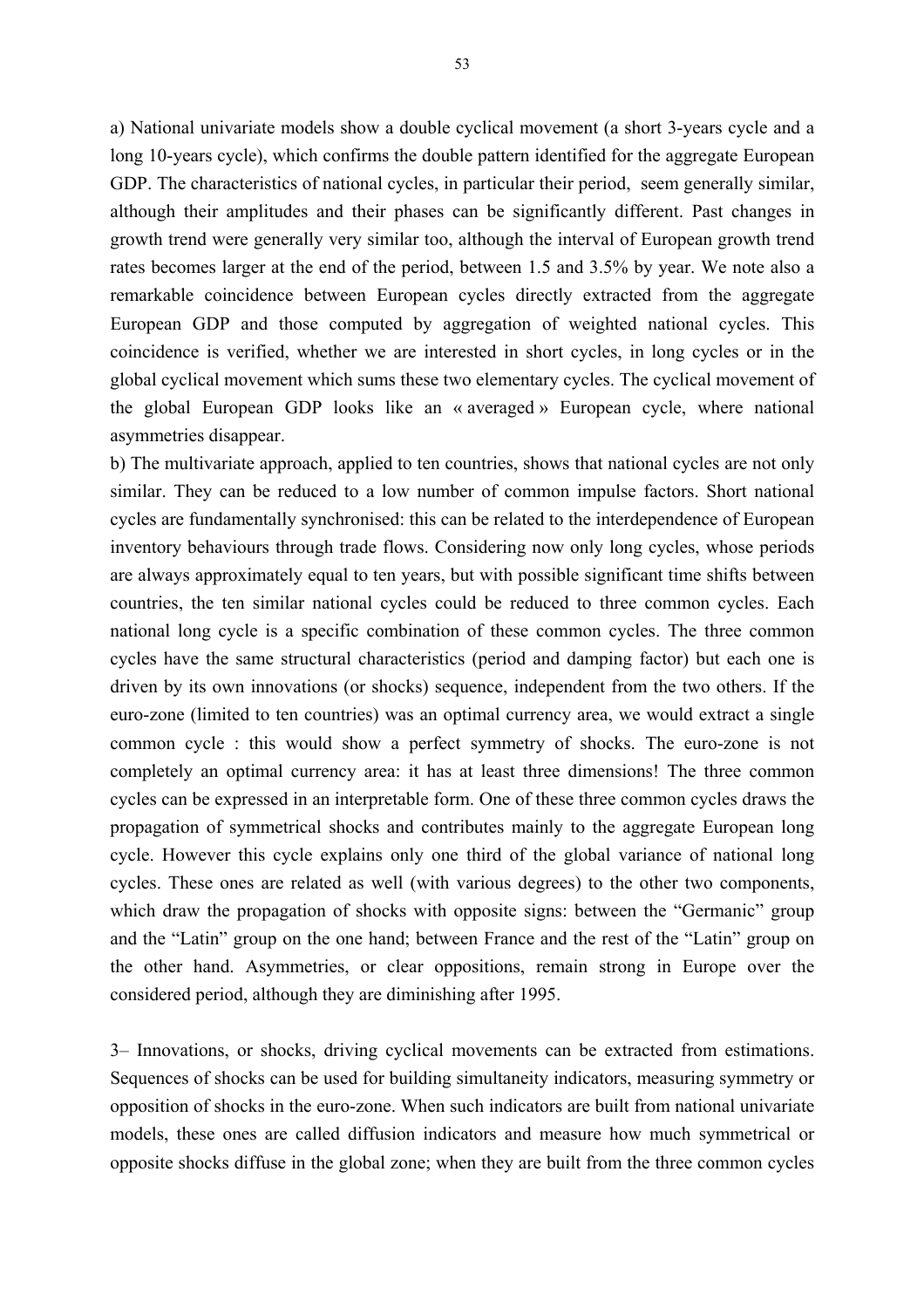extracted from the multivariate model, these ones are called volatility indicators and they measure the intensity of symmetrical or opposite shocks hitting the zone. In both cases, these indicators seem to show, over the last forty years, simultaneously a decrease of vulnerability of euro-zone countries to various shocks and the convergence of national reactions to these shocks. Nonetheless this double trend seems irregular and reversible: the German reunification, the ECM crisis of 1992-93 and, at a lower degree, the Asiatic crisis in the years 1997-98 were occasions to return to national divergences. However, the monetary or financial nature of major shocks that troubled the European situation in the past let us think that the European vulnerability can significantly decrease thanks to monetary union. The European business situation would then be quieter and more homogeneous.

Nevertheless, this evolution is only a possible evolution that has not been corroborated yet by the analysis of observed facts. The cyclical movement in Europe seems plural for two reasons : it mixes short oscillations, linked to inventory behaviours, and slower fluctuations, corresponding to the fundamental rhythms of capital accumulation; cycles of member countries in the euro-zone are partially unified, but cannot be reduced yet to a single common cycle. A well balanced policy mix can not be indifferent to this plurality. The system of indicators, which contributes to its definition, should be calibrated in order to help the authorities to distinguish the components of quite complex dynamics. The ECB should try to distinguish, in the global dynamics of the euro-zone, between very short-term oscillations and more fundamental fluctuations, in order not to hinder a durable expansion because of an excessive inflation aversion stimulated by a transitory acceleration of growth. This plurality of the European cycle is also an argument in favour of sufficient national fiscal autonomy, provided that governments are able to coordinate themselves, as there are less than twelve national independent dynamics.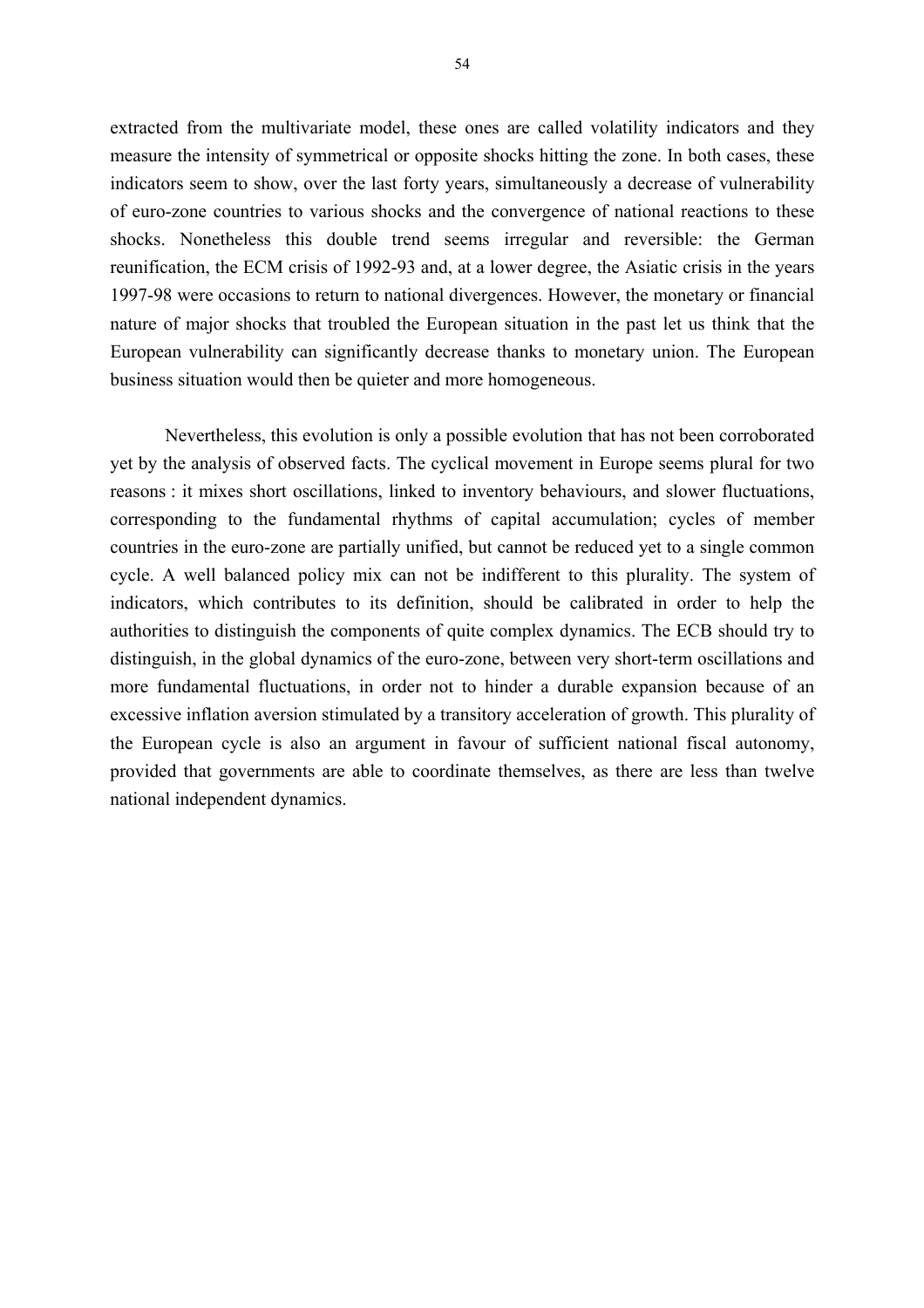### **References**

- BLACKBURN K. and M.O. RAVN, 1992, « Business Cycles in the United Kingdom: Facts and Fictions », *Economica*, vol.59, 236, November.
- CLARK P.K., 1987, « The Cyclical Component of U.S. Economic Activity », *The Quarterly Journal of Economics,* November.
- DE GRAUWE P., 1999, *Economie de l'intégration monétaire européenne,* De Boeck Université.
- DIEBOLD F.X. and G.D. RUDEBUSCH (1999), *Business Cycles, Durations, Dynamics and Forecasting* , Princeton University Press.
- FAYOLLE J. and A. MATHIS, 1993, « Tendances et cycles stylisés dans les pays du G7: une approche stochastique », *Revue de l'OFCE***,** 47, October.
- FAYOLLE J. and A. MATHIS, 1994, « Business Cycles and Interest Rate Spread in the U.S., Europe and Japan: A Stochastic Approach »*, OFCE Working Paper*, 94-04, September.
- FAYOLLE J., P.E. MICOLET and L. TREQUATTRINI, 1999, « Long and Short Growth Trend and Cycles : an Application of Multivariate Structural Time Series Models to Five Countries », *OFCE Working Paper*, 99-04, October.
- FORNI M. and L. REICHLIN, 2001, « Federal policies and local economies: Europe and the US », *European Economic Review*, 45, January.
- FRISCH R., 1933, « Propagation and Impulse Problems in Dynamic Theory », *in Essays in Honor of Gustav Cassel*, George Allen and Unwin, London.
- KOOPMAN S.J. and A.C. HARVEY, 1997, «Trends and Cycles in Multivariate Time Series », in *System Dynamics in Economic and Financial Models,* C. Heij, H. Schumacher, B. Hanzon and C. Praagman (eds), John Wiley and Sons.
- KOOPMAN S.J., A.C. HARVEY, J.A. DOORNIK J.A. and N. SHEPHARD, 2000, *Stamp Structural Time Series Analyser, Modeller and Predictor*, Timberlake Consultants, London.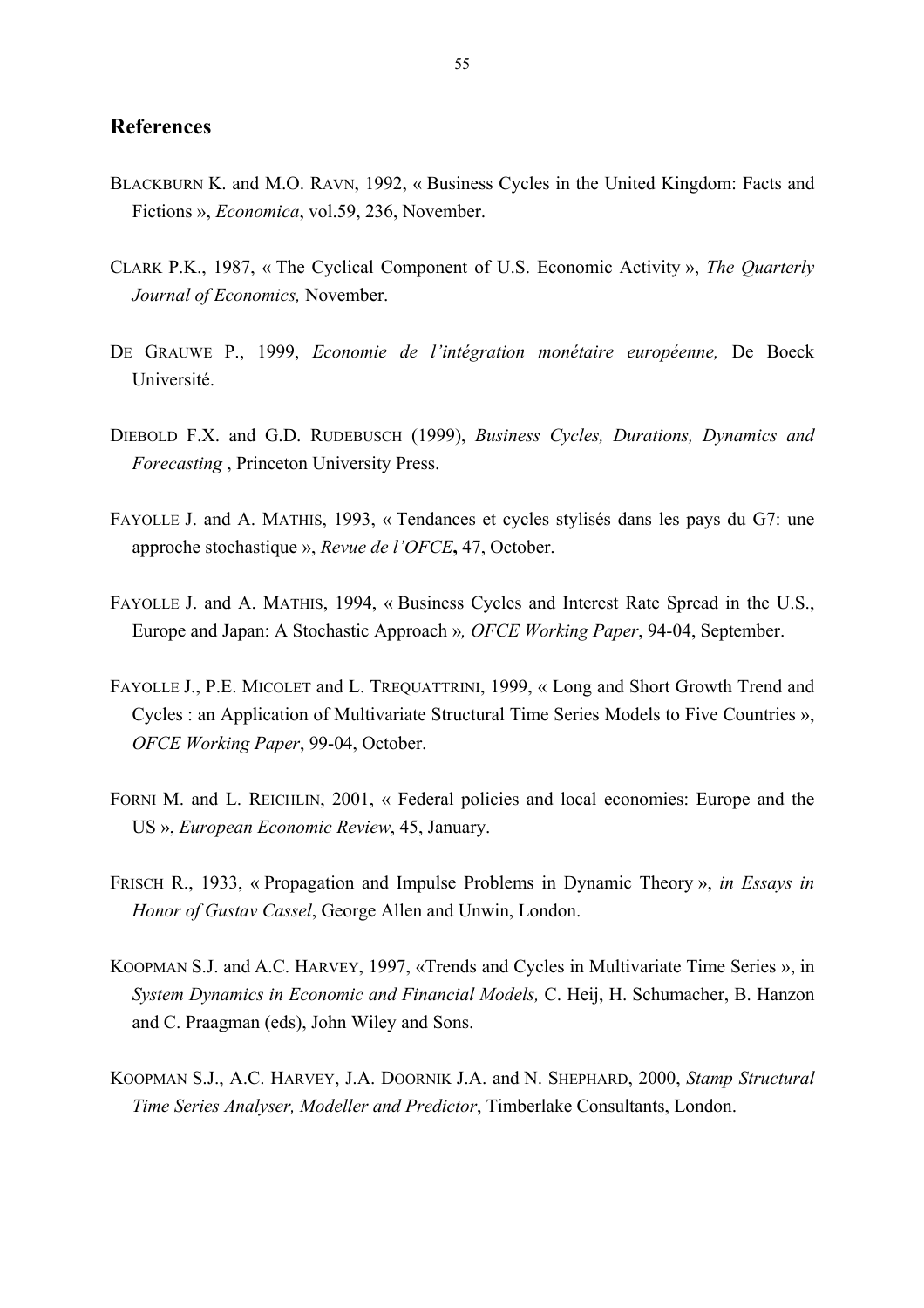- HARVEY A.C., 1989, *Forecasting, Structural Time Series Models and the Kalman Filter*, Cambridge University Press.
- HARVEY, A.C. and A. JAEGER, 1993, « Detrending, Stylised Facts and the Business Cycle », *Journal of Applied Econometrics*, vol. 8.
- MUNDELL R., 1961, « A Theory of Optimal Currency Areas », *American Economic Review*, 51.
- NELSON J.B. and C.I. PLOSSER C.I., 1982, « Trend and random walks in Macroeconomic Time Series: Some Evidence and Implications », *Journal of Monetary Economics,*10.
- NYBLOM J. and A.C. HARVEY, 2000, « Test of Common Stochastic Trends », *Econometric Theory*, 16, December.
- NYBLOM J. and A.C. HARVEY, 2001, « Testing against Smooth Stochastic Trends », *Journal of Applied Econometrics*, 16.
- PARNISARI B., 2000, « Does Switzerland share common business cycles with other European countries ?»*, Schweiz Zeitschrift für Volkwirtschaft und Statistik*, vol.136 (1).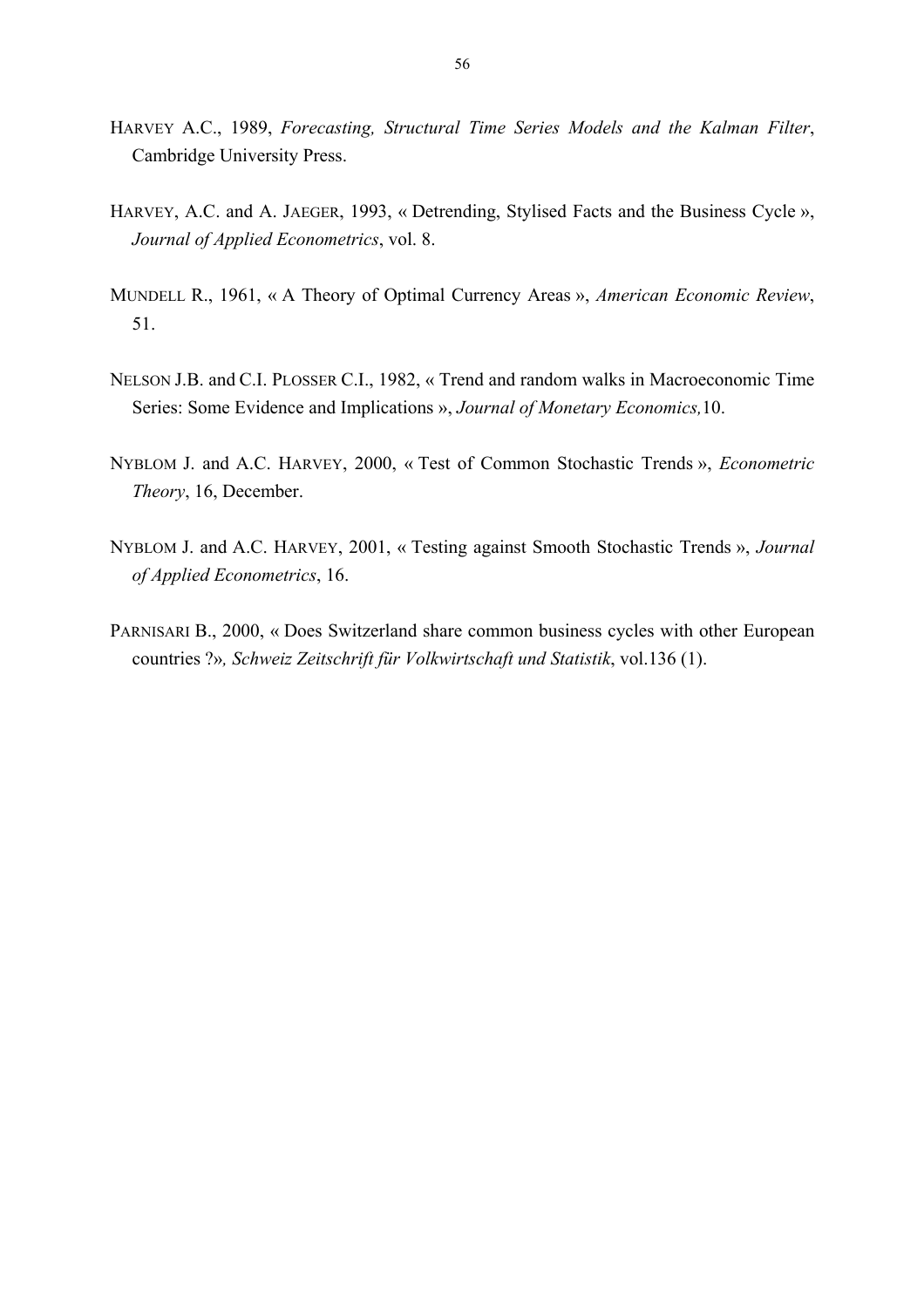# **Annex: The global cycles of euro-zone and member countries**

*Key*: The global cycle of each country is the sum of the long cycle and the short cycle, if both are identified. In the case of Spain, it is the deviation between the GDP and its trend extracted by the Hodrick-Prescott method. The global cycle of the euro-zone is the average cycle, obtained by aggregation of the ten national cycles, weighted by Purchasing Power Parity GDP of 1995.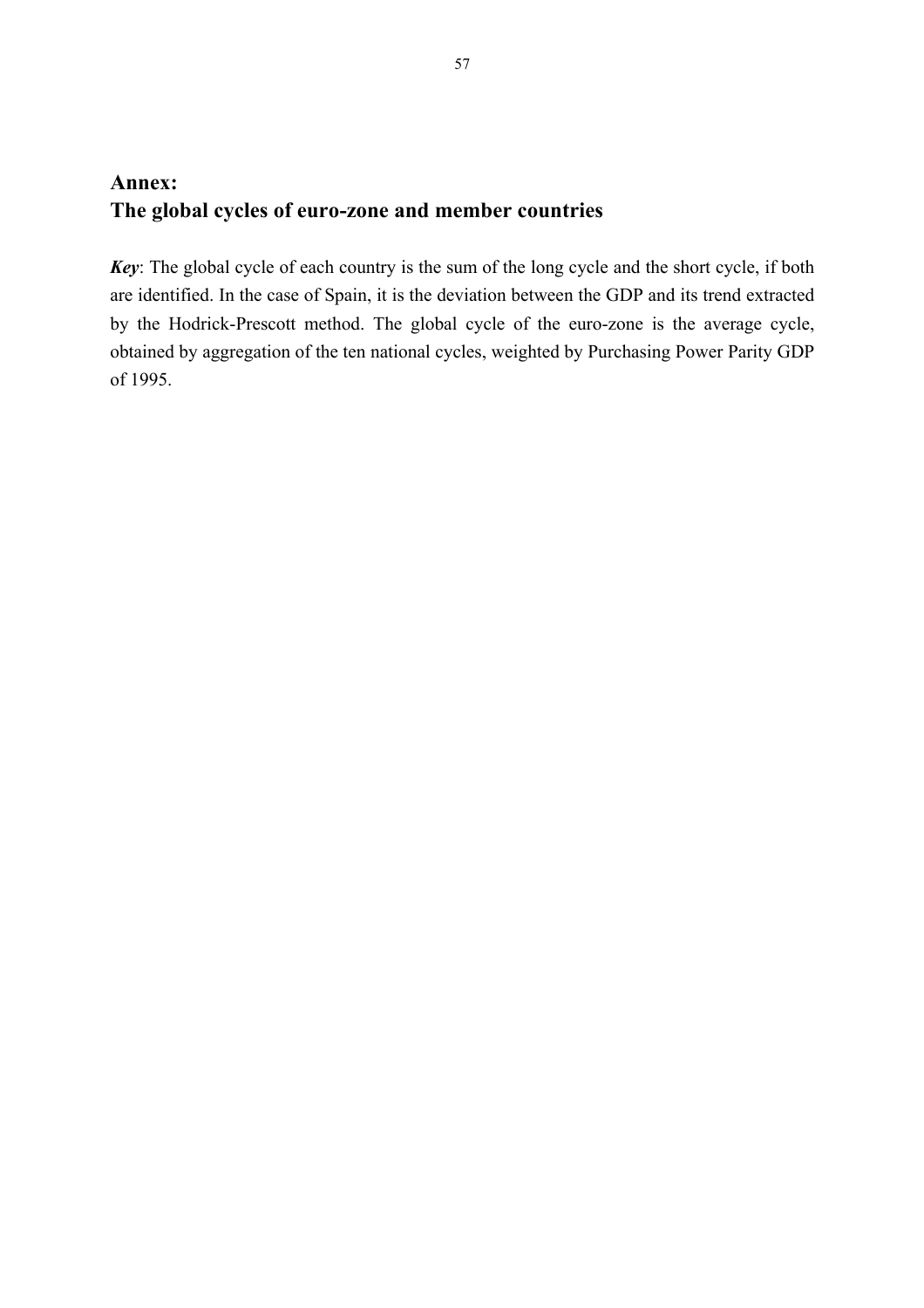*A1. The German and European global cycles* 



#### *A2. The Austrian and European global cycles*

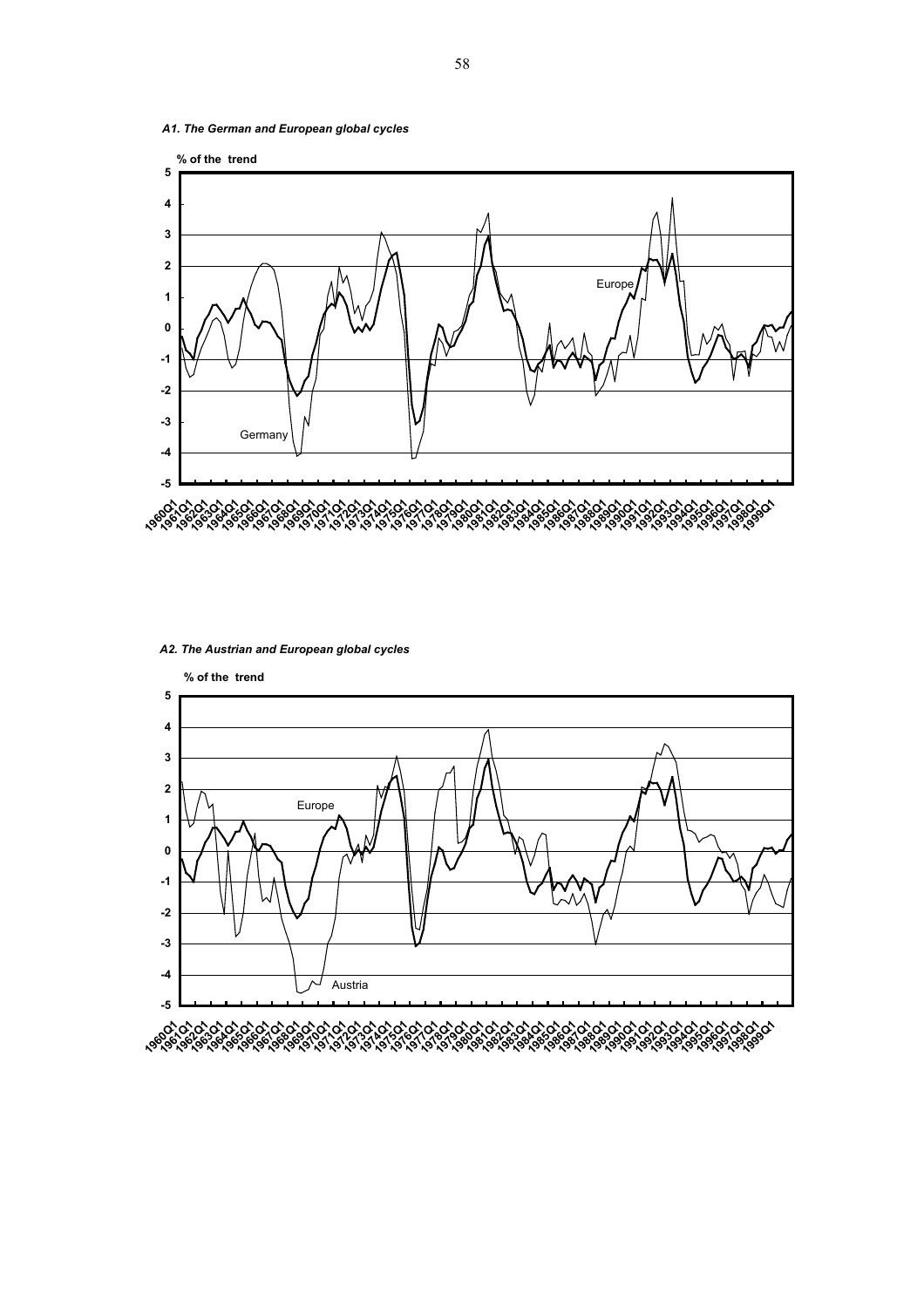*A3. The Belgian and European global cycles* 



#### *A4. The Spanish and European global cycles*

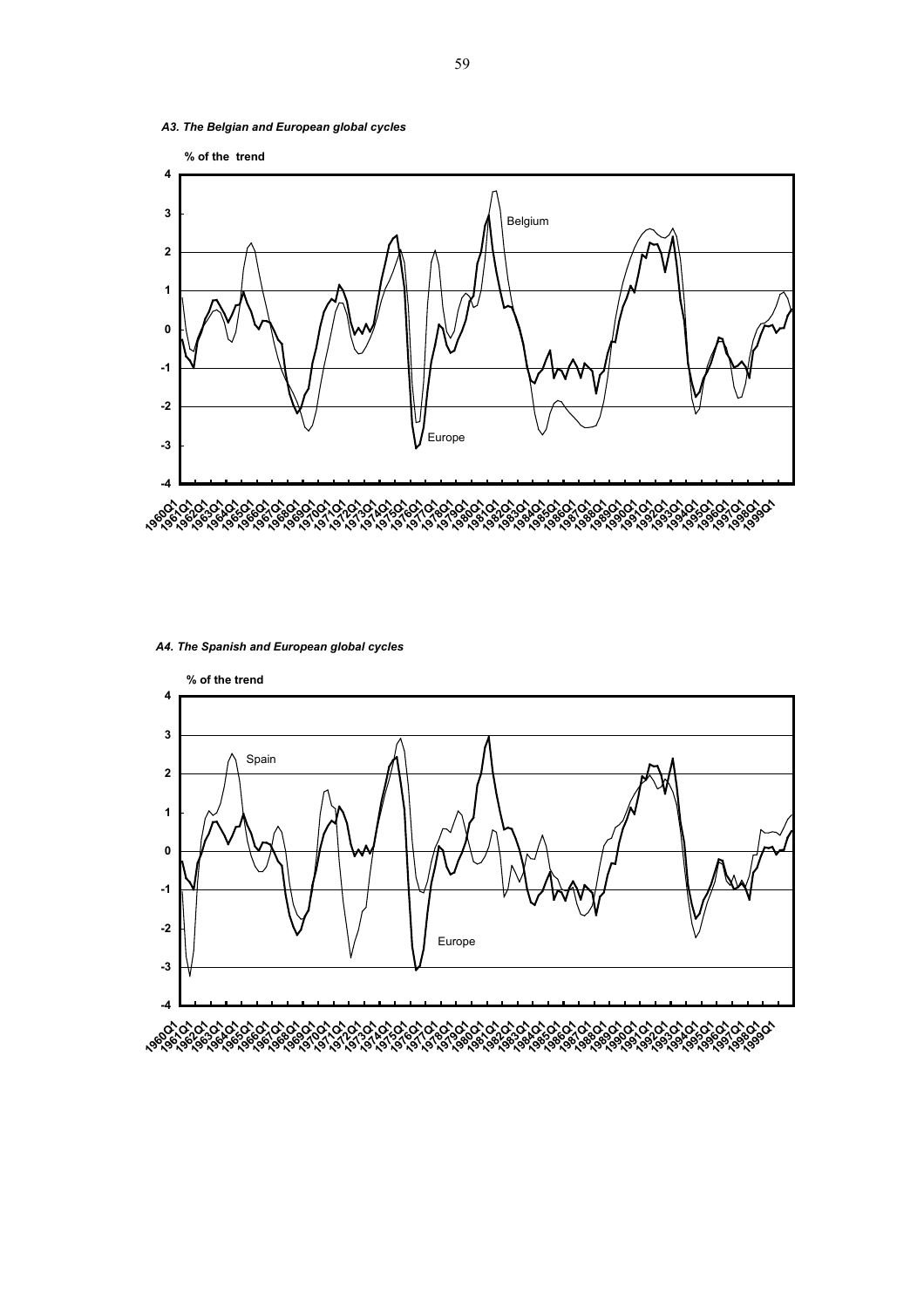*A5. The Finnish and European global cycles* 



*A6. The French and European global cycles* 

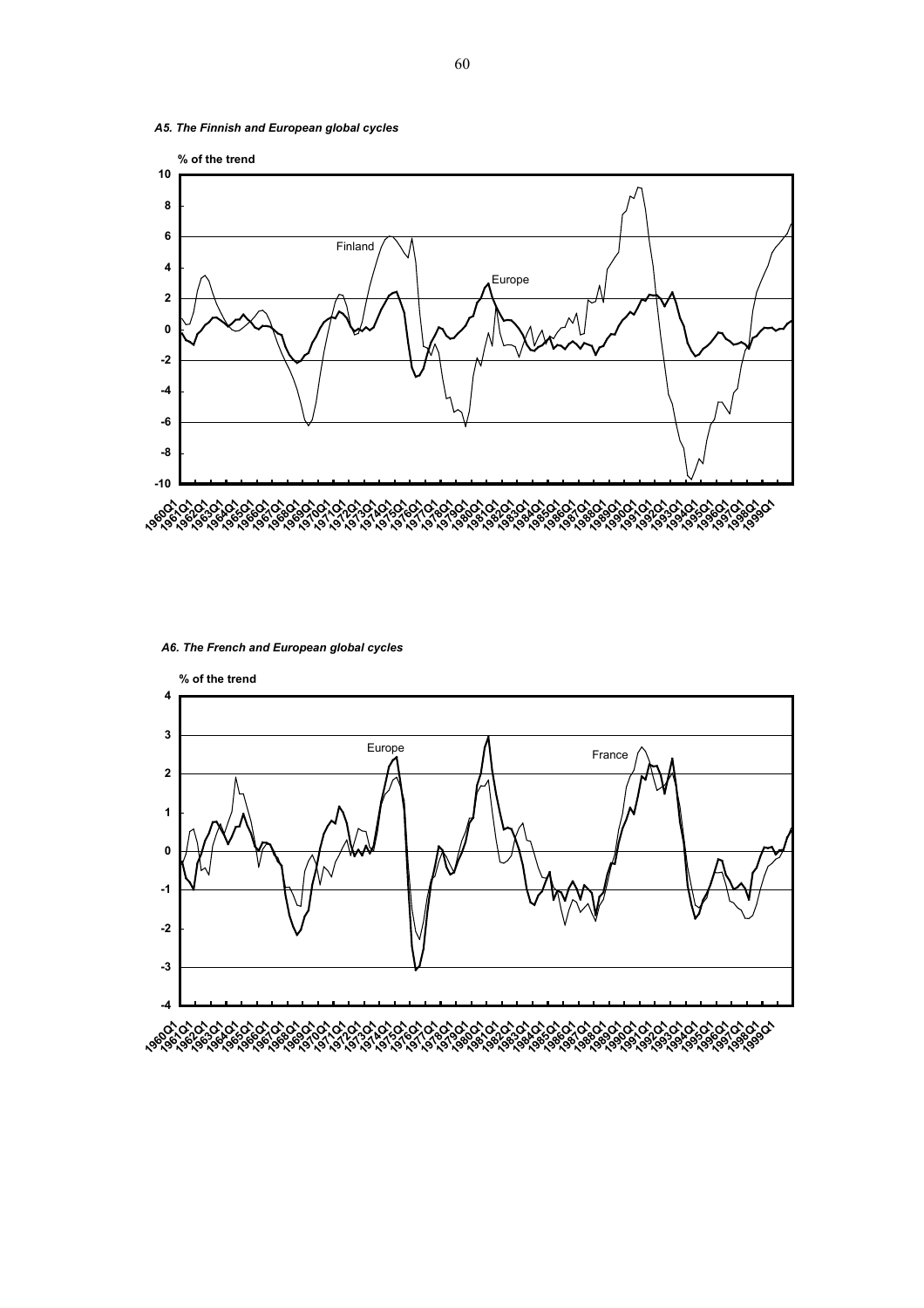*A7. The Greek and European global cycles* 



*A8. The Dutch and European global cycles*



61